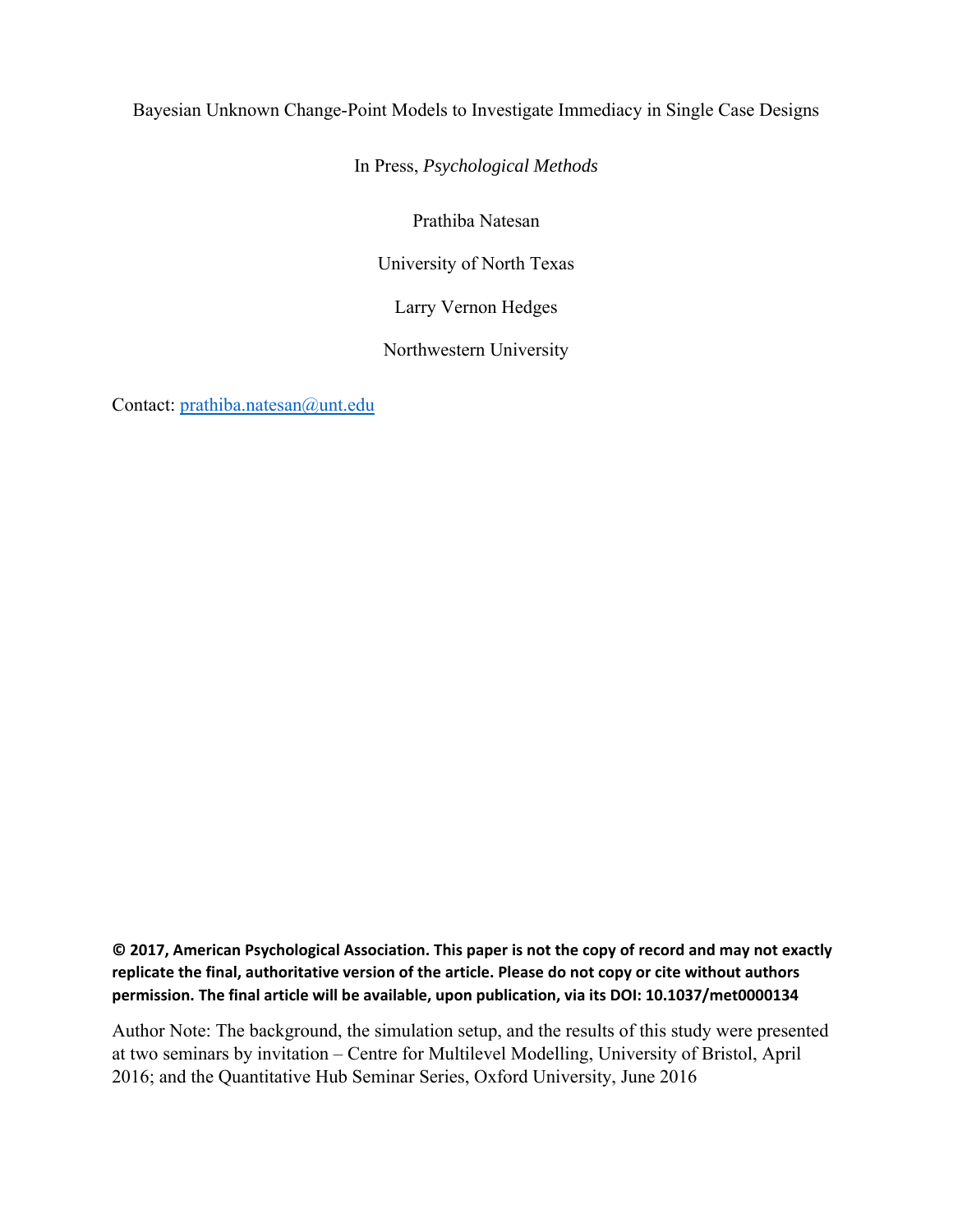# Translational Abstract

An immediate change in the dependent variable following introduction of treatment is called immediacy. Immediacy is a necessary condition to show strong evidence of causality in single case designs (SCDs). Currently no objective and inferential statistical tools are used to investigate immediacy. We propose a Bayesian unknown change-point model to investigate and quantify immediacy in SCD analysis. This model assumes that the change-point between baseline and treatment phases is unknown and estimates the change-point. Unlike visual analysis that considers only 3-5 observations in consecutive phases to investigate immediacy, this model considers all data points. Immediacy is indicated when the change-point is estimated accurately and with less uncertainty. This model can accommodate delayed effects where immediacy may not be possible due to the nature of some treatments taking longer to take effect. The use of Bayesian methods helps overcome some of the most common drawbacks of single case designs such as small sample sizes and lack of independence of observations. The model performs well for data with at least 8 observations per phase and a mean difference of at least 3 standard deviations between the baseline and treatment phases. This method is illustrated with real data.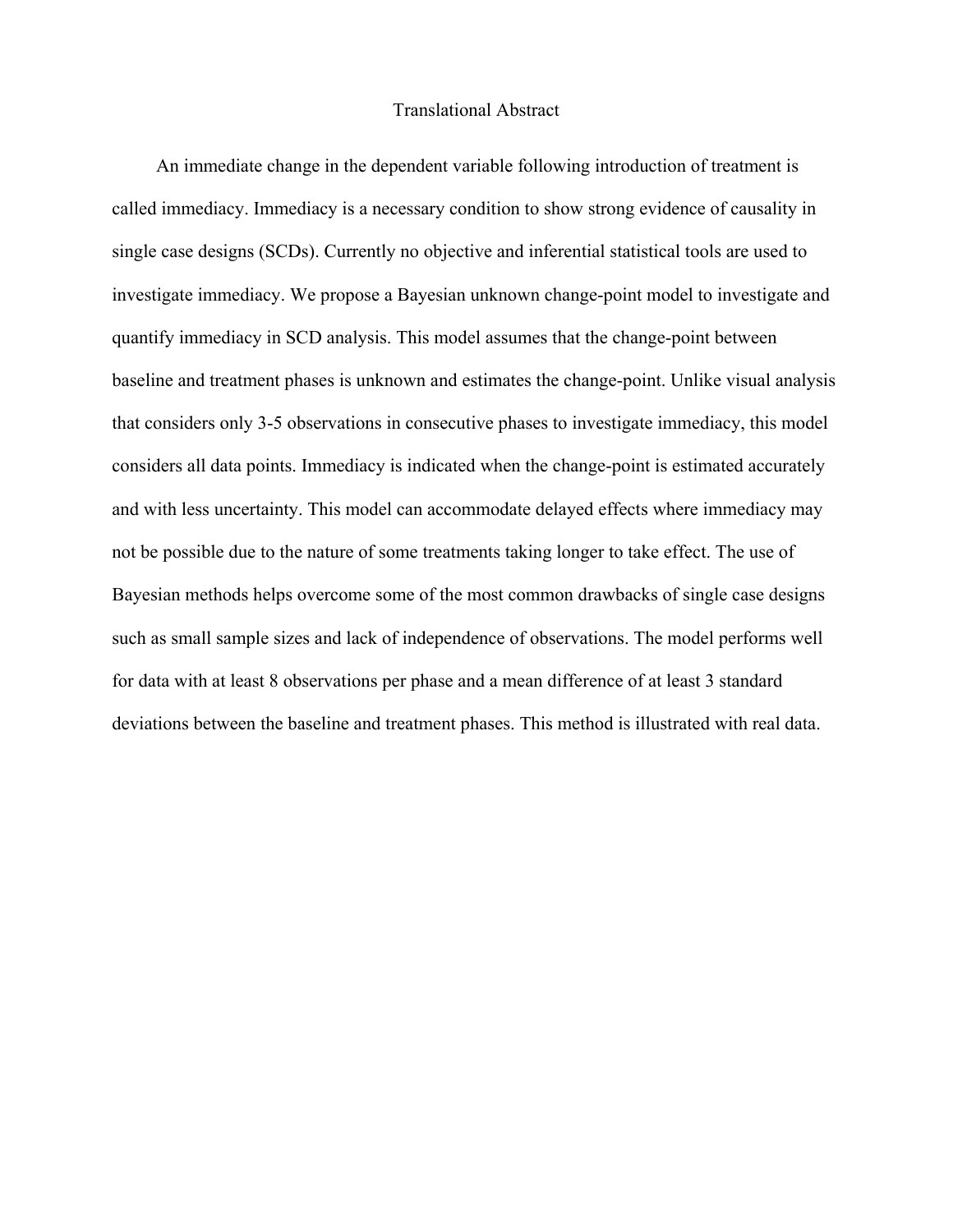#### Abstract

Although immediacy is one of the necessary criteria to show strong evidence of a causal relation in SCDs, no inferential statistical tool is currently used to demonstrate it. We propose a Bayesian unknown change-point model to investigate and quantify immediacy in SCD analysis. Unlike visual analysis that considers only 3-5 observations in consecutive phases to investigate immediacy, this model considers all data points. Immediacy is indicated when the posterior distribution of the unknown change-point is narrow around the true value of the change-point. This model can accommodate delayed effects. Monte Carlo simulation for a two-phase design shows that the posterior standard deviations of the change-points decrease with increase in standardized mean difference between phases and decrease in test length. This method is illustrated with real data.

*Keywords:* Bayesian estimation; single case designs; n-of-1 designs; Markov Chain Monte Carlo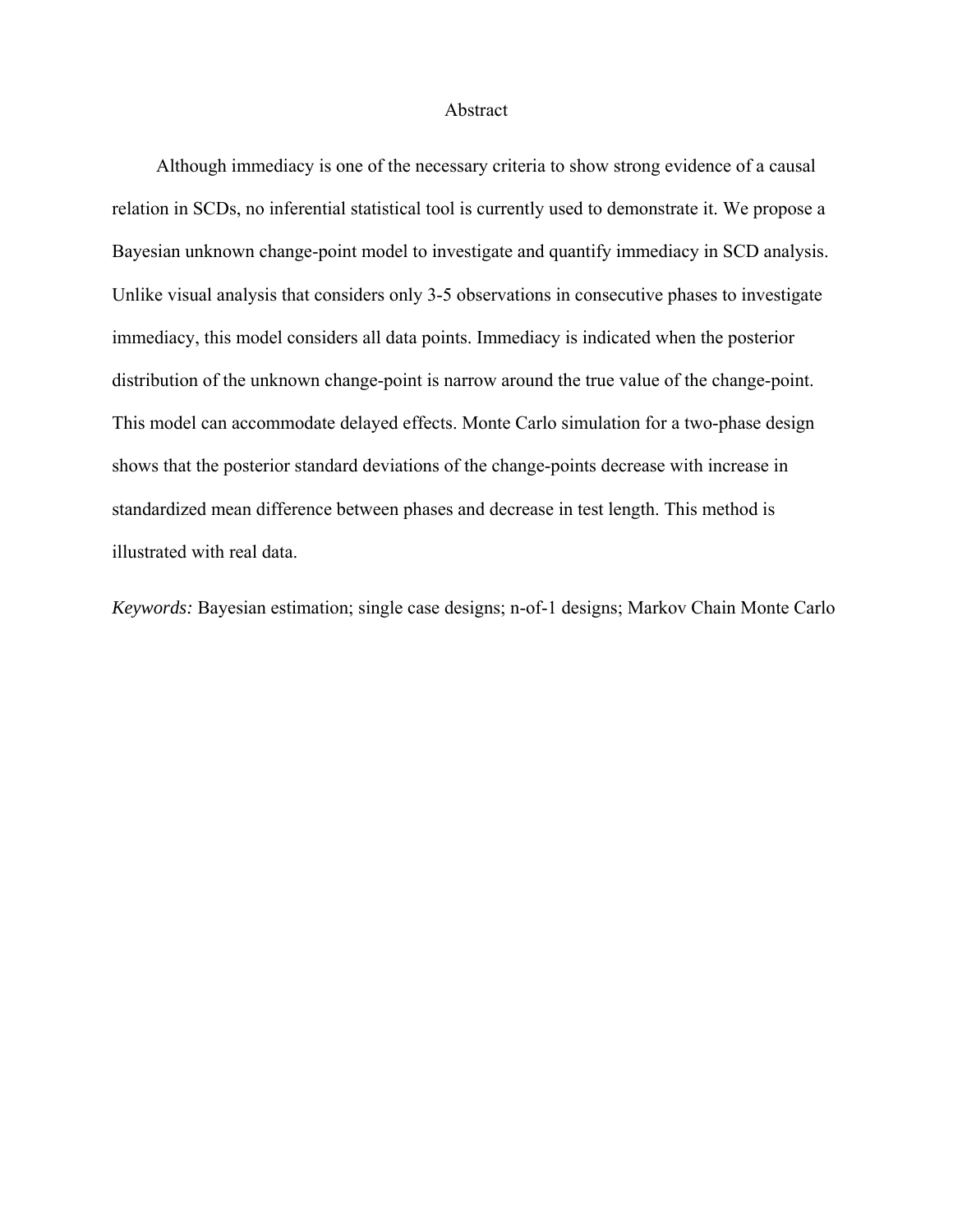Bayesian Unknown Change-Point Models to Investigate Immediacy in Single Case Designs

Single case designs (SCDs) are widely used to test the effects of interventions/treatments in education (e.g. Lambert, Cartledge, Hewrad, & Lo, 2006), psychology (e.g. Shih, Chang, Wang, & Tseng, 2014), and medicine (as *n-of-1* designs, Gabler, Duan, Vohra, & Kravitz, 2011). SCDs involve the repeated assessment of an outcome over time (i.e., a time series) within a case (which could be a child, a classroom, etc.), during one or more baseline phases and one or more treatment phases, where the experimenter controls the timing of the phases (Horner et al. 2005; Kratochwill & Levin, 2014). Thus, SCDs are a form of interrupted time series design. In many areas such as in research on treatments for low incidence disabilities (e.g. Autism spectrum disorders, moderate intellectual disability, schizoaffective disorder), it is difficult to assemble a substantial number of research subjects or implement a one-size-fits-all intervention. In these areas SCDs often provide a substantial part of the research evidence (e.g. Allen, Baker, Nuernberger, & Vargo, 2013; Lin & Chang, 2014; Neely, Rispoli, Camargo, Davis, & Boles, 2013; Shih, C.-H., Chang, Wang, & Tseng, 2014; Shih, C. -H., Chiang, & Shih, C. T., 2015; Shih, C.-H., Wang, Chang, & Kung, 2012). Decades of research experience has led to the development of considerable professional consensus on the methodological standards for SCDs. One example is the U.S. Department of Education's What Works Clearinghouse Pilot Standards for single-case designs (Kratochwill et al. 2013). Other examples include standards adopted by the American Speech-Language-Hearing Association (2004) and the Council for Exceptional Children (CEC) (Cook et al., 2014).

Because variation over time is a central feature of SCDs, analyses of SCDs have typically involved visual analysis of a plot of observations over time. Such plots are the standard format for reporting data and supporting data analysis in SCDs. Visual analysis has focused on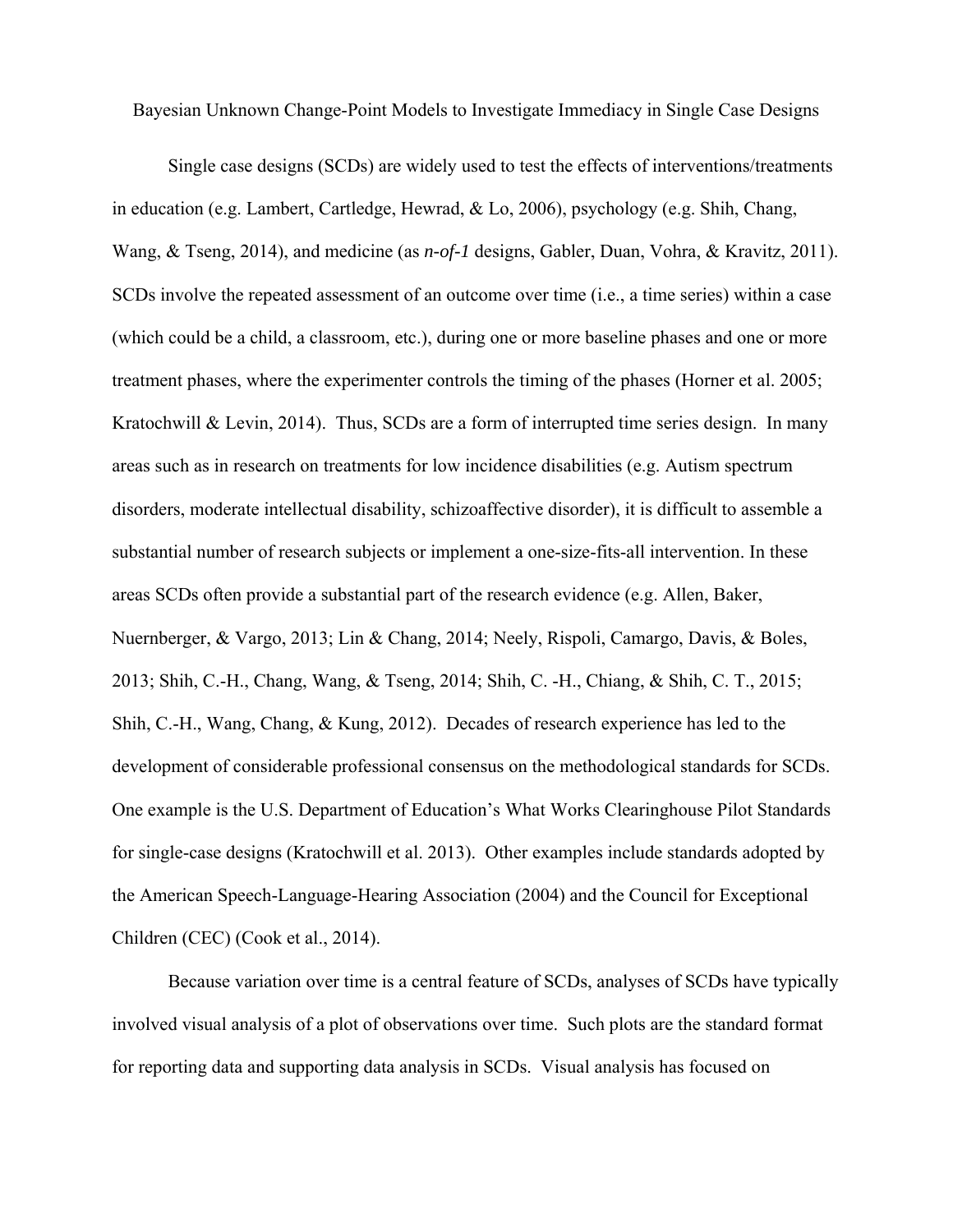establishing that there is a stable pattern or functional relation among the observations in each phase and that there is a difference in the pattern of observations in baseline and treatment phases. The baseline phase is the phase where no intervention or treatment is administered. Observations are generally taken during this phase to establish a pattern of trend and stability before the treatment is administered. This phase is indicated as phase A. The treatment phase is the phase where the treatment is administered and is indicated as phase B. Observations in the treatment phase are expected to be a function of the treatment effect on the dependent variable. The difference between the patterns in treatment and baseline phases is evidence of a treatment effect. Often the differences in the patterns in baseline and treatment phases are striking, making treatment effects easy to identify. However this need not always be the case. When treatment effects are not striking, visual methods may lead to more ambiguous results.

There has recently been increased interest in developing statistical methods for analyzing single case designs to provide additional analytic tools to supplement visual analysis for SCDs (e.g. Hedges, Pustejovsky, & Shadish, 2012, 2013; Moeyaert, Ferron, Beretvas, & Van den Noortgate, 2013; Shadish, et al, 2015; Shadish, Zuur, & Sullivan, 2014). These developments include applications of multilevel modeling (e.g., Moeyaert, Ferron, Beretvas, & Van den Noortgate, 2013), semiparametric regression models (e.g., Shadish, Zuur, & Sullivan, 2014), and fully Bayesian analysis approaches (e.g., Rindskopf, 2014). There have also been attempts to develop methods for estimating effect sizes from SCDs that would be comparable to the effect sizes estimated from more conventional between-subjects designs (e.g., Hedges, Pustejovsky, & Shadish, 2012, 2013).

According to the WWC (Kratochwill et al., 2013), SCD analyses need to show three demonstrations of intervention effect along with no non-effects by (a) documenting the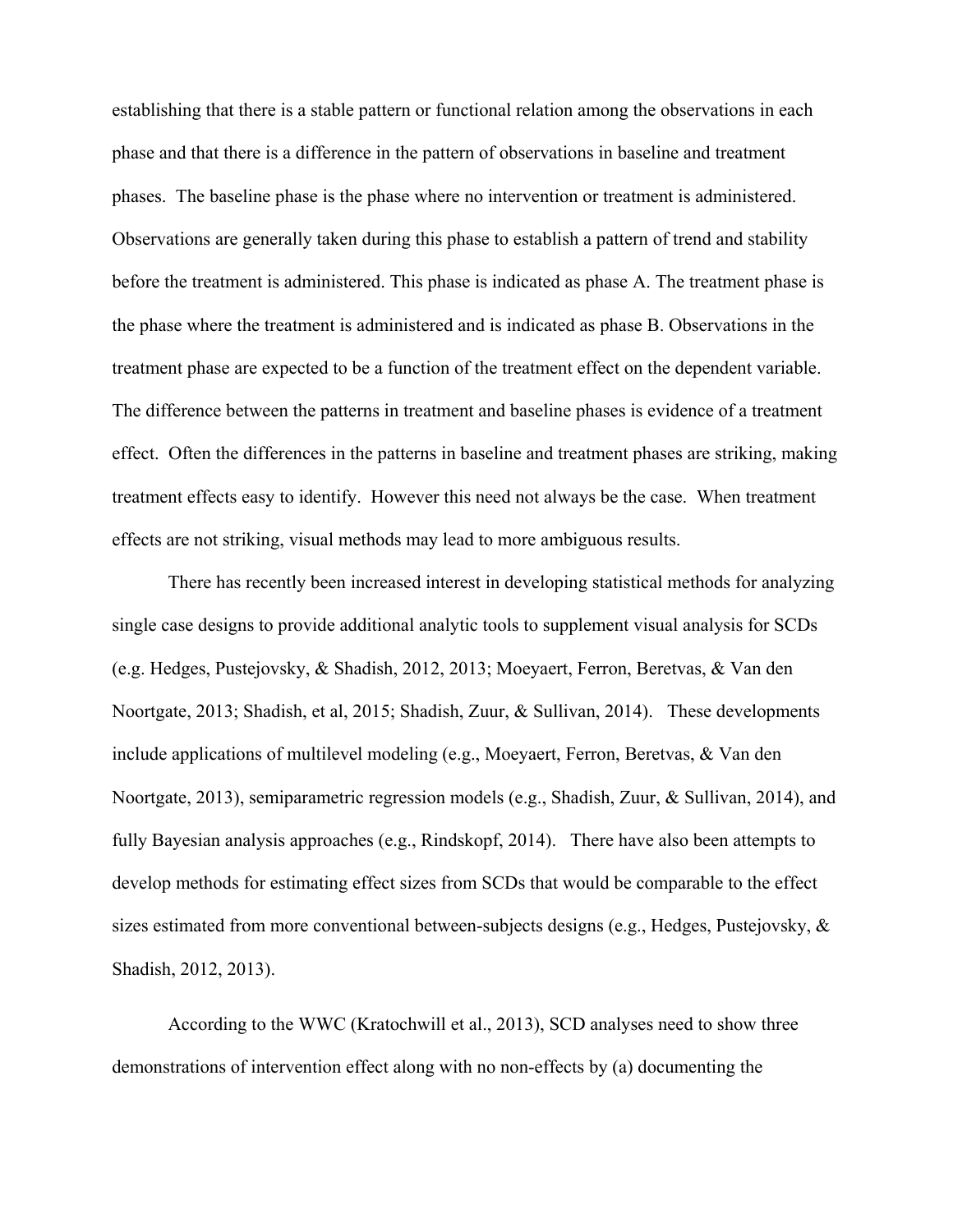consistency of level, trend, and variability within phases, (b) documenting immediacy, proportion of overlap of observations across phases, and comparing the observed and predicted patterns of the observations, and (c) examining anomalies and external factors. All the aforementioned statistical approaches focus on answering questions pertaining to modeling SCD data to measure differences in trends and levels, and measures to quantify these differences. These measures satisfy one criterion for demonstrating strong evidence of causality in SCDs as prescribed by Kratochwill et al. (2013). However, no inferential statistical analytic tool has focused on demonstrating immediacy which is another important criterion for demonstrating strong evidence of causality in SCDs.

We propose the Bayesian unknown change-point model to estimate and quantify immediacy in SCDs. To that end, the present study investigates the performance of Bayesian unknown change-point models in estimating and quantifying immediacy in SCDs with two phases. The simulation section of the study investigates the feasibility of the model in commonly occurring data conditions in SCDs including phase lengths, autocorrelations, and standardized mean difference between phases. The performance of the model informs us about its applicability to multiple baseline design data. The illustration section of the study applies the model to two real datasets to demonstrate the utility of the model. Bayesian inference of various parameters including constructing the region of practical equivalence (ROPE) is demonstrated. A sample code is provided in the appendix to facilitate the reader to use this model.

We only consider a biphasic (two-phase) AB design in this study which is quasiexperimental and is not adequate to show evidence of causality by itself. This is because the AB design shows only one demonstration of intervention effect. The multiple baseline design (MBD) where the timing of the intervention is staggered across multiple participants or the ABAB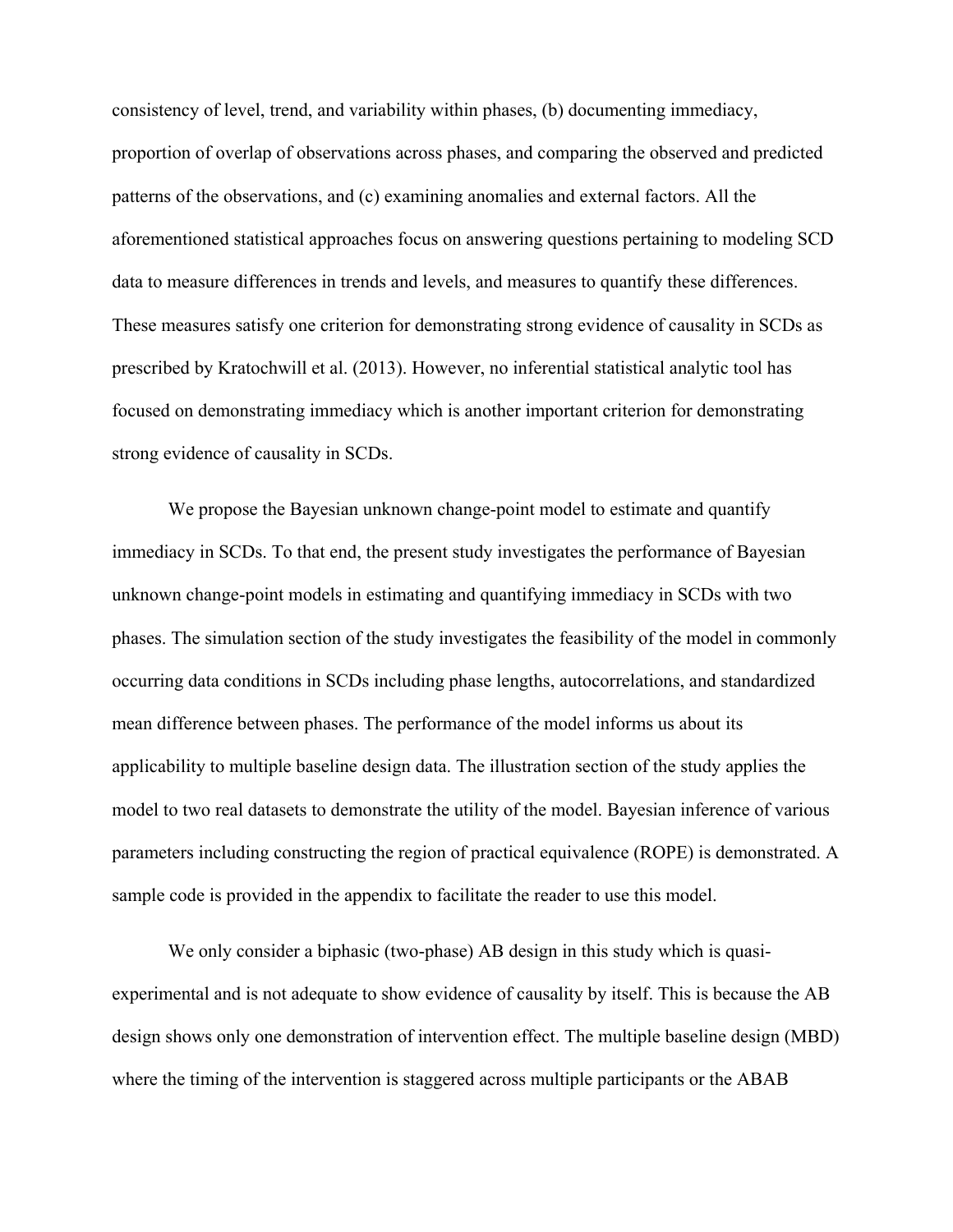design which contains 4 phases are the commonly used designs that can provide strong evidence of causality. Nonetheless, this is the first step in investigating the feasibility of unknown changepoint models to investigate and quantify immediacy. This bi-phasic investigation avoids the effects of external factors on the accuracy of the estimates such as between person differences and the accuracy of previous change-points affecting the accuracy of subsequent change-points which may be expected in MBD and ABAB designs, respectively. Moreover, all SCDs are based on phase changes making the present investigation a necessary first step before extending to other complex designs.

# **Immediacy**

Until now immediacy has been established through visual analysis and computing the change in the mean or median levels between the last three-to-five data points from phase 1 and the first three-to-five data points in phase 2 (Horner, Swaminathan, Sugai, & Smolkowski, 2012). The importance of immediacy depends on whether the researcher expects a gradual or a rapid shift in the dependent variable following the treatment. A delayed effect is generally considered a threat to internal validity because there is less convincing evidence that the change in the dependent variable was due to the manipulation of the independent variable. An inferential statistical tool that can demonstrate immediacy or delayed effect can be a valuable addition to the SCD researchers' toolkit because it can add evidence to support internal validity. While current methods use only 3-5 data points per phase to establish immediacy, the Bayesian unknown change-point model uses all data points to establish immediacy.

Currently used statistical approaches assume that the change in the dependent variable takes place immediately where it was intended. But this may not necessarily be realistic in cases where there is a delayed effect. A delayed effect happens when there is no change in the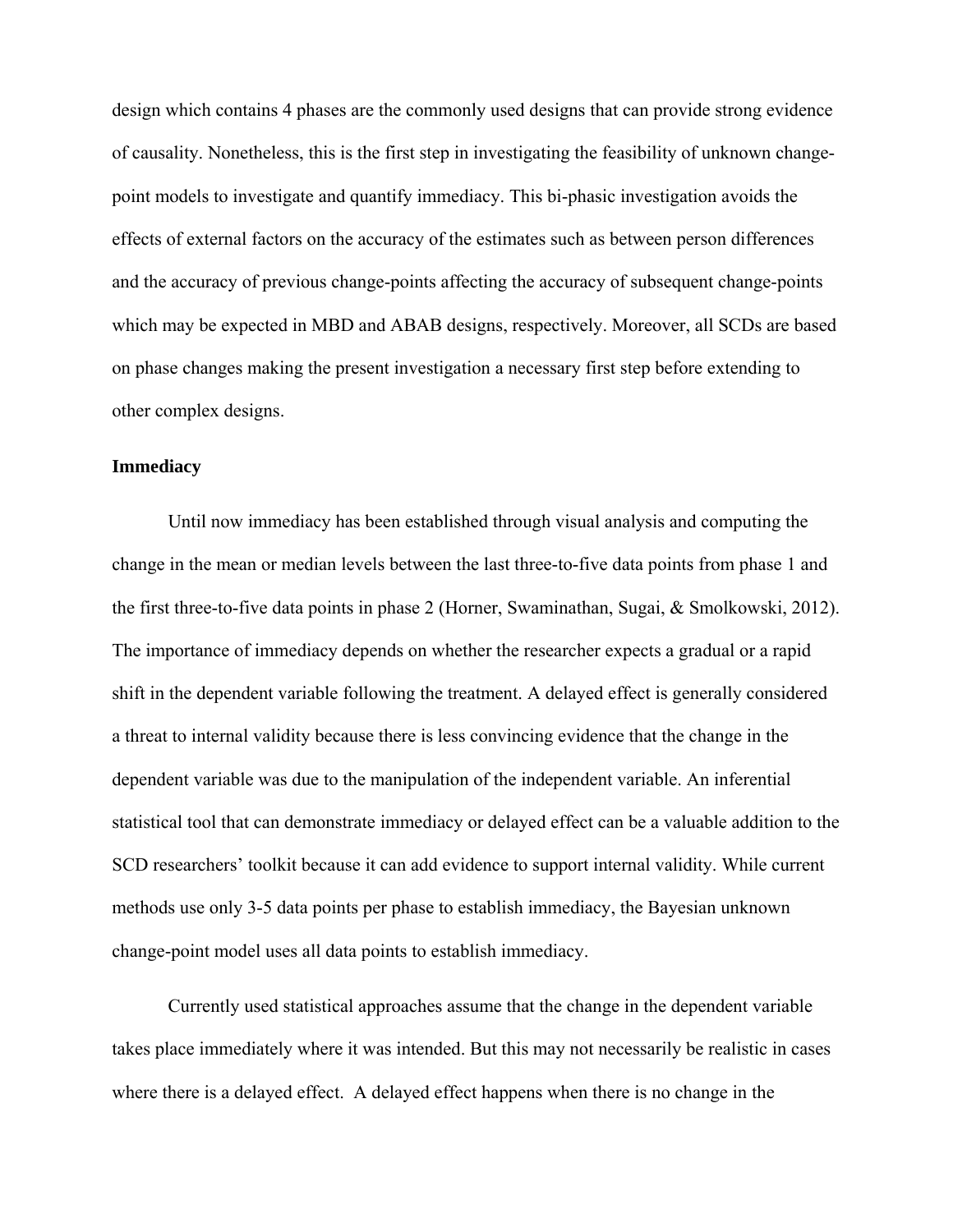observations immediately following a phase change but rather a change after a time period. A washout effect is a special case of delayed effect when there is no change in the observations immediately following withdrawal of an intervention but rather a change after a time period. For instance, consider a treatment that takes an unknown time to create a change in the dependent variable (e.g. a drug that takes time to be absorbed into the body) and a design with a baseline phase followed by the treatment phase, such as an AB design. This is an example of a delayed effect. Until the treatment begins to have an effect, the first few observations in the treatment phase will not reflect the trajectory that occurs under treatment. Instead, these first few observations still reflect the baseline trajectory. Evaluating the treatment effect or computing effect sizes by considering these observations as being part of the trajectory produced by the treatment will be erroneous. A similar argument could be made about the first few baseline observations after a treatment phase (for example in an ABA design) if the treatment takes some time to "wear off" (such as a drug that needs time to be excreted from the body). This is an example of a washout effect. Here the first few baseline observations may still reflect the treatment trajectory, not the baseline trajectory. The exact delay times may not be known in advance and may vary across cases. As Duan, Kravitz, and Schmid (2013) noted, successful nof-1 trials must ascertain gradual and/or delayed effects or account for these with appropriate analytic strategies to untangle these from long-term treatment effect. To date, no inferential statistical method has been used to investigate or quantify immediacy which is a necessary criterion for strong evidence of causality in SCDs. Reporting inferential statistical evidence of immediacy can add to evidence of internal validity in SCDs.

Let us consider the middle two phases of an ABAB data from Neely, Rispoli, Camargo, Davis, and Boles (2013) that is shown in Figure 1. The Bayesian unknown change-point model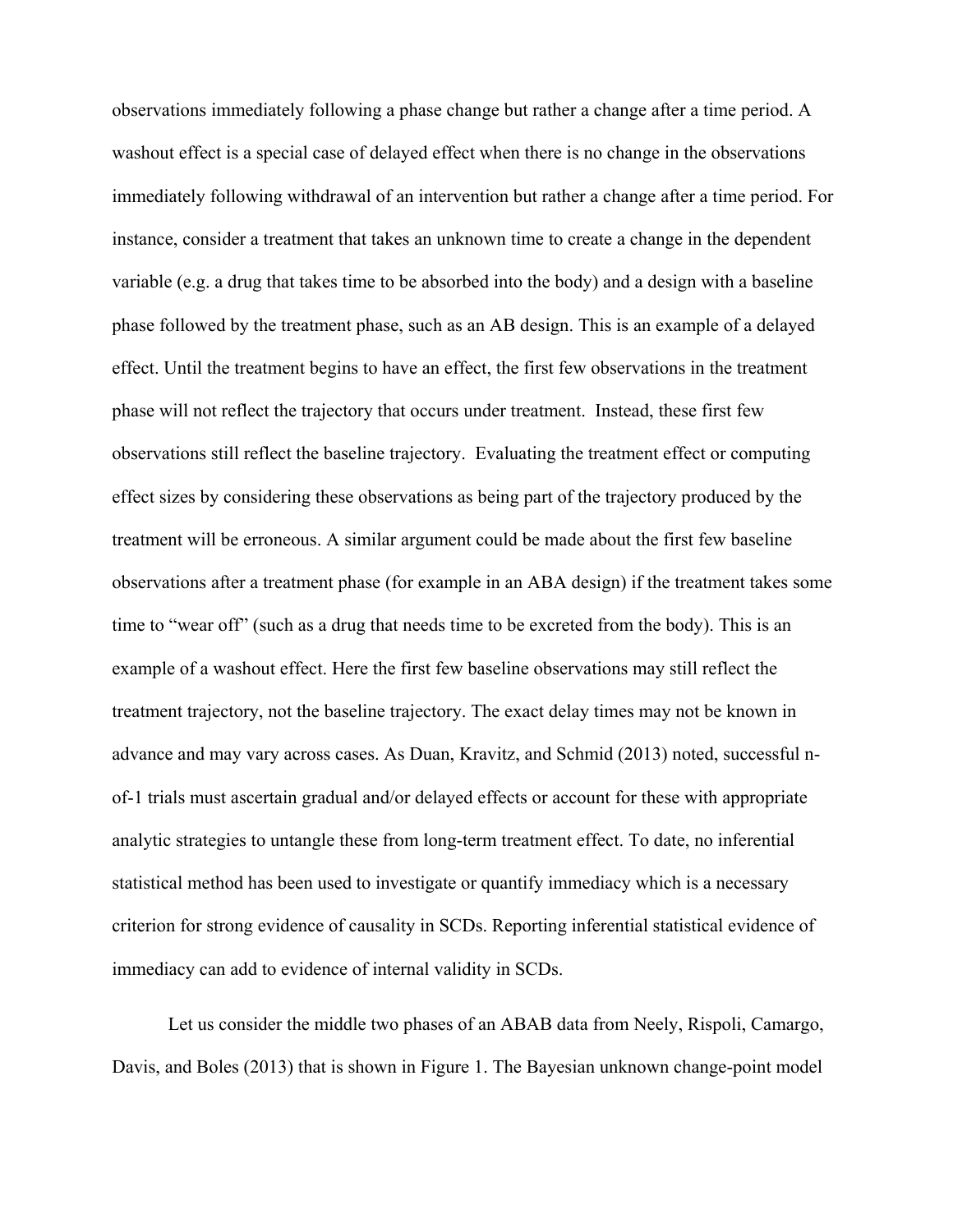estimated the change-point to be at 8 in each of the 200,000 iterations after burning in the first 10,000 iterations. The visual plot shows a possible delayed, effect from phase B1 to A2 and the mean difference between the three last and first points in phases 1 and 2, respectively is 27.67. If there were a delayed effect, the standardized effect size,  $d$  would be 6.1. If a researcher ignores this possibility, the effect size would be 5.83 – an underestimation of the effect.

# INSERT FIGURE 1 ABOUT HERE

The problem with ignoring the possibility of delayed effects is multi-fold. First, the validity of the data is threatened because the data no longer represent what they are defined to represent. Second, the effect size is misestimated. Third, this inaccurate estimation will in-turn affect meta-analyses. This is a significant drawback given that the purpose of some single-case designs such as n-of-1 trials is to ultimately meta-analyze and find patterns across studies. Finally, the reasons for delayed effects remain unexplored.

# **Significance**

An unknown change-point model can help demonstrate immediacy which is a criterion for strong evidence of causality. A simple change-point model which is typically used in SCD where the intercepts and/or slopes are compared across phases cannot provide evidence of this. First, as outlined in the WWC standards (Kratochwill et al. 2013) immediacy is necessary to show strong evidence of causality in SCDs. By using the proposed model where the changepoint is assumed as unknown and later confirmed, SCD researchers will have a statistical tool that can confirm the immediacy of treatment effect using all the observations. This is the first known inferential approach that provides evidence of immediacy in SCDs. If there is lack of immediacy, researchers can investigate threats to internal validity such as implementation, and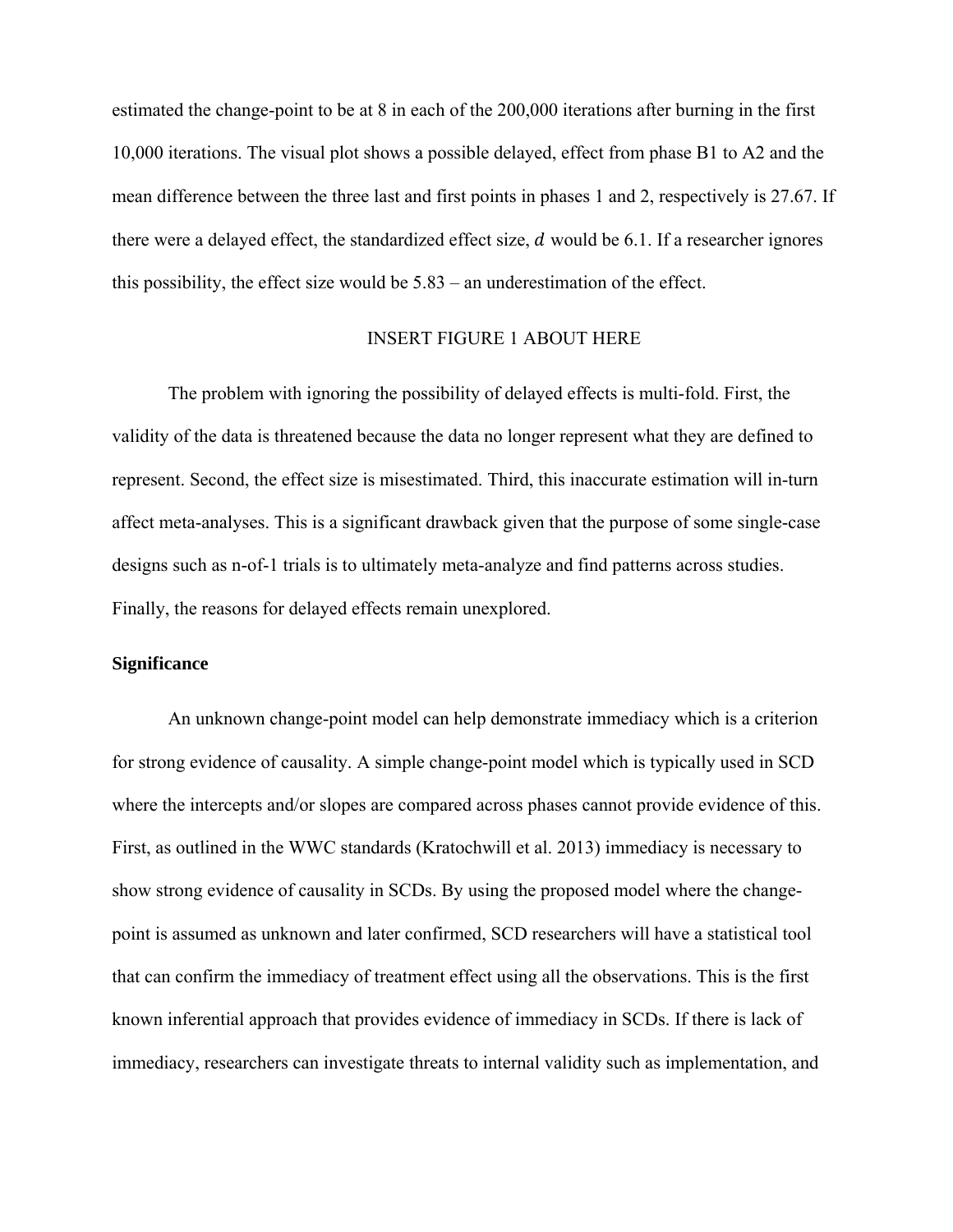presence of delayed or gradual effects. They can also decide how the effect sizes can be adjusted to take into account gradual and delayed effects.

Second, SCD typically has fewer time-points and many models of good fit may be possible in such a case with only slight variations in treatment time points. That is, one may be able to find significant differences in trends if one were to fit a model with baseline running up to time point *t+1* or *t-1*. For instance, consider the popular example of an ABAB design from Lambert et al. (2006) shown in Figure 2. The middle panel overlays the line of best fit on the measurements. The dotted vertical lines show the end of each phase. If the researcher were not aware of the time-points of treatment, he/she may have fitted the model shown in the right panel to the data and still have found reasonable model fit for the data. The rightmost panel was formed by moving the first time point of the A2 phase to the B1 phase. In both fit scenarios the slopes and intercepts seem significantly different from their adjacent phases. For instance, in Figure 2 it is unclear if the dependent variable at the 15th time-point contains some amount of washout effect from the B1 phase or if it truly belongs to the A2 phase. The method proposed in the present study is recommended to determine and confirm if the estimated change-point is the same as the expected change-point. Only after this confirmation would further estimation of effect sizes between phases be valid.

# INSERT FIGURE 2 ABOUT HERE

## **Problems with Commonly Used Statistical Analyses in SCDs**

Unfortunately, commonly used statistical analyses cannot be directly applied to SCD data. Statistical methods for SCDs are hampered by the relatively small amounts of data available on each case. In fact, inference is usually based on dozens rather than hundreds of observations. In their survey of 809 single-case designs published in 113 studies, Shadish and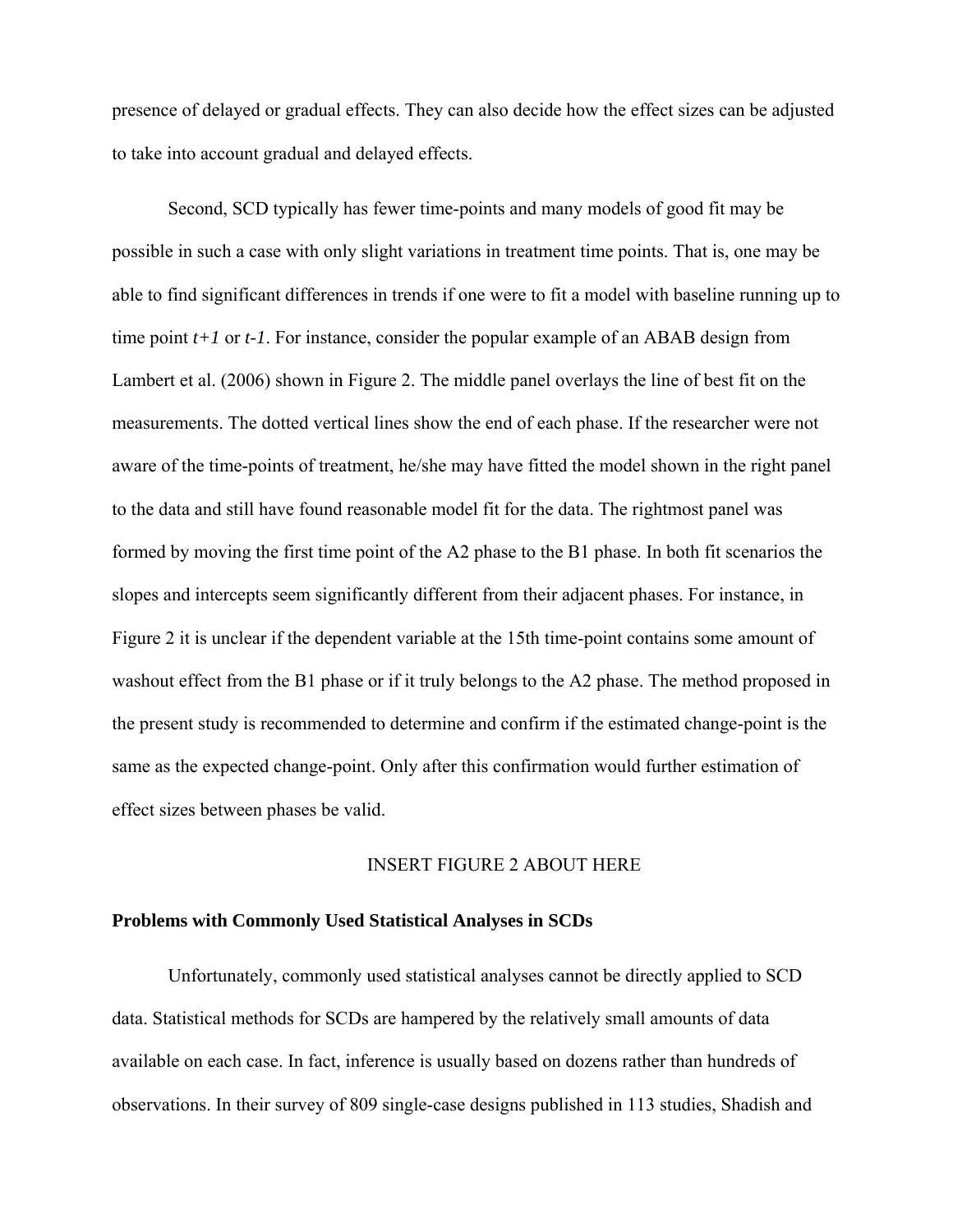Sullivan (2008) found that 45.3% of the studies had 5 or less observations per phase. Linear change trajectories estimated from so few observations have considerable sampling uncertainty, even if the observations are independent. Statistical estimation is made more complex by the fact that observations from the same case are not independent but are likely to exhibit an autocorrelation structure that has to be taken into account in the statistical analysis (Huitema, 1985; Huitema & McKean, 1998, 2000). Errors of SCD data are typically lag-1 autocorrelated or serially dependent over time with a lag-1 (Huitema, 1985; Huitema & McKean, 1998, 2000). That is, the error at time point  $t + 1$  is correlated with the error at time point  $t$ . This violates the assumption of most parametric and non-parametric statistics and results in biased estimates and inflated Type-I error rates (Shadish, Rindskopf, Hedges, & Sullivan, 2013). For time series with fewer than 50 points, the estimates of autocorrelation are negatively biased. Additionally, fewer time points are also plagued by larger sampling error problems. Autocorrelated errors means that there is some pattern between consecutive error terms, which manifests itself as a pattern between observed values. What makes it visually difficult to analyze is whether this pattern is because of a slope (i.e. change in the observed variable with time) or due to autocorrelated errors.

When the observations have an autocorrelation structure (as in SCDs), the within-phase trajectories of change are even more uncertain (Brossart, Parker, Olson, & Mahadevan, 2006; Gorman & Allison, 1996). Complexities such as autocorrelation structure usually mean that exact small-sample frequentist methods are intractable and we are forced to rely on large sample methods (such as maximum likelihood). Moreover, there are many different types of single case designs, each of which poses somewhat different analytic challenges (see, e.g., Shadish, et al, 2015).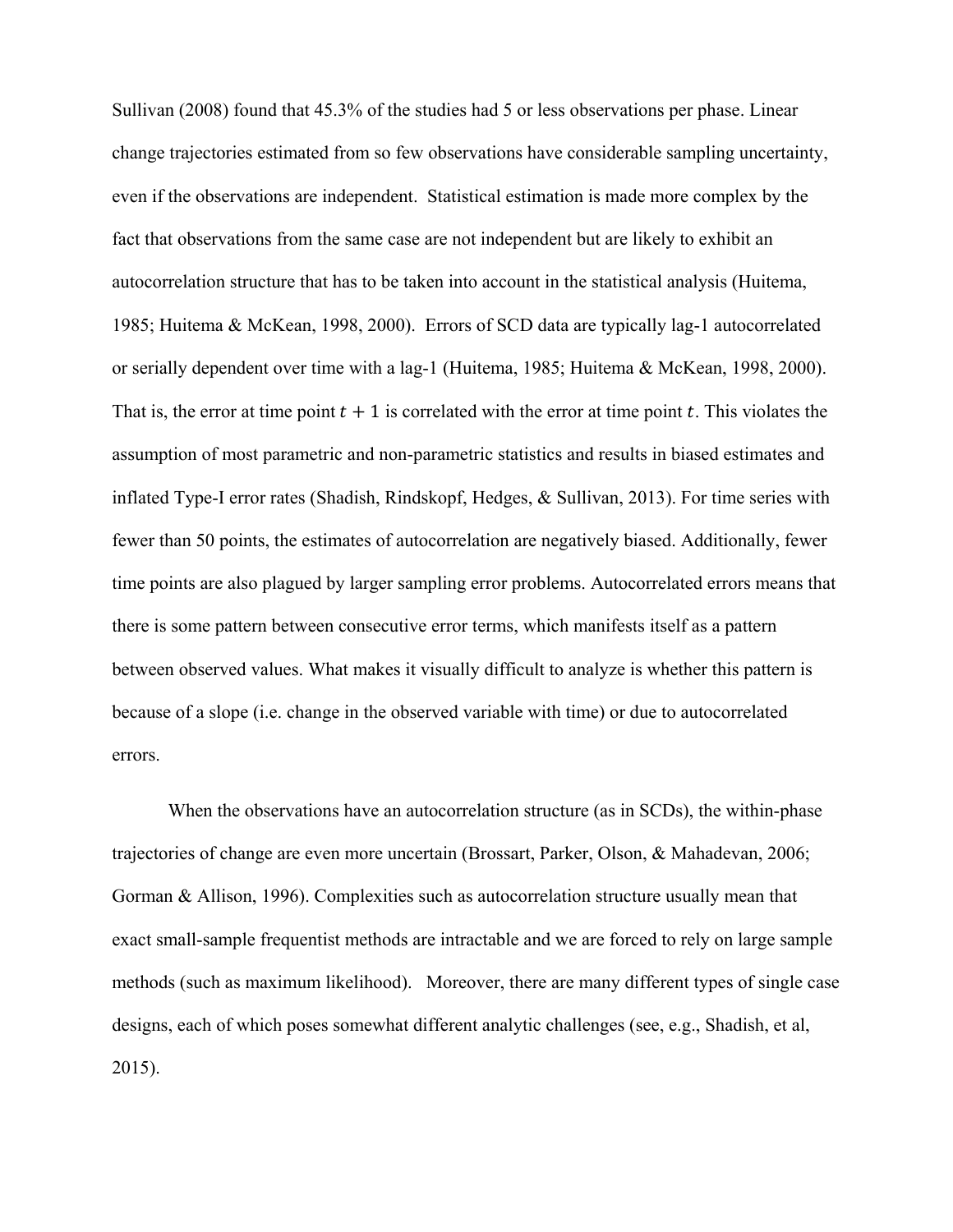The present study proposes a different analytic strategy to analyze SCDs. Rather than fitting separate models to each phase of the design with the phases defined a priori, we fit linear models to each phase separately, but do *not* assume that the boundary between phases is known a priori. We use a Bayesian model to let the data define the point where the change between phases occurs. Such models have been applied successfully to study inflation (Koop & Potter, 2004), water flooding (Zaman, Rahman, & Haddad, 2012), Alzheimer's disease (Li, Dowling, & Chappell, 2015), menstrual cycle (Huang, Elliott, & Harlow, 2014), and climate variations (Beaulieu, Chen, & Sarmiento, 2012). In this paper we will discuss how the Bayesian unknown change-point model can be used to provide inferential statistical evidence of immediacy to supplement visual analysis and identify delayed effects.

Unknown change-point models can be particularly advantageous in SCDs because it provides an objective procedure for dealing with a latent feature of the data: the actual point at which the trajectory of observations change. This may be consistent with data that show delayed effects or may reflect no obvious change in systematic behavior related to the phases of the design. Either way, by treating the change-point as an unknown we *allow the data to speak for itself.* It is important to note that Bayesian methods are exact, small sample statistical procedures. Thus Bayesian methods obviate the ambiguity accompanying the use of large sample methods (such as maximum likelihood estimation) on the usually small SCD datasets. Based on the nature of the design, multiple unknown change-points could be modeled and additional evidence of criterion that supports causality obtained every time the change point is estimated close to the true value. Variables such as participant identifier, treatment identifier, unknown number of change-points, etc. can be included in the unknown change-point model to accommodate all types of SCDs.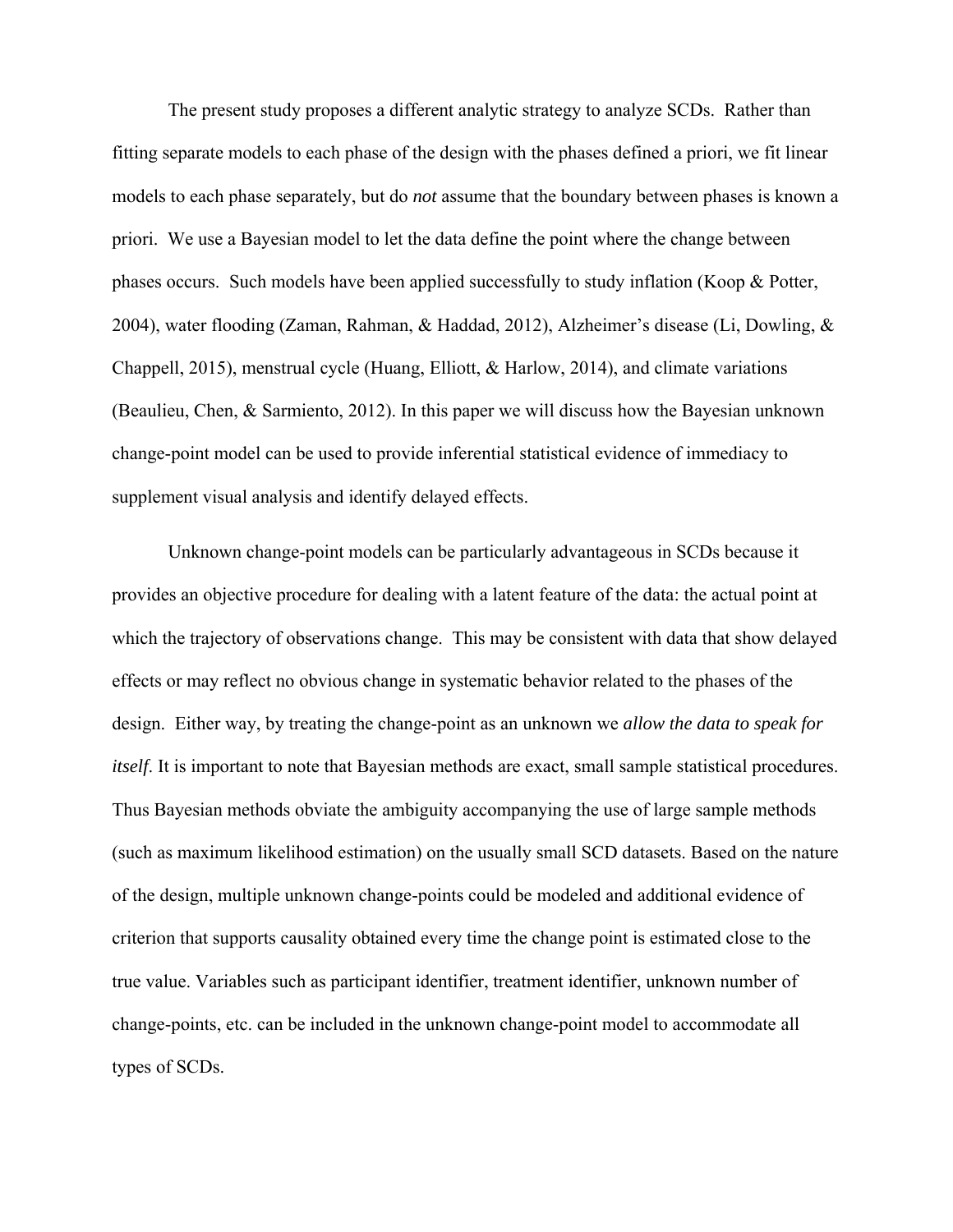# **Bayesian Statistical Methods**

We use Bayesian method to estimate the unknown change-point model. Bayesian estimation works well with small sample data because it does not depend on asymptotic or large sample theory (Ansari & Jedidi, 2000; Ansari, Jedidi, & Jagpal, 2000; Dunson, 2000; Scheines, Hoijtink, & Boomsma, 1999). Bayesian estimation provides complete distributional information about the parameter along with the credibility of each value the parameter can take (Kruschke, 2013). That is, a parameter is not estimated as a single point estimate with an associated standard error of the estimate, but rather as a distribution with a probability value associated with each possible value for the parameter. This posterior density is proportional to the product of the likelihood of the data and the prior information about the parameters (Bayes' theorem). The likelihood is the information contained in the data. Prior information can be systematically incorporated by examining results from other studies or through previous knowledge or be least informative or can be anywhere on this continuum.

The posterior distribution can be used to compute any summary statistic for the parameter of interest. For instance, the standard deviation of the posterior for the change-point, to some extent, indicates the certainty of change in functional relationships between phases (more about this is discussed in the illustration section). Posteriors with high probability densities at several time-points do not support immediacy.

The credibility interval or the highest density interval surrounding a Bayesian parameter estimate is more straightforward to interpret because it is part of a probability density function and has a shape associated with it (Gelman, Carlin, Stern, Dunson, Vehtari, & Rubin, 2013; Lynch, 2007). That is, a 95% credibility interval means that the probability that the true parameter value lies in this interval is 95%. For instance, consider the posterior density of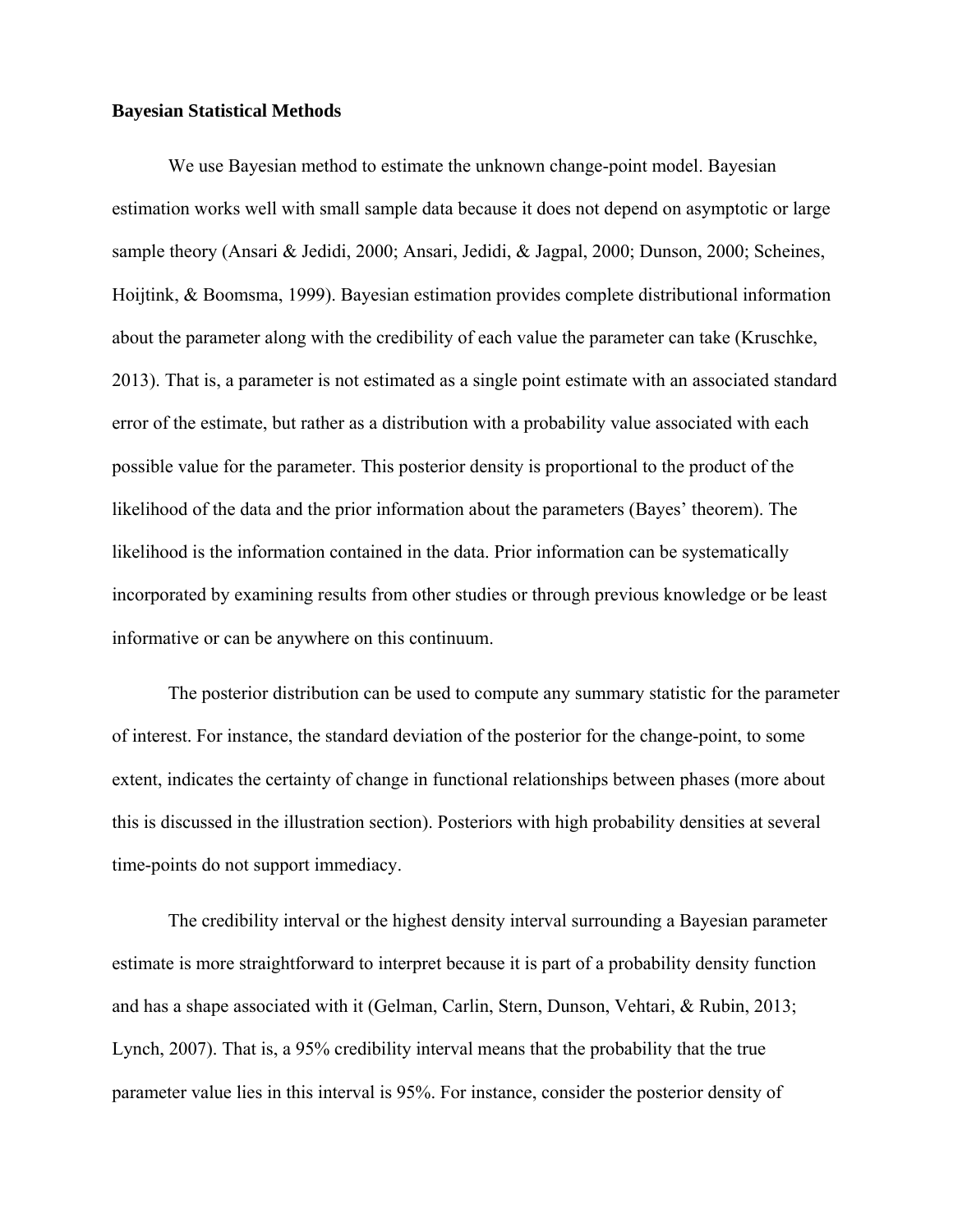standardized mean difference between phases d obtained from Bayesian unknown change-point model which is given in the bottom panel of figure 1 for the delayed effect illustration. First, the 95% credibility interval of  $d$  has a truncated bell-shaped curve and is fairly wide  $[5.40, 10.21]$ , but is nonetheless a large effect. This credibility interval can be used to test the region of practical equivalence (ROPE). Let us assume that the researcher specifies a ROPE of the effect size to be between 5 and 10, perhaps because these values are considered as "large" effects in the particular substantive area. Given that most of the values in the credibility interval of  $d$  fall within this region, the hypothesis that the effect is large can be accepted. Of particular interest to SCD researchers is Shadish et al.'s (2013) finding that Bayesian estimates of autocorrelation were more accurate than frequentist estimates. They also showed that Bayesian credibility interval estimates of autocorrelation are more accurate than frequentist confidence intervals which have undercoverage. That is, fewer than the expected number of frequentist confidence intervals contain the true value of autocorrelation.

Readers may refer to Kruschke (2011a, 2011b, 2013) for more details on ROPE and accepting the null hypothesis in Bayesian statistics. The Bayesian method is computationally intensive (involving large integrals). Therefore modern sampling methods such as the Gibbs sampler are used to estimate parameter values to circumvent tricky approximations to or sometimes even unsolvable integrals.

# **Change-point Models**

There is vast literature surrounding developing approaches to change-point models. Bai (1994, 1997) presented a least squares estimation approach for change-point problems. Barry and Hartigan (1993) and Carlin, Gelfand, and Smith (1992) are good background materials for Bayesian change-point problems. Chib (1998), Jann (2000), Jeong and Kim (2013), and Kim and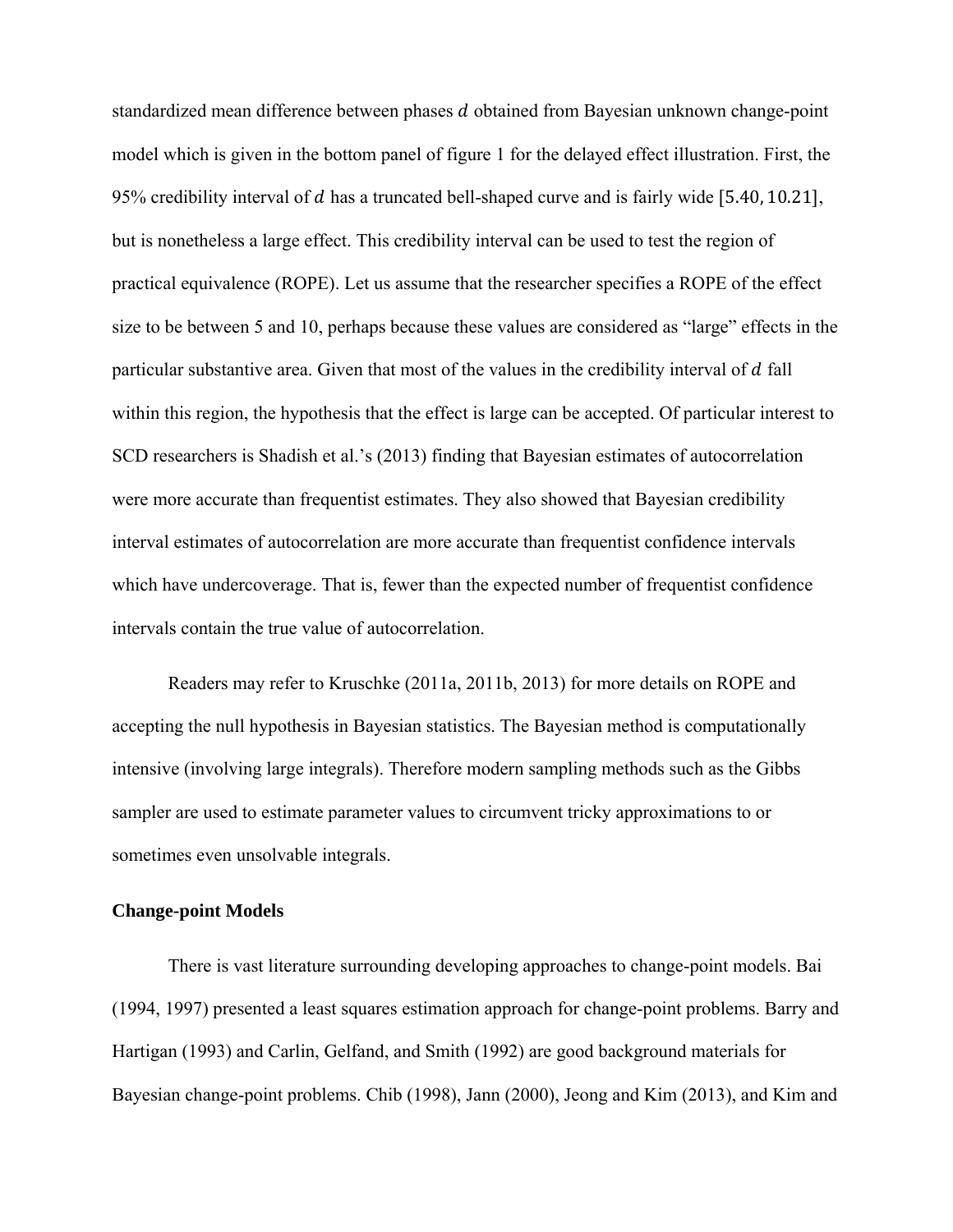Cheon (2011) extended the Bayesian unknown change-point model to multiple unknown changepoints using hidden Markov models, genetic algorithms, and annealing stochastic approximation, respectively. Raftery and Akman (1986) presented an algorithm for Bayesian analysis of Poisson distributed data. Recent developments in this area include newer algorithms, extensions to the models, and applications. Adams and McKay (2007) extended change-point models to Bayesian online change-point detection. Bayesian unknown change-point models have been applied in various fields such as ecology (Thomson et al., 2010), marine biology (Durban & Pitman, 2011), hydrometeorology (Perreault, Bernier, Bobée, & Parent, 2000), and stock data (Lin, Chen, & Li, 2012). Recently Kim and Jeong (2016) developed an approach to change-point modeling in autocorrelated time-series where the number of change-points is unknown. The current study is the first of its kind to apply Bayesian change-point models to single case designs.

## **Model and Notation**

We investigate the performance of the Bayesian unknown change-point model in a simple case of AB design (i.e., one unknown change-point) using Monte Carlo simulation. We then extend it to multiple baseline design in the illustration section that follows. A continuous, normally distributed dependent variable with no trend (slope) is considered in the simulation study. This can be easily extended to models with trend by modelling slopes in the equations below. For count and proportion data, the model would have to be modified to reflect their distributions more accurately (e.g., Rindskopf, 2014). But distributional assumptions will not change the basic framework presented here and this framework can be adapted for different types of variables and distributions by modifying equations 1, 7, and 8. For instance, for count data equation 1 may be modified as a generalized linear model with logit function. The dependent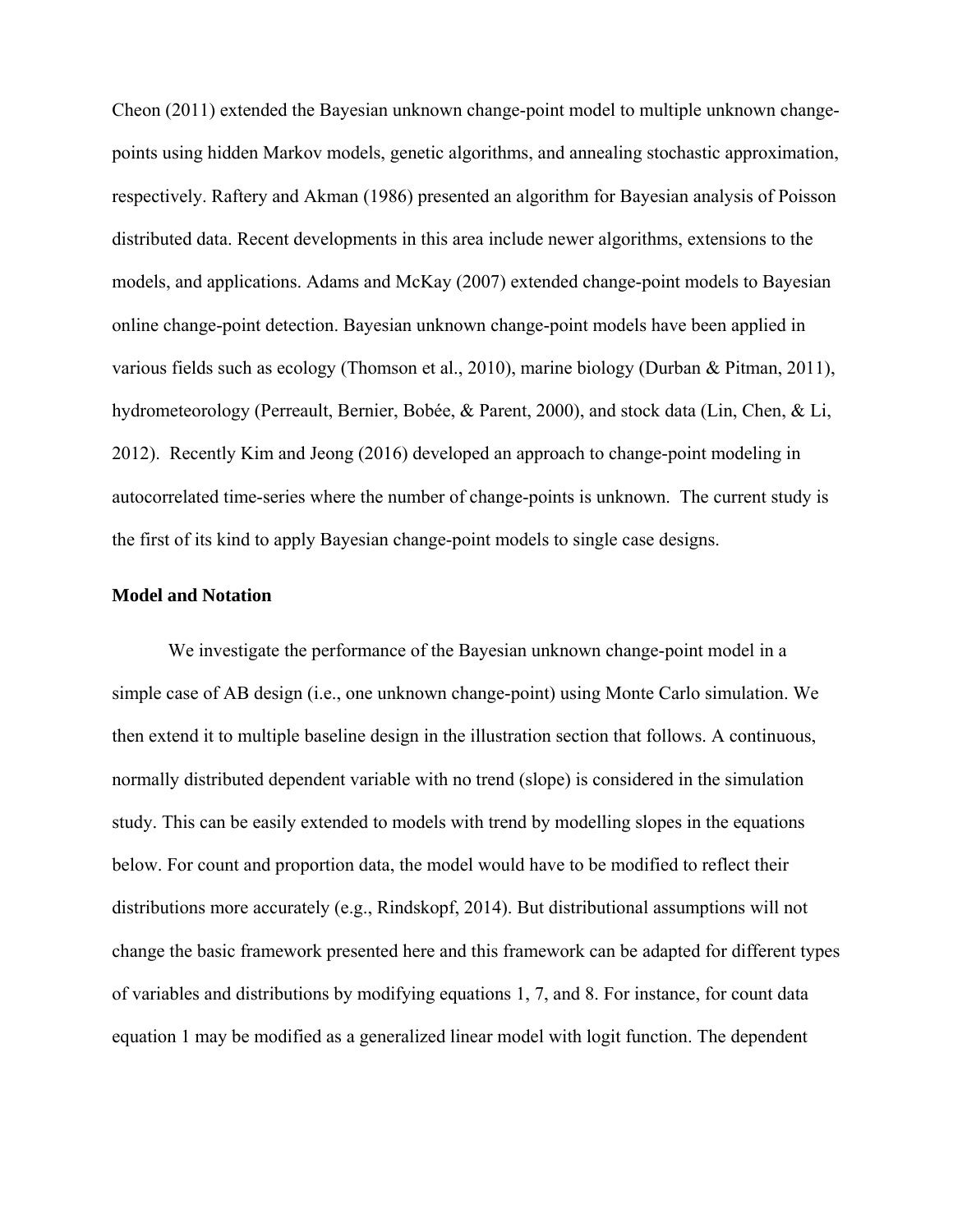variable may follow a binomial or a Poisson distribution depending on whether the count data has limits or not, respectively.

Let us assume that the observed value at the first time point  $(y_{p1})$  in phase p follows a normal distribution with the mean of  $\hat{y}_{p1}$  and standard deviation of  $\sigma_{\varepsilon}$  as shown in equation 1.

$$
y_{p1} \sim norm(\hat{y}_{p1}, \sigma_{\varepsilon}^2). \tag{1}
$$

The predicted values in the following time points  $t$  are distributed as:

$$
y_{pt}|H_{pt-1}, \Theta \sim norm(\hat{y}_{pt|(pt-1)}, \sigma_e^2). \tag{2}
$$

In equation 2,  $H_{pt-1}$  is the past history and  $\Theta$  is the vector of parameters,  $\sigma_e$  is the white noise created by a combination of random error  $(\sigma_{\varepsilon}^2)$  and autocorrelation between adjacent time-points,  $\rho$ . The relation between  $\rho$ ,  $\sigma_e$ , and  $\sigma_{\varepsilon}$  is

$$
\sigma_e = \frac{\sigma_\varepsilon}{\sqrt{1 - \rho^2}} \,. \tag{3}
$$

The rest of the time series follow a linear procedure with lag-1 autocorrelated errors (e.g. Harrop & Velicer, 1985; Hedges, Pustejovsky, & Shadish, 2012, 2013; Swaminathan, Rogers, & Horner, 2014; Velicer & Molenaar, 2012). The linear regression model and the serial dependency of the residual  $(e_t)$  can be expressed respectively as,

$$
\hat{y}_{pt} = \beta_{0p} \text{ and } \tag{4}
$$

$$
e_{pt} = \rho e_{pt-1} + \varepsilon. \tag{5}
$$

In equation 4,  $\hat{y}_{pt}$  is the predicted value of the target behavior at time *t* in phase *p*;  $\beta_{0p}$  is the intercept of the linear regression model for phase  $p$ ;  $e_{pt}$  is the error at time  $t$  for phase  $p$ ;  $\rho$  is the autocorrelation coefficient; and  $\varepsilon$  is the independently distributed error. Consider a design with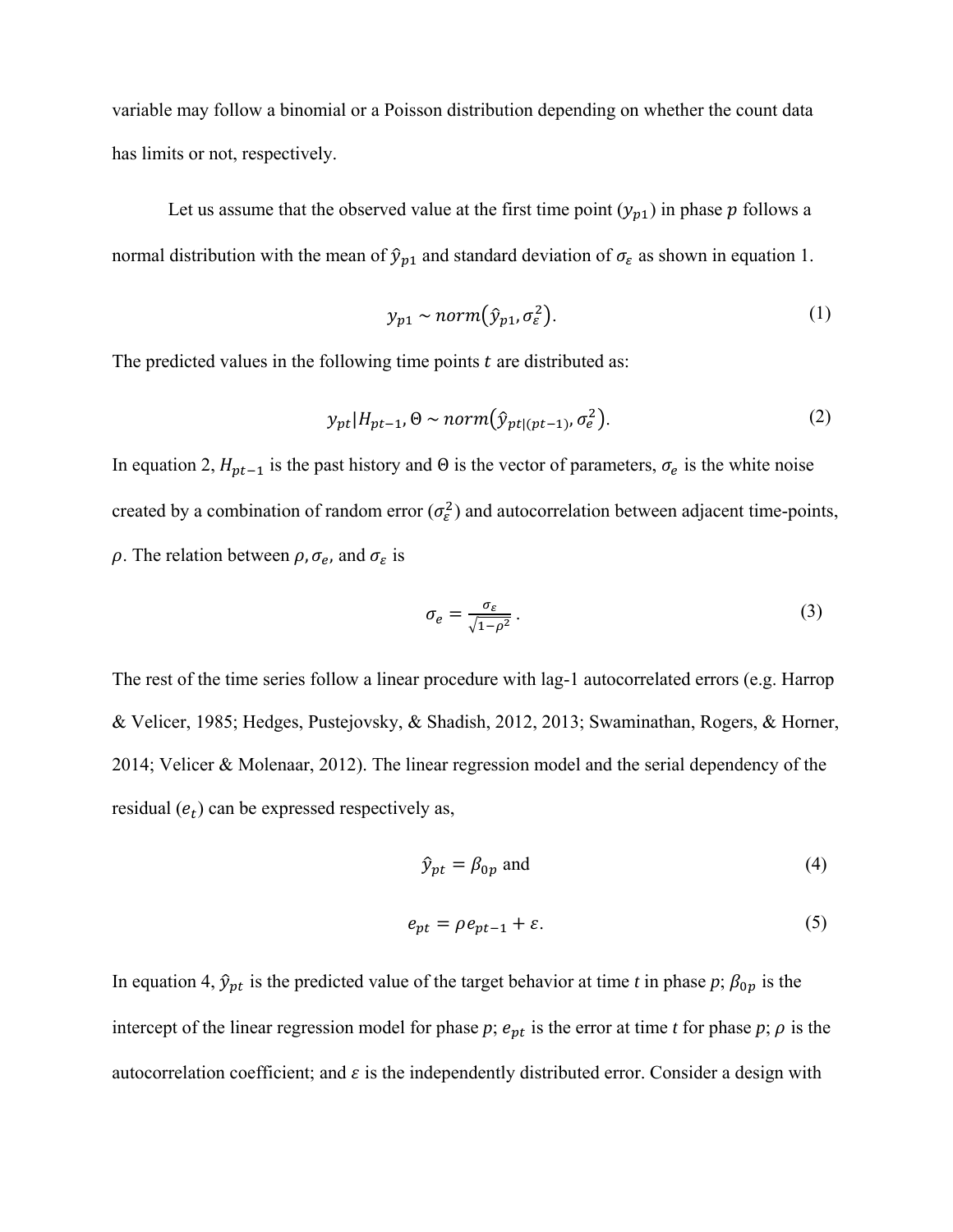only two phases: baseline and treatment. Let the time-points in the baseline phase be  $1, 2, ..., t_h$ and in the treatment phase be  $t_{b+1}, \ldots, t_n$ . Then the intercept  $\beta_{0p}$  can be modeled as:

$$
\beta_{0p} = \begin{cases} \beta_{01}, \text{if } t \le t_b \\ \beta_{02}, \text{otherwise} \end{cases}
$$
 (6)

Equation 6 can be rewritten as:

$$
\beta_{0p} = \beta_{01} * dummy + \beta_{02} * (1 - dummy); \tag{7}
$$
  
where dummy = step $(t_b - t)$ .

The step function returns the value 0 if the argument is negative and 1 otherwise. Therefore the indicator variable (called dummy here) is assigned a value of one if the time-point is in the baseline phase and a value of zero otherwise. In a regular change-point model,  $t<sub>b</sub>$  is known while in the unknown change-point model  $t<sub>b</sub>$  is an estimated parameter.

Usually a complex method is used to work around the if-else executable statement with varying intercept values depending on the phases, which themselves are unknown (e.g. Harring, Cudeck, & du Toit, 2006). This requires that the researcher knows the order of the relationship between the slopes in the two phases (i.e. whether the slope of phase 1 is greater than the slope of phase 2). This order will inform whether the intersection point of the two lines can be classified as a maxima or a minima of the values. Obviously the method will not work when there are only level differences but no slopes modeled such as the one we consider. There is a more straightforward solution using the step function in software programs such as JAGS (Just another Gibbs sampler, Plummer, 2003) and BUGS (Bayesian using Gibbs sampler, Lunn, Spiegelhalter, Thomas, & Best, 2009). BUGS and JAGS parametrize the normal distribution in terms of the precision  $\tau = 1/\sigma^2$ , rather than variance. We will parametrize using variance instead of precision in order to keep the statistical notation common to Bayesians and non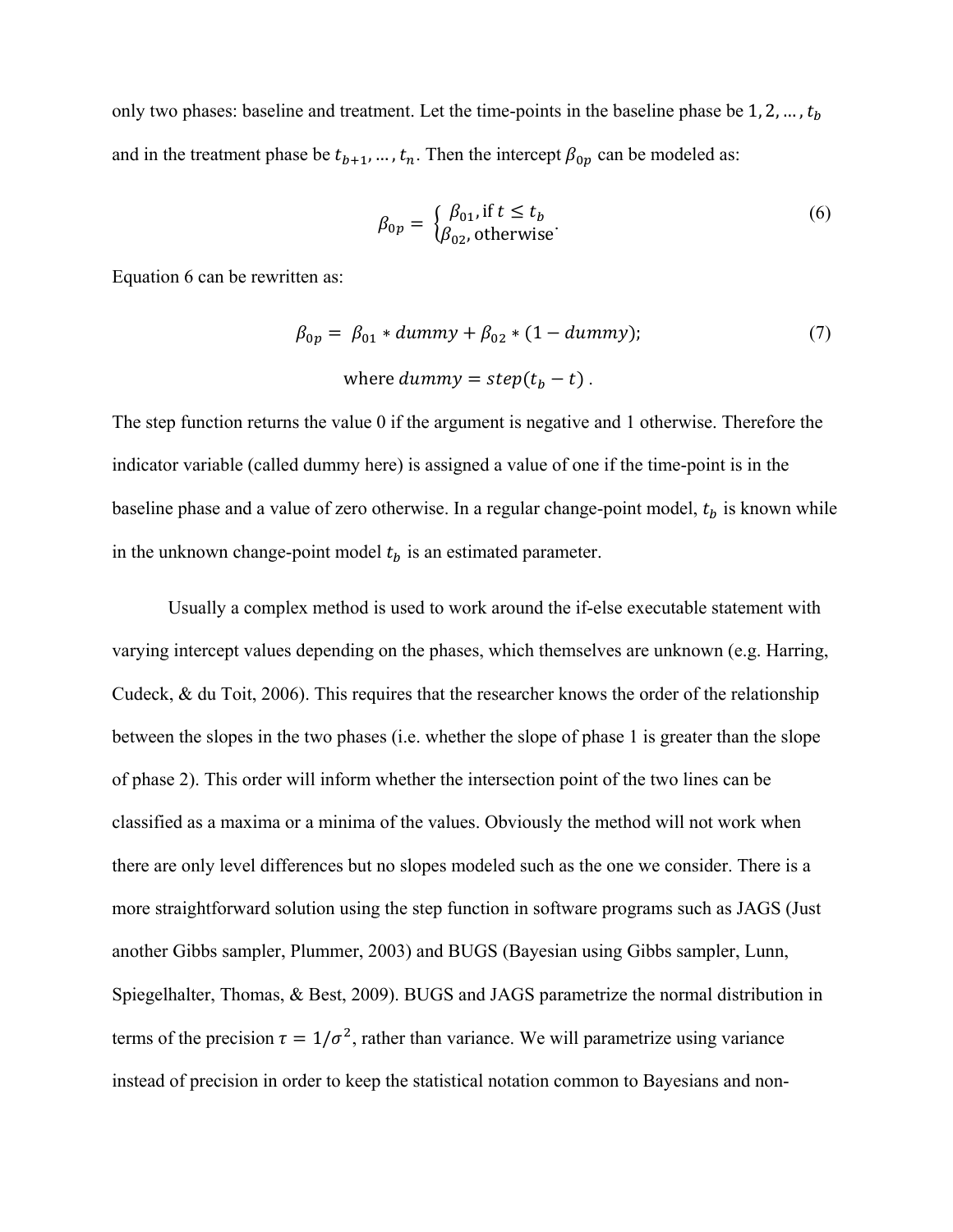Bayesians. Appendix A contains a sample dataset and code in R that calls JAGS to fit a Bayesian unknown change-point model.

## **Sampling Algorithm**

The Gibbs sampler is one of the most frequently used Markov chain Monte Carlo (MCMC) methods in Bayesian estimation (Albert, 1992; Gelfand & Smith, 1990; Geman & Geman, 1984). Assuming that the researcher is unaware of the phase the observation belongs to, let us consider a time-series SCD data  $Y = (y_1, y_2, ..., y_n)$  such that the functional relationships between the dependent and the independent variables differ based on the phase. In other words,

$$
y_t = \begin{cases} \theta_1 & \text{if } t \le t_b, \\ \theta_2 & \text{otherwise} \end{cases}
$$
 (8)

where the parameters  $\theta_1$  and  $\theta_2$  are the mean levels of the dependent variable  $y_t$  in phases 1 and 2, respectively. Parameters  $\theta_1$ ,  $\theta_2$ ,  $t_b$  need to be estimated. In equation 8,  $\theta_1 = g(\beta_{01}, \sigma_{\varepsilon}, \rho)$  and  $\theta_2 = g(\beta_{02}, \sigma_{\varepsilon}, \rho)$ . In the parameter vector  $\Theta = (\beta_{01}, \beta_{02}, \sigma_{\varepsilon}, \rho, t_b)$  all parameters are independent *a priori*. The posterior distribution  $\pi(\Theta|Y)$  can be obtained using the Gibbs sampler.

A generic Gibbs sampler follows an iterative process. Consider the parameter vector  $(\beta_{01}, \beta_{02}, \sigma_{\epsilon}, \rho, t_b)$ . Assign a set of starting values, S to the vector at step 0 of the iteration. Let the iteration be indexed using the variable *.* 

Step 1: Set  $j = j + 1$ Step 2: Sample  $(\beta_{01}^j | \beta_{02}^{j-1}, \sigma_{\varepsilon}^{j-1}, t_b^{j-1}, \rho^{j-1}, Y)$ Step 3: Sample  $(\beta_{02}^j | \beta_{01}^j, \sigma_{\varepsilon}^{j-1}, t_b^{j-1}, \rho^{j-1}, Y)$ Step 4: Sample  $(\sigma_{\varepsilon}^j | \beta_{01}^j, \beta_{02}^j, t_b^{j-1}, \rho^{j-1}, Y)$ Step 5: Sample  $(t_b^j | \beta_{01}^j, \beta_{02}^j, \sigma_{\varepsilon}^j, \rho^{j-1}, Y)$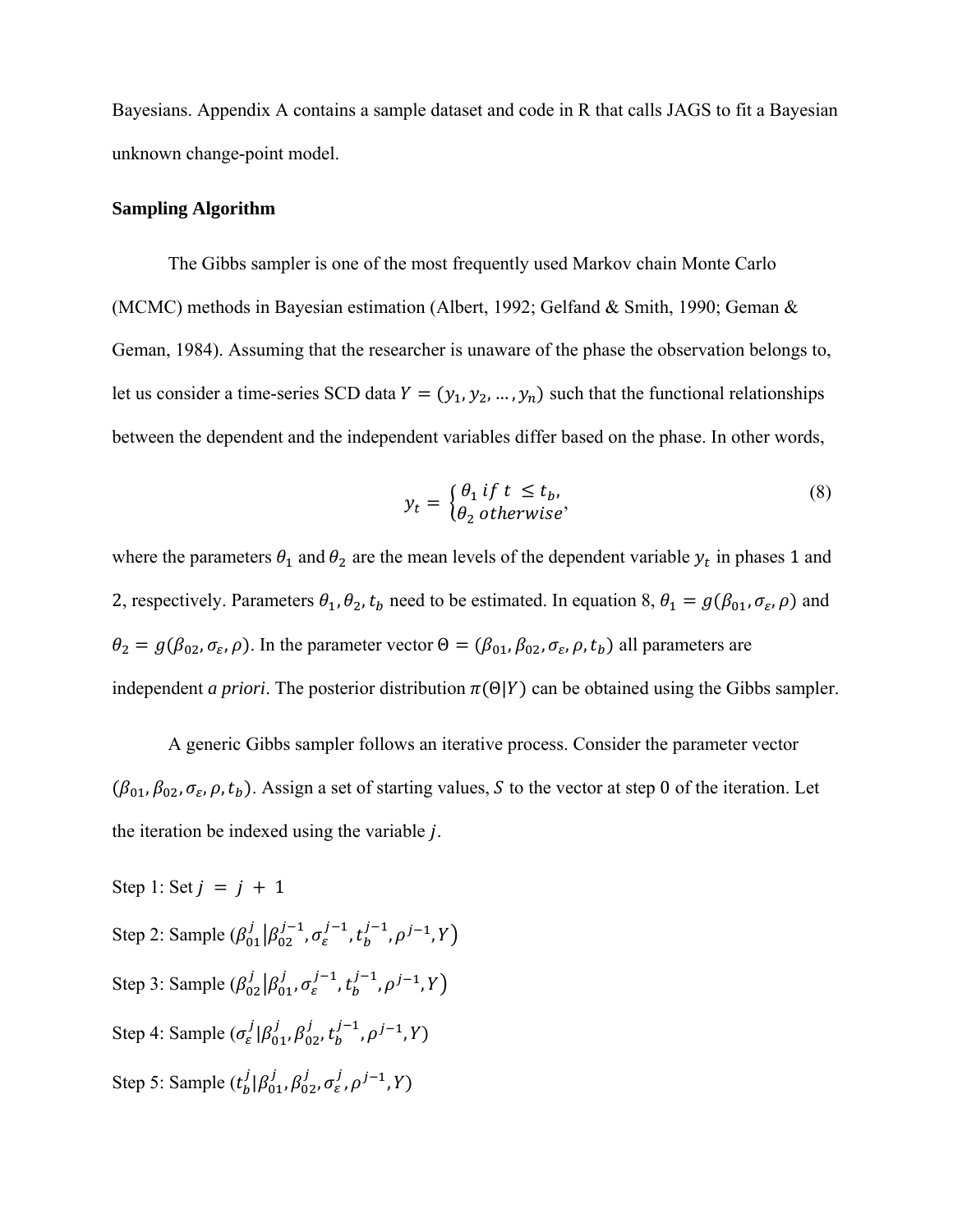Step 6: Sample  $(\rho^j | \beta_{01}^j, \beta_{02}^j, \sigma_\varepsilon^j, t_b^j, Y)$ Step 7: Sample  $(\hat{Y}^j | \beta_{01}^j, \beta_{02}^j, \sigma_{\varepsilon}^j, t_b^j, \rho^j, Y)$ , where  $\hat{Y}^j$  is the vector of predicted values of Y at the jth iteration Step 8: Return to step 1.

# **Method**

# **Simulation**

A simulation study was conducted to test the performance of the unknown change-point model with uninformative to relatively less informative priors. The generating values of the parameters (effect size d, standard deviation  $\sigma$ , and autocorrelation  $\rho$ ) were selected based on the most commonly occurring parameters in SCD studies (Maggin, O'Keefe, & Johnson, 2011; Shadish & Sullivan, 2008). Maggin et al.'s (2011) study was based on 68 single-case design studies published between 1985 and 2009. Shadish and Sullivan's (2008) study was based on 809 single-case designs published in 113 studies in the year 2008 in 21 journals. Data was generated based on equations 1-8. The intercepts of the two phases were 1, 2, 3, or 5 standard deviations  $(\sigma)$  apart. This standardized mean difference will be referred to as d. Two autocorrelation values ( $\rho = .2, .5$ ) and three phase lengths ( $l = 5, 8, 10$ ) were considered. Both the treatment and the baseline phases had an equal number of time points. The standard deviation within each phase was  $\sigma = 0.2$ . The simulation study followed a fully crossed  $2 \times 3 \times 4$  factorial design.

One hundred datasets were generated for each condition resulting in 2400 datasets. The sufficiency of the number of replications was determined based on several procedures including ones described by Carsey and Harden (2014), and Koehler, Brown, and Haneuse (2009). First,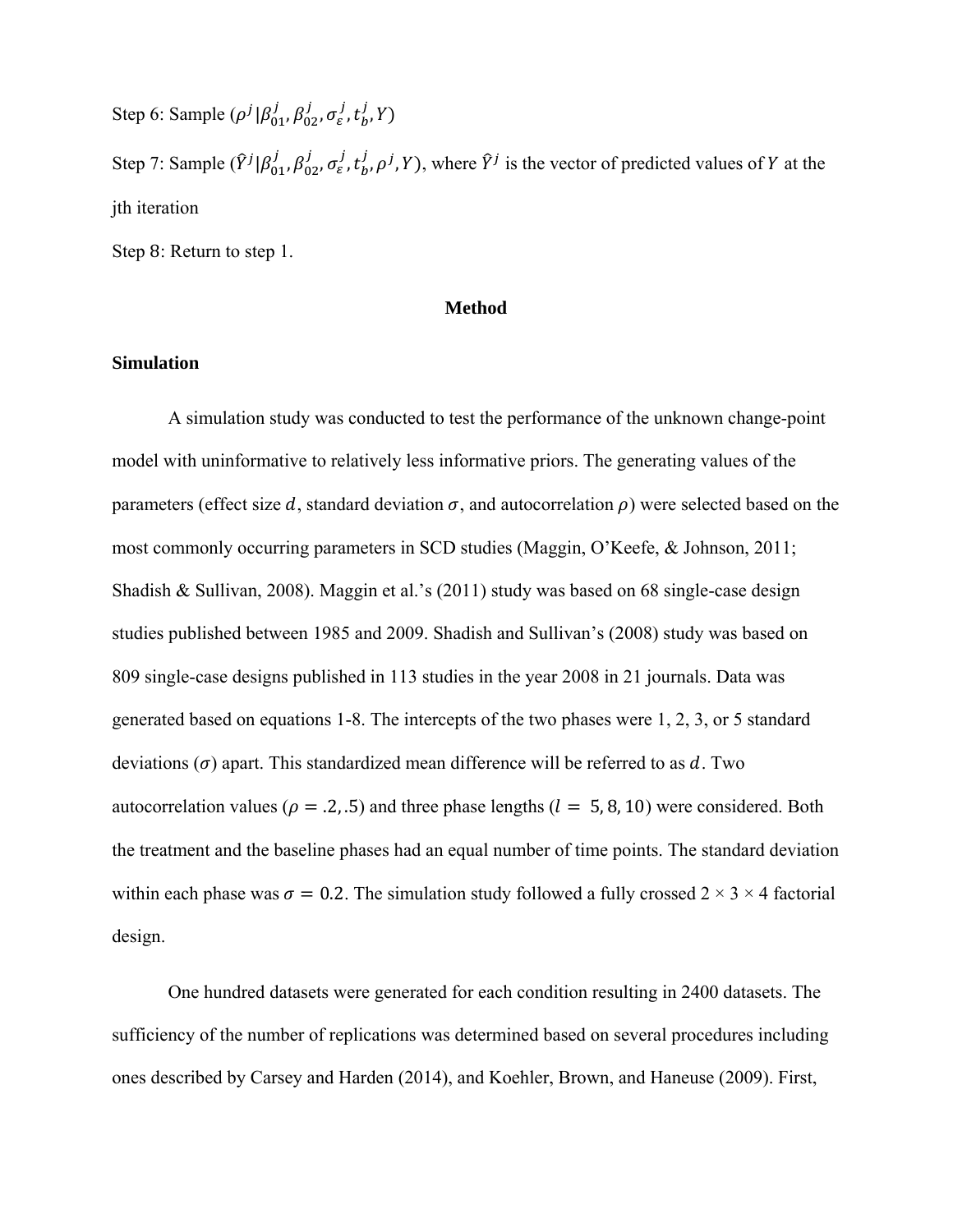the estimates converged to stationarity 100% of the time in the simulated and in the real datasets. Coverage rate of change-point credibility intervals was computed for the first 50 replications and compared against coverage for all the 100 replications. Coverage rate is the rate of credibility intervals that contain the true parameter value. They ranged from 94% to 100% and differed only up to 2% in 5 of the 24 conditions. Otherwise they stayed the same across 50 and 100 replications. We tested the Monte Carlo percent bias of the posterior mode estimates of the change-points ( $\hat{\phi}_R^b$ ) across the replications as defined in equation 9. If  $\widehat{M}_r$  and M are the estimated posterior mode and true value of the change-point for the *rth* replication, respectively, then for a total of  $R$  replications,

$$
\hat{\phi}_R^b = \frac{1}{R} \sum_{r=1}^R \frac{\widehat{M_r} - M}{M} \times 100 \,. \tag{9}
$$

The Monte Carlo percent biases of the posterior modes were stable after 50 replications for most conditions and after 75 replications for all conditions. The average of the posterior SDs of the change-point differed from the standard deviation of the modes of the change-point from - 1.78 to 0.44 with no particular direction of bias. The similarity of the values suggest the sufficiency of the estimator. Similarly, the average posterior SD of the intercept estimates ranged from 0.08 to 0.20 which was close to the population SD.

# **Priors**

Generating values and prior distributions for the parameters are given in Table 1. Given the small sample size nature of SCDs, the choice of prior plays an important role in the posterior density estimate. A hierarchical prior distribution was used for the intercepts ( $\beta_{01}, \beta_{02}$  in equations 4 and 6). This allows the parameters of the priors to be estimated from the data rather than specifying them to have subjective information (Efron & Morris, 1975; Gelman, 2006;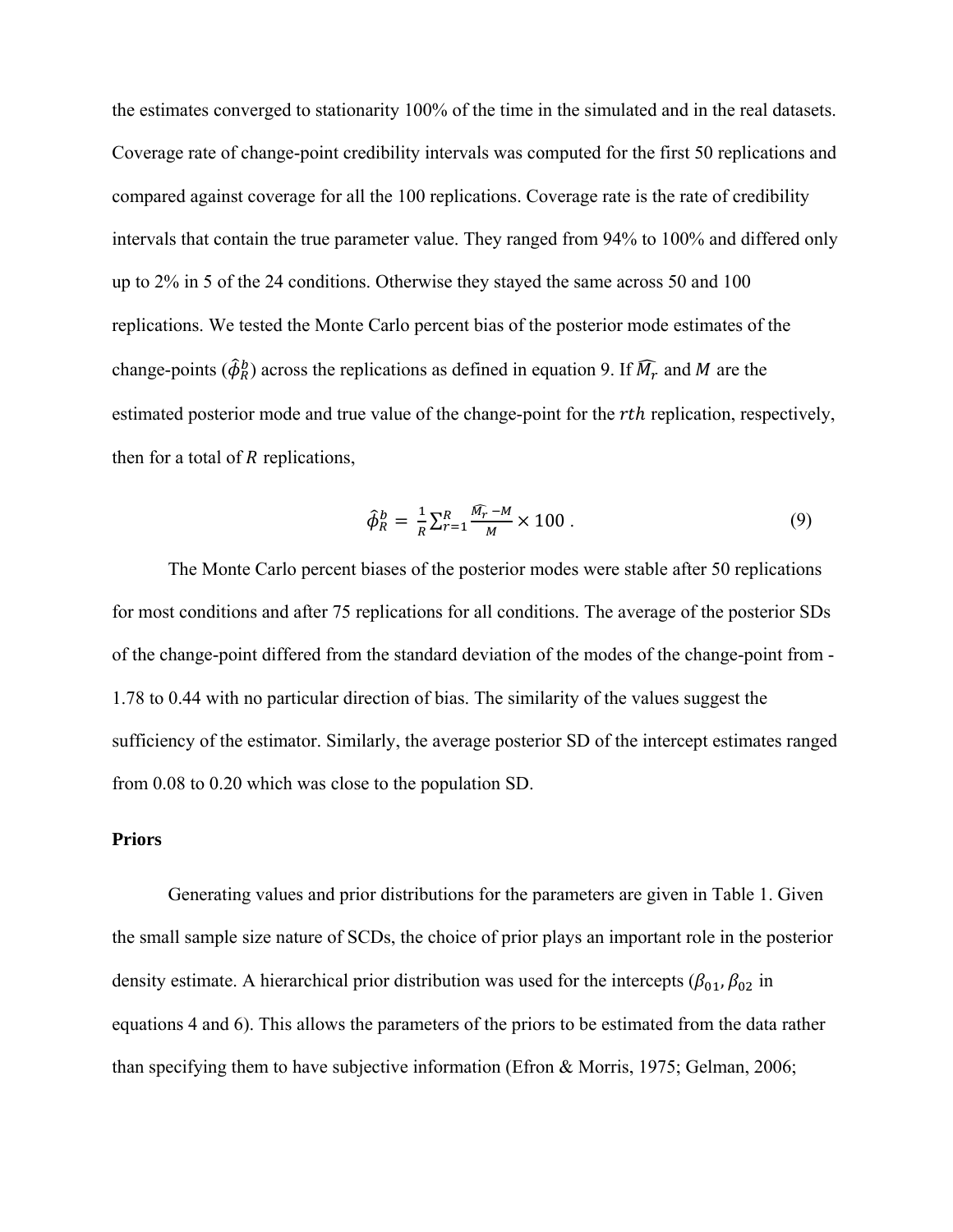James & Stein, 1960). The intercepts of both phases were independent of each other. The intercepts were drawn from normal distributions with means simulated from a normal distribution with mean 0 and standard deviation 100, and variances simulated from an inverse gamma distribution with shape parameter 1. Gelman and Hill (2007) advocated using a noninformative uniform prior on the standard deviation with the upper limit sufficiently large relative to data. Therefore the upper limit on the standard deviation of the intercepts was 500 times the true population standard deviation. The relatively informative inverse gamma (1, 1) distribution was used for variance because Gelman (2006) cautioned against the use of very low values such as .01 and .001 for the gamma prior which lead to improper posteriors. The limited sample size in SCD data will only further worsen this situation.

de Vries and Morey (2013) suggested a beta prior on autocorrelation with shape parameters  $\alpha = 0$  and  $\beta > 1$ , preferably  $\beta = 5$  in order to keep the prior sufficiently vague. However, this places higher probability density towards 0. In order to reflect the generating autocorrelation values, a uniform distribution with limits from  $-1$  to 1 was used as the prior for autocorrelation. This is vaguer than the prior suggested by de Vries and Morey (2013) and captures all possible mathematical values of autocorrelation. The change-point had a relatively uninformative uniform discrete prior distribution with equal probability of falling between 3 and  $(T - 2)$ . This range was chosen because at least 3 data points are required to identify a pattern in each phase. This also reflects the standards for single case designs which requires at least 3 data points per phase (Kratochwill et al., 2013). Following Swaminathan, Rogers, and Horner (2014) and de Vries and Morey (2013), error variance and autocorrelation was assumed equal across phases.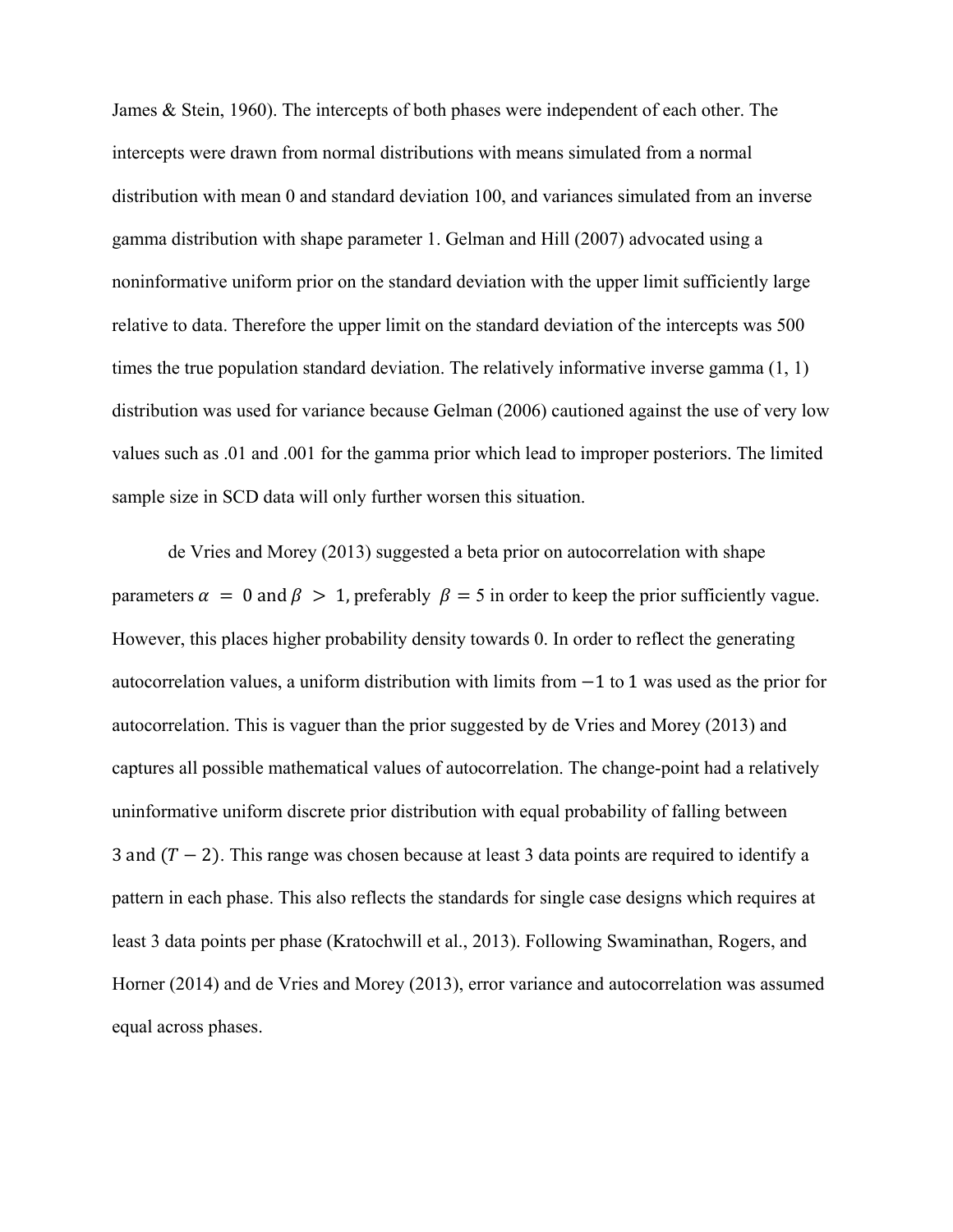## **Diagnostics and Interpretations**

Four parallel chains were run with starting values independently generated for each chain from the prior distribution. Convergence was checked using two convergence diagnostics: the multivariate potential scale reduction factor (MPSRF, Brooks & Gelman, 1998) and Heidelberger and Welch's convergence diagnostic (1983). The package RunJAGS (Denwood, 2013) conveniently runs parallel chains and iterates the model estimates until convergence. In order to compare the performance (i.e., accuracy of estimates, time taken till convergence) of the unknown change-point model (Model 1), a piecewise model was estimated where the changepoint was specified (Model 2). Both models together took between 109 and 390 seconds to run until convergence. Means, standard deviations, modes, and 95% credibility intervals of the change-point posterior distributions were obtained. Root mean square errors (RMSEs) of the posterior mean and mode, mean posterior standard deviation (MPSD), and bias of the posterior mode of the change-point were computed. Because the change-point is discrete the posterior mode was considered. The posterior means of change-points may often not be measured discrete time-points and are heavily influenced by extreme values. What is of importance here is how often the change-point was accurately estimated. Posterior mode is that quantity.

Three individual ANOVAs were run with MPSD, and RMSE of the posterior mean and posterior mode of the change-point as dependent variables. The independent variables were  $d$ ,  $\rho$ , and l. It should be noted that although phase length is an independent variable in the ANOVAs, the phase length was perfectly correlated with the range of the prior distribution of the change-point. That is, longer phase lengths contain more data-points, which mean more information. However this is accompanied by a less informative prior where more data-points with low but equal probabilities are possible candidates for change-point. Therefore, the increase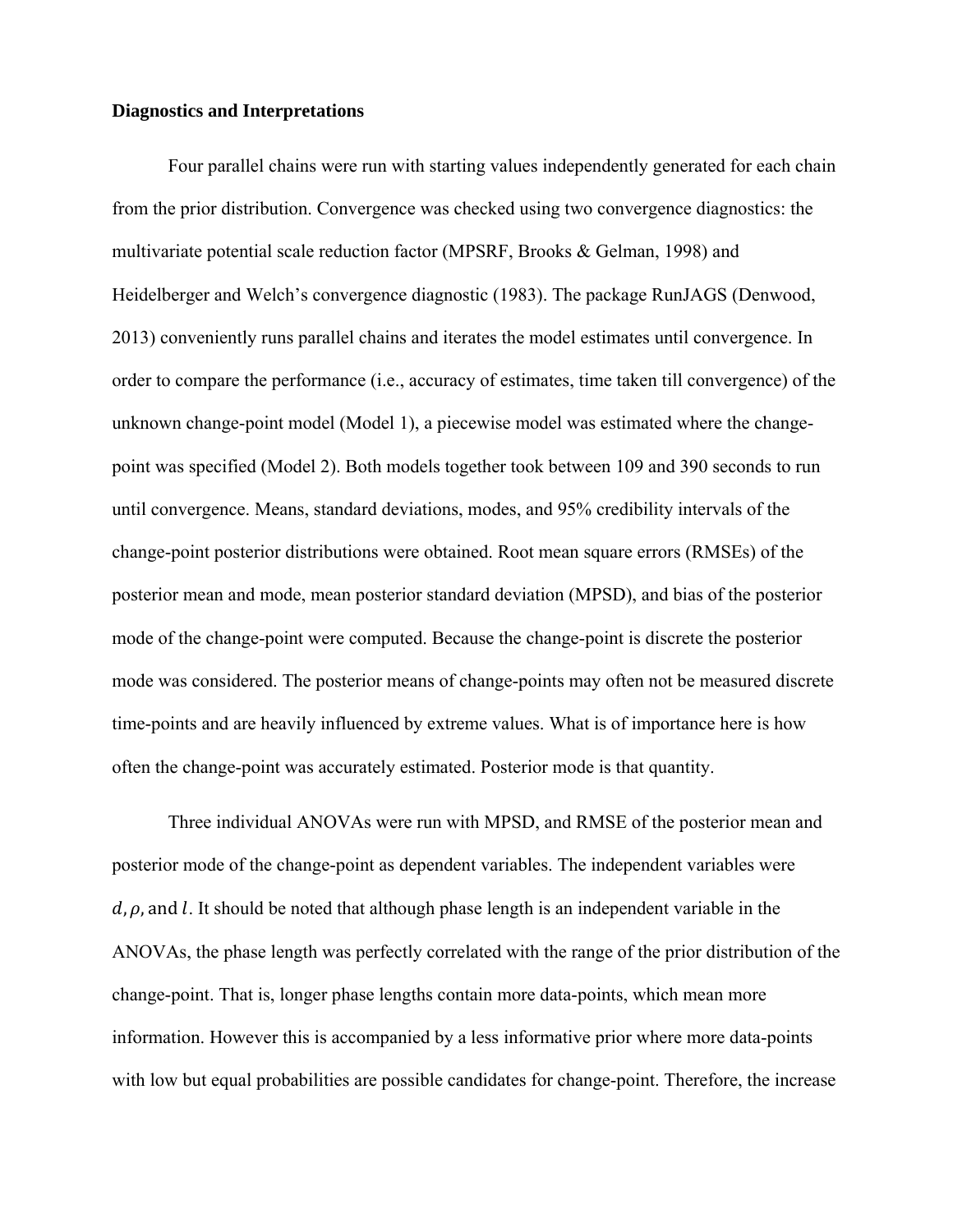in the information contributed by longer phase lengths is countered by the less informative prior specification. This makes it difficult to distinguish which part of the effect was due to phase length and which part due to the range of the prior.

# **Results**

# **Study 1: Simulation**

**Overall trends from ANOVAs.** Eta-squared effect sizes from independent ANOVAs are reported in Table 2. RMSEs and MPSDs decreased with increase in both standardized mean difference between the phases and phase length (Figure 3). Standardized mean difference  $(d)$ explained the maximum variation in RMSE of means (45.54%) and modes (65.59%), and MPSDs (71.93%) of change-point estimates. MPSD was largest when  $d = 1$  and  $l = 10$ . This is because smaller differences between phases makes it difficult to discern patterns clearly. In data with longer phase lengths this is further compounded by the prior that places very low but equal probabilities on several data-points as possible candidates for change-point. That is, there are 16 possible values the change-point can take in a dataset with phase length 10. This is because according to WWC standards there need to be at least 3 observations per phase. Each of these have a probability of  $\frac{1}{16}$  for being the change-point. This is more spread out when compared to data with phase length 5 which will have 6 possible candidates each with probability of  $\frac{1}{6}$  for being the change-point. Again, the effect of phase length on the posterior standard deviation (17.21%), and the RMSE of mean (34.13%) and mode (18.53%) cannot be separated from the effect of the range of the uniform prior specified for the change-point. It is a well-known fact that prior has larger effect on the posterior for small samples. But the lack of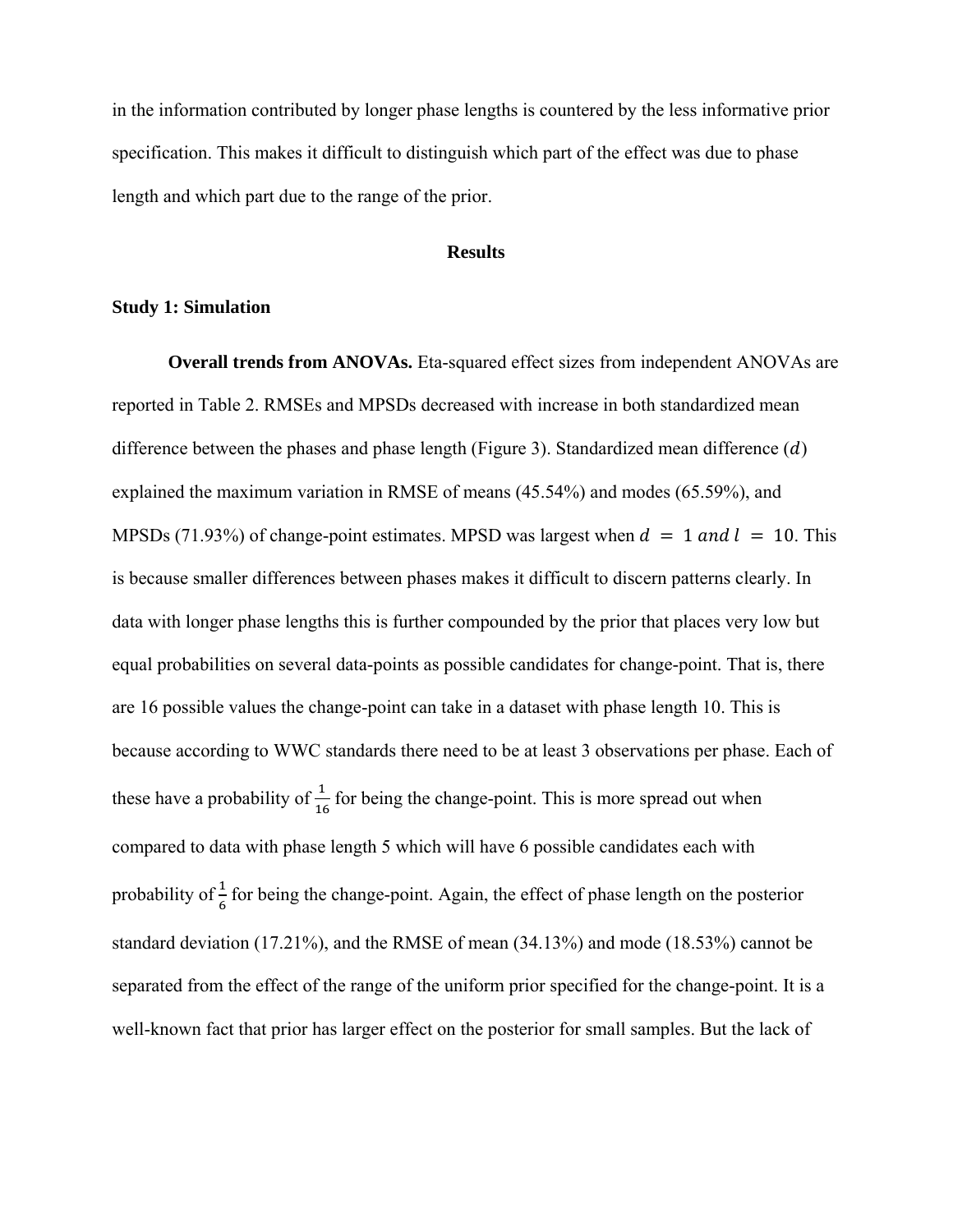information due to sample size is compensated by the information samples with large population effect size.

# INSERT FIGURES 3 AND 4, AND TABLE 2 ABOUT HERE

**Credibility Intervals and Posteriors.** Credibility intervals of the change-points for phase length of 5 are shown in Figure 4. The credibility intervals for other phase lengths followed the same pattern. When both standardized mean difference and phase length were small, most credibility intervals spanned the entire prior distribution range. The original data plot is shown for one case with large posterior standard deviations (top left) and one case with small posterior standard deviations (top right, Figure 5). Both cases have large immediacy indices. We define the *immediacy index* as the mean difference between the first and last three observations of the dependent variable in the baseline and treatment phases, respectively. It may seem that both large immediacy index and clarity of the distinct data pattern between phases contribute to a narrow CI, that is, more certainty in the estimate. However, no clear statistical pattern emerged from using the immediacy index as a variable that explains the variation in the uncertainty of the change-point estimate. It should be noted that the immediacy index is only a function of six consecutive data-points, whereas the effect size is a summary of all data. Therefore, this result is not surprising. The posterior plots of these two cases are shown in the bottom panel of the figure.

# INSERT FIGURE 5 ABOUT HERE

For case 1, the 95% credibility interval of the change-point ranged from 3 to 18 which is the range of the prior. The mode and the mean of the change-point were 10 and 10.387, respectively. In this case although the immediacy index is not small, there is overlap between the values in the baseline and treatment phases. That is, most values in the baseline phase seem candidates for the treatment phase as well. Therefore it seems reasonable that the algorithm has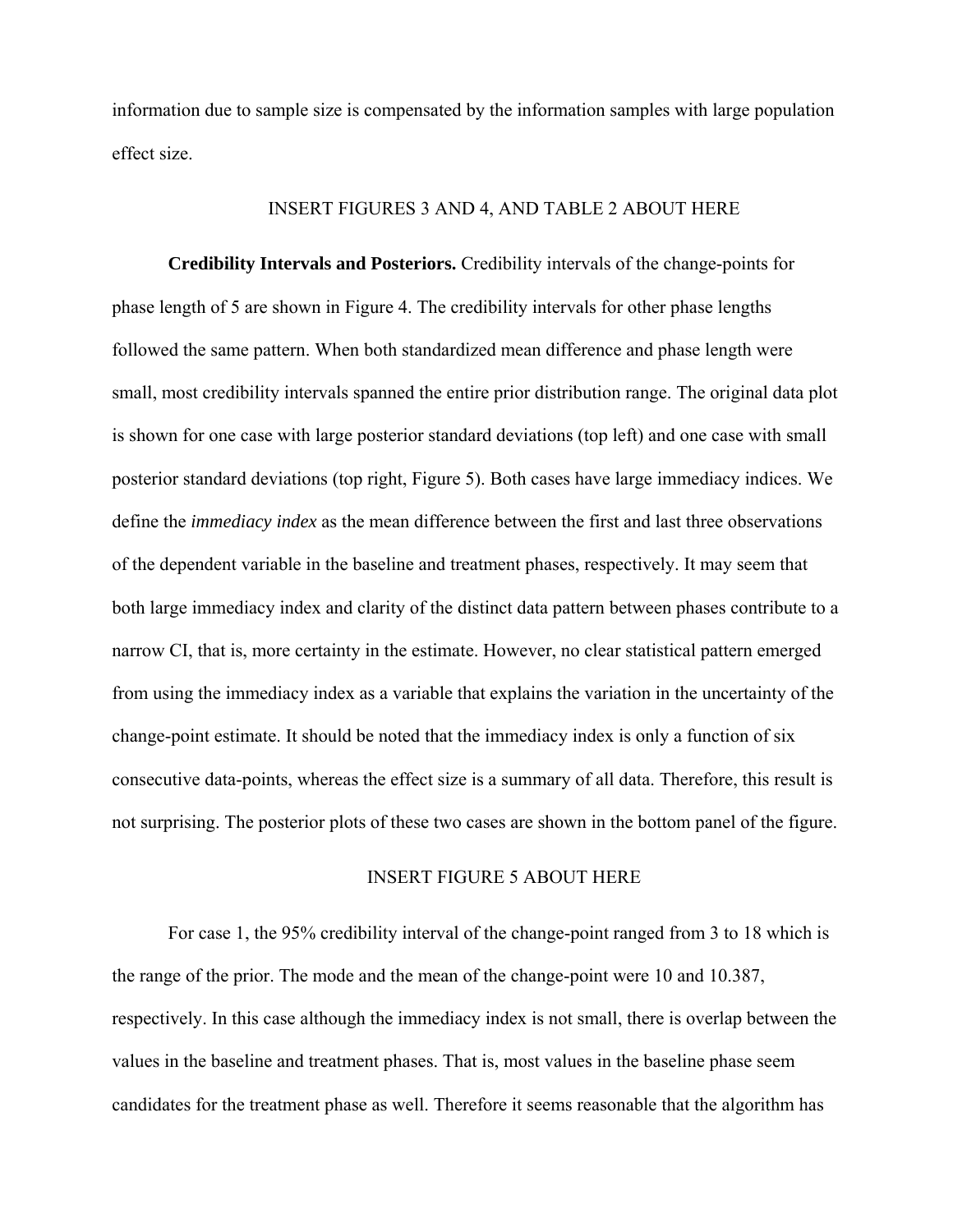larger uncertainty associated with the change-point estimate in this case. The posterior plot of the change-point sheds more light on the probabilities associated with each possible time point in this interval. In this posterior distribution the true value seems the most likely candidate for the change-point, but the distribution has two other frequently occurring values because of this overlap in values between phases. This shows that in addition to the posterior mean, mode, and standard deviation, researchers will benefit by examining the shape of the posterior. The posterior distribution of case 2shows that except for the mode, there is close-to-zero probability associated with integer values from 3 to 18 in this posterior. The mean, mode, 2.5th and 97.5th percentiles of this distribution are all 5. This is clear evidence for 5 as the change-point.

The immediacy index was highly negatively correlated with the posterior standard deviation of the change-point estimate ( $r = -.67$ ). The posterior standard deviation was almost zero for large immediacy index values. Autocorrelation values had a very small impact on the estimates. The distance between the RMSEs of the mode and the mean decreased with increase in the standardized difference between phases. The RMSE of mode was smaller than that of the mean when  $d \geq 3$ .

**Effects of Autocorrelation and Phase Length.** The accuracy of the intercept estimates for both unknown and known change-point models and both phases increased with decrease in autocorrelation and increase in phase length. Mean posterior standard deviation of the intercept estimates for both models and both phases increased with increase in autocorrelation and decrease in phase length. The mean posterior standard deviations of the first and second intercepts between the two models were about .27 and .53 standard deviations apart, respectively. The posterior means of the intercepts for both phases and autocorrelations were less than .017 standard deviations apart between the unknown and the known change-point models.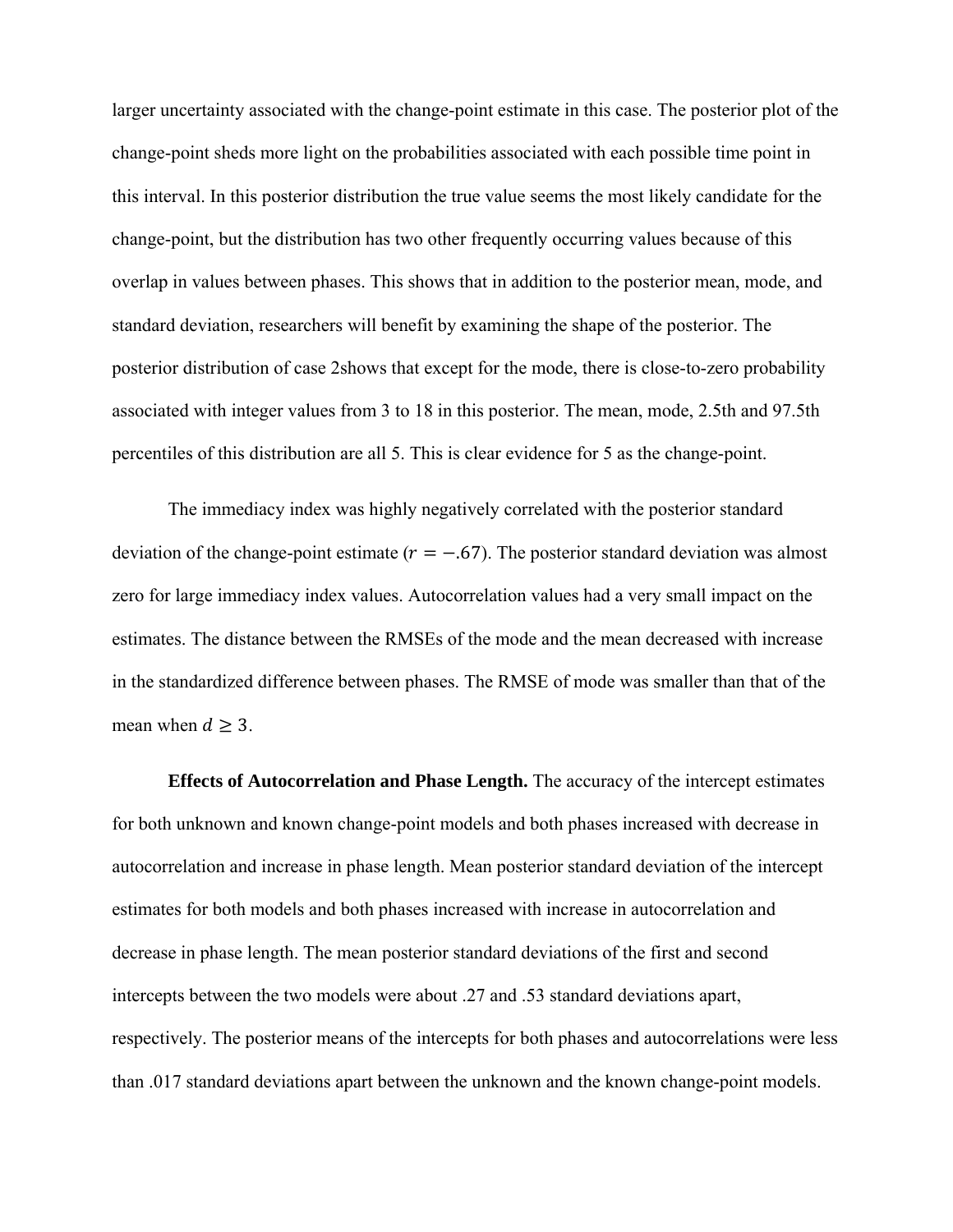### **Study 2: Application of Bayesian unknown change-point model to real data**

Multiple baseline design is an extension of the AB design where the treatment is administered to different participants at different time points. This design allows at least three demonstrations of the treatment effect, which is a required criterion to meet evidence standards for SCDs (Kratochwill et al., 2010). An example data from Laski, Charlop, and Schreibman (1988) is shown in figure 6. We analyzed this multiple baseline data using the Bayesian unknown change-point model presented above. The parameter estimates are given in tables 3, 4, and 5. Except for cases 1, 3, and 7 the change-points were estimated with good accuracy as seen from their posterior distributions in figure 7a. This indicates support for immediacy effect. Visual analysis shows immediacy for all cases except case 8. The mean difference between the first and last three observations of phases 2 and 1, respectively were 19-48 points for all cases except case 8. There is considerable overlap for cases 7 and 8, some overlap for case 1, and a one point overlap for case 4. For case 1, although the mean difference is 28, there is doubt about whether change happened because of the treatment or because of autocorrelation between points 4 and 5. In the Bayesian analysis, although the mode of case 1 is correctly estimated to be 4, the probability mass around time-point 3 cannot be ignored. This is because the model takes the pattern of all the observations into account. Similarly there is considerable overlap in the values of the observations in baseline and treatment phases for case 7. This may have led to larger uncertainty in the change-point estimate. Case 8 had smaller overlap and yet had accurate estimates. This was probably due to the large immediacy index. Note that Laski at el. (1988) did not examine immediacy.

Figure 7b shows the posteriors of  $d$  for each case. The  $d$  values indicate simple standardized mean differences after removing autocorrelation, that is, the mean difference was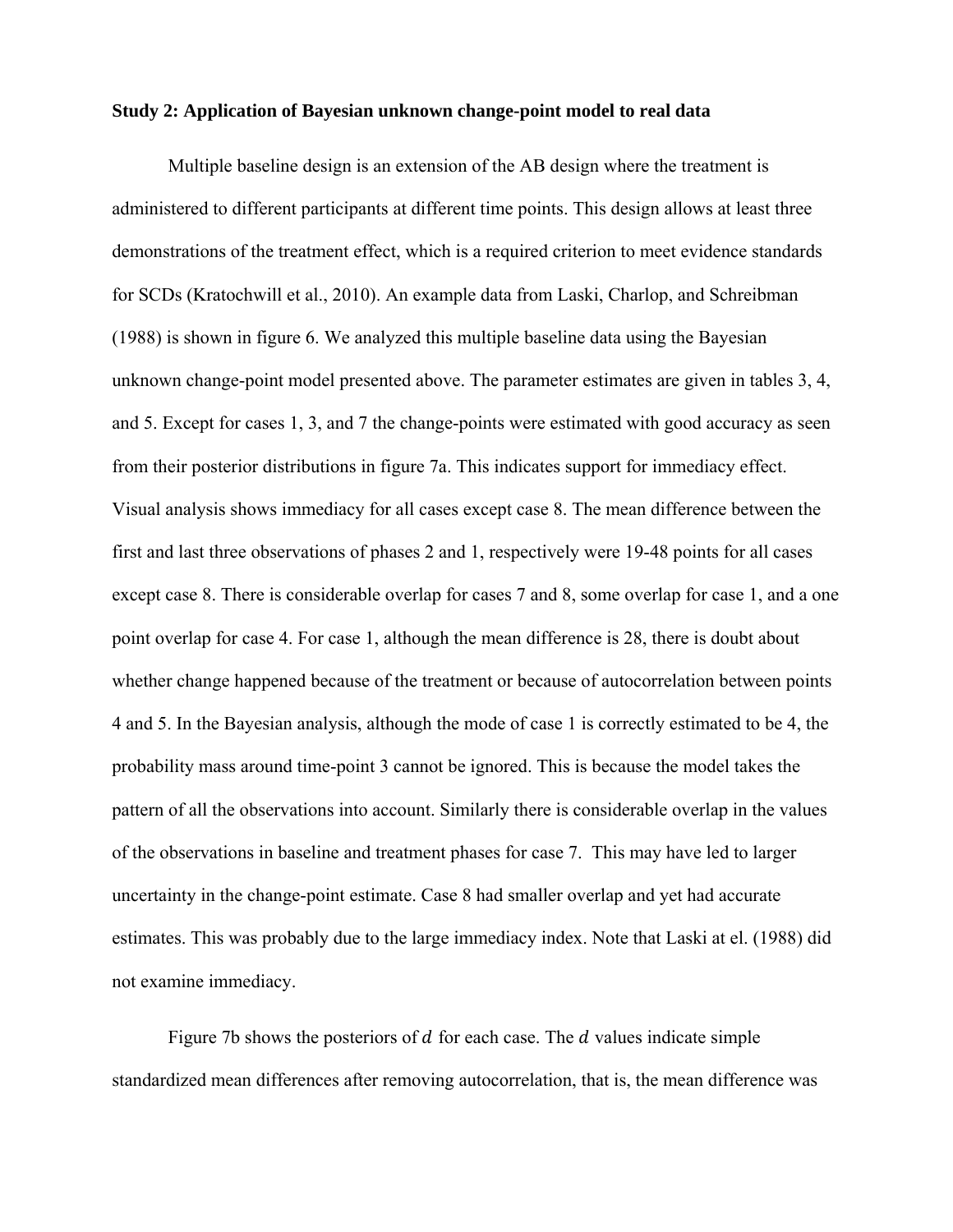standardized using  $\sigma_{\rm s}$ . None of the 95% credibility intervals for effect sizes contained 0, but the 2.5th percentile of the effect size for case 7 was very close to 0. In addition to the considerable overlap between observations, the small effect size value in case 7 may have also impacted its change-point estimate. Laski at el.'s (1988) conclusion that the treatment effect was lowest in case 7 was based on descriptive statistics. That is, they only examined the difference in the averages between the phases and therefore could not make inferential comparisons.

If the ROPE for strong effect size is built between 3 and 6, the null hypothesis can be accepted for cases 2, 3, 4, and 5 because 95% of the posterior density falls within this region. The variance of the distribution from which the intercepts were drawn had a mean of 3185.2 with 95% credibility interval ranging from 1492 to 6073. A standard deviation of 56.4 may be considered large, but the range of observed values in the baseline phase ranged from 0 to 81.91 and in the intervention phase ranged from 27.67 to 92.15. The standard deviation had to be wide enough to accommodate such a wide range of values. The  $2.5<sup>th</sup>$  and the 97.5<sup>th</sup> percentiles of the within person standard deviations ranged from 4.04 to 10 and was much smaller than the between person standard deviation.

# INSERT FIGURES 6, 7a, and 7b, AND TABLES 3 - 5 ABOUT HERE

#### **Recommendations for Interpretation**

Based on the results of the present study, here are our recommendations for practitioners who wish to implement this method for their own data. The two questions the method answers are: Is there evidence of immediacy? If yes, how strong is this evidence? In addition to visual analysis, the posterior distributions of the change-points should be examined to confirm immediacy. Immediacy is supported when the change-point posterior mode is estimated to be near the change-point, and the distribution is narrow and clearly unimodal. Delayed effects or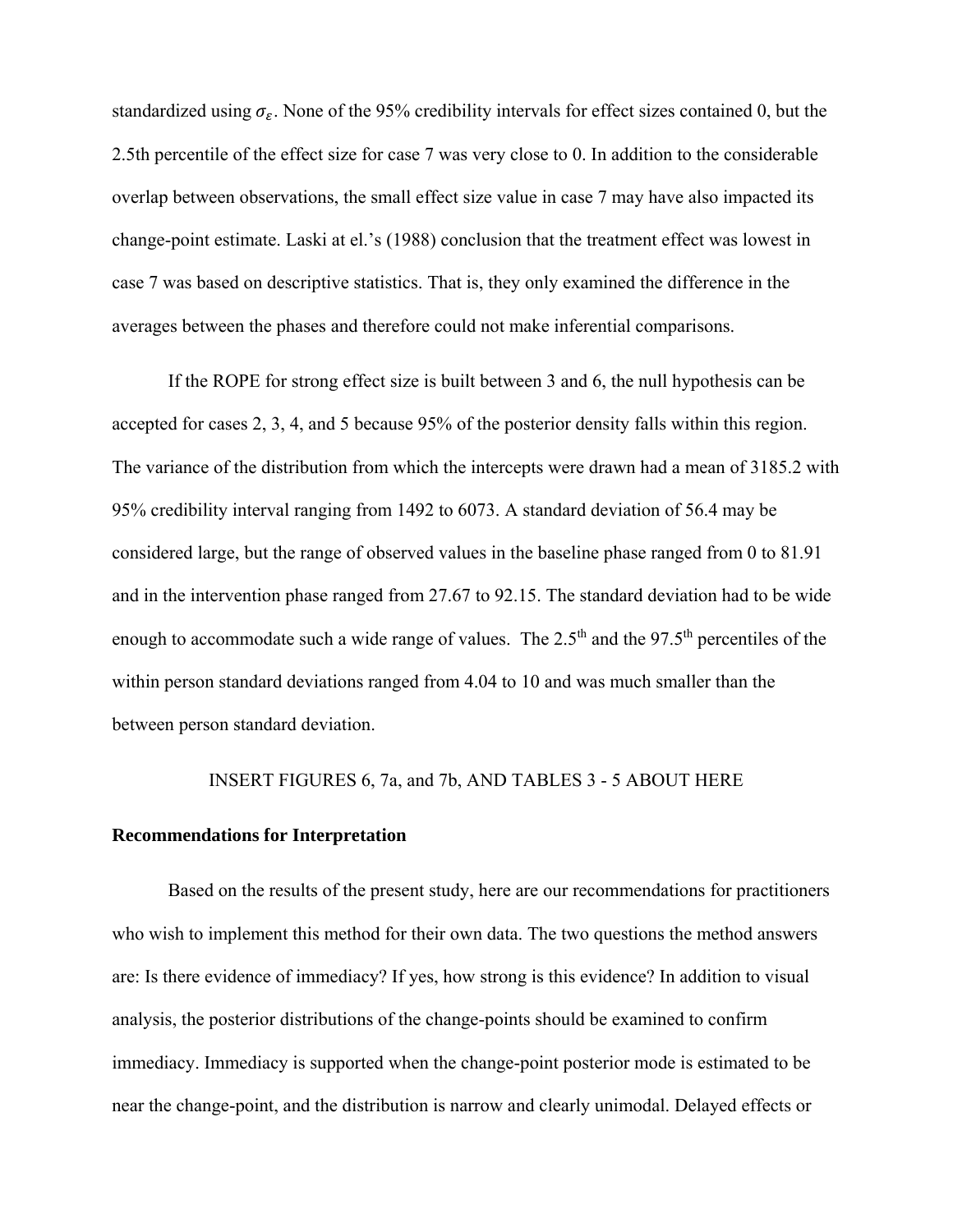lack of immediacy is indicated when the mode is estimated to be at any other data point with a narrow posterior. A posterior distribution with large variance but close to the true value may indicate lack of immediacy and possible gradual effect. However, the shape of the posterior needs to be examined before concluding so. Note that when using a categorical prior, it is not uncommon to obtain a large standard deviation for the posterior when the effect is moderate or low. This is because the estimates can only jump from one discrete time point to another. So jumping from time-point 7 to 8 will result in larger posterior standard deviation than jumping from 7 to 7.5.

We have illustrated building a ROPE around the effect size. This can be extended to change-points as well. In cases where a delayed or gradual effect is expected, a region of practical equivalence (ROPE) may be built around the change-point to check for probabilities of credible values in this region. The credibility interval of the change-point is tested so the researcher can determine which of the credible values in this interval fall within the ROPE. When most of the values fall within the ROPE the null hypothesis that the change in the dependent variable takes place within the region of when the intervention is expected to have an effect is accepted. Immediacy of the treatment effect is indicated when the null is accepted for a ROPE that contains only one value, that is, the true change-point value. The possibility of accepting the null rather than failing to reject the null is an especially attractive feature of Bayesian statistics that SCD researchers would benefit from.

# **Discussion**

The present study demonstrates how Bayesian unknown change-point models can be used to evaluate SCD data for a simple AB-design and multiple baseline design. There are several advantages to this method: (a) So far immediacy has only been confirmed using visual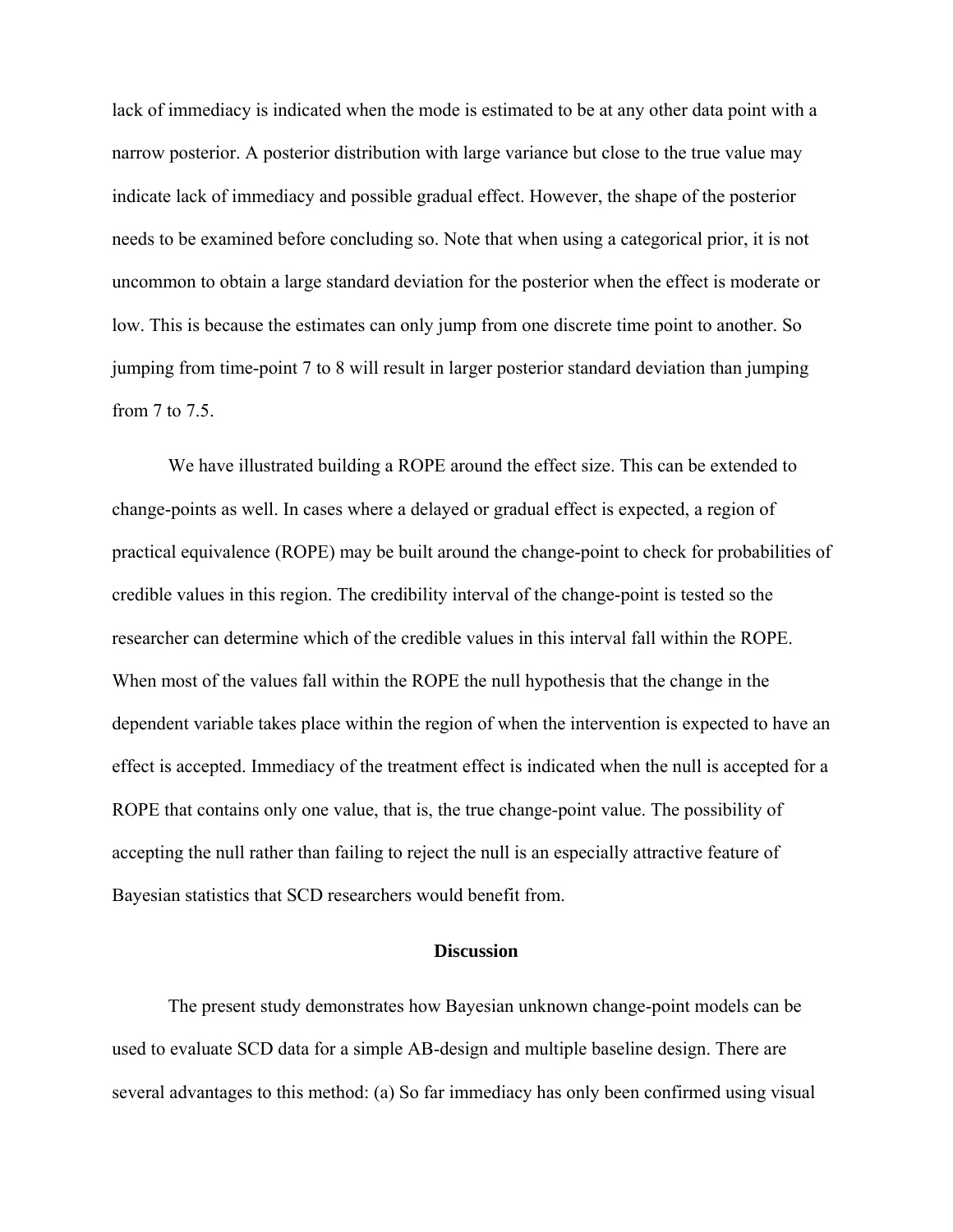analysis. The method presented here is the first inferential statistical method that can be used to confirm and evaluate immediacy; (b) Unlike visual analysis, the method identifies immediacy using all observations to find patterns within phases. In addition to identifying immediacy, the proposed method quantifies immediacy in cases where change between phases is unclear, gradual, or delayed; (c) The use of Bayesian methods allows the researcher to examine the shape of the posterior distribution in addition to its descriptive statistics. This gives a clearer evaluation of the quality of the estimates; (d) For treatments with predicted delays, ROPE can be systematically built around the expected immediacy effect of the treatment. The researcher has the possibility of accepting the null that the change-point indeed occurred where it was expected to occur; and (e) The model presented can be modified to accommodate other distribution types, data types, functional relationships between time and the dependent variable, and add explanatory variables.

The results of the simulation study show that a standardized mean difference of 3 or larger (computed ignoring the autocorrelation) was necessary for a reasonably accurate changepoint estimate. The posterior standard deviations decreased drastically with increase in standardized mean difference. In fact, the entire 95% credibility interval for the change-point of most datasets with large standardized mean difference and phase length  $\geq 8$  was a single timepoint, which was the true value of the change-point. Although requiring at least 8 data points per phase may seem high, it is not unreasonable in SCD research because 54.7% of the studies reviewed by Shadish and Sullivan (2008) had more than 5 points per phase. However, only 20% of the 62 effect sizes reviewed by Shadish and Sullivan (2008) had an effect size of 3 or more. This could be countered by having longer phase lengths and specifying more conservative priors based on previous research. Most importantly, the benefits of collecting three extra points per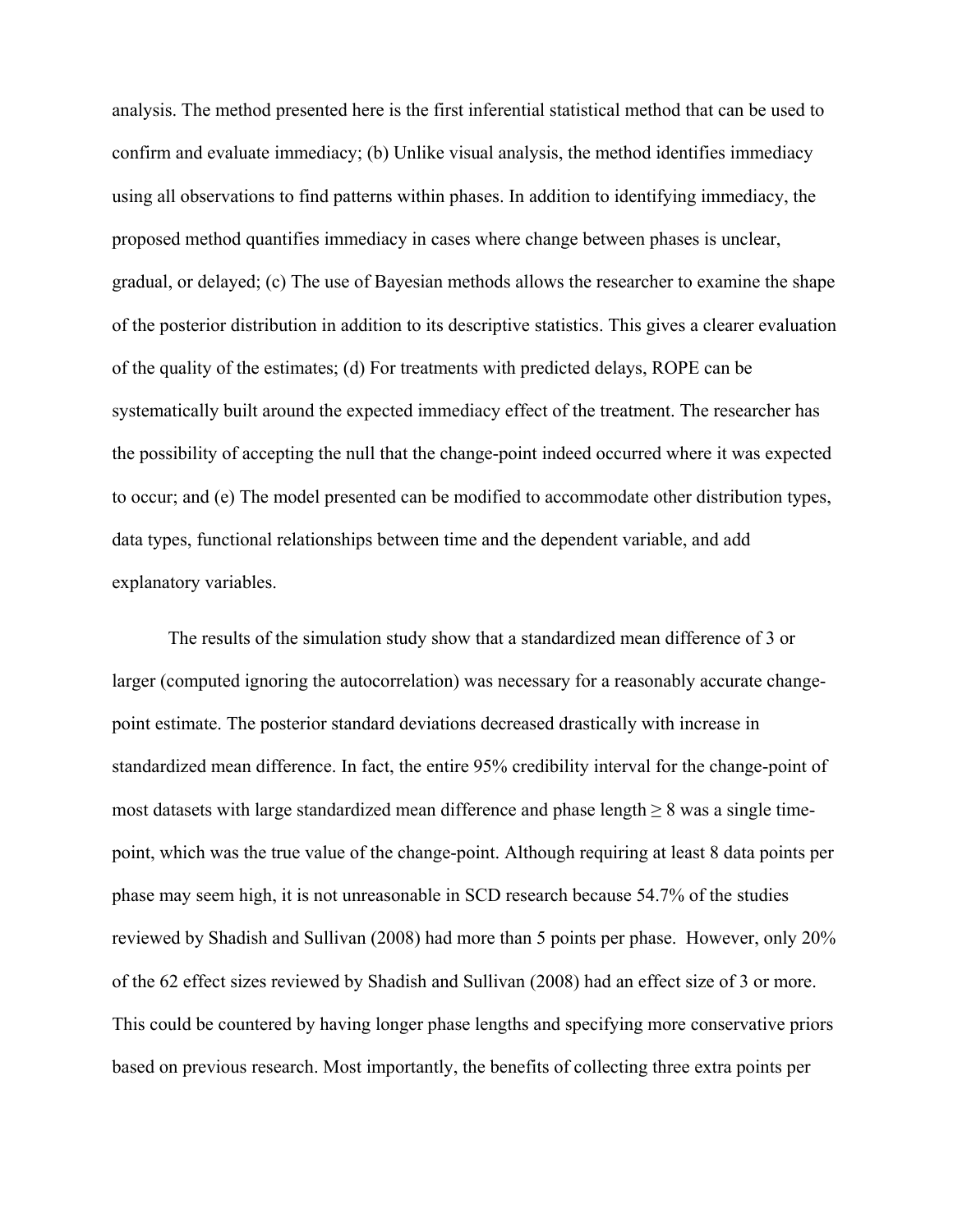phase in order to facilitate the analysis presented in our study make the efforts worthwhile. We considered an intercept-only model which means the model can only detect sudden changes following the treatment effect. When treatment effects are more gradual or vary with time, slopes must be modeled. This is an avenue for future research.

The prior distribution impacted the interval widths of the estimates. In the present study we used uninformative, naïve uniform (categorical) priors for the change-point. We could not separate out how much of the variation in RMSE was due to the prior and how much was due to phase length. This is because longer phase lengths imply more data and therefore more information. But longer phase lengths also mean less informative prior. So it is unclear how much the data compensated for the 'uninformativeness' of the prior. Prior choice is especially important given the small sample nature of SCDs. Although we did not test the impact of prior choice on the estimates, we can speculate based on research (e.g. Natesan, Nandakumar, Minka, & Rubright, 2016) that using very vague priors [e.g.  $N(0, 1000)$ ] instead of the hyperpriors we used could lead to less accurate estimates and severe shift in the scales. Given that the intercepts of the two phases are independently estimated, this may also affect the accuracy of the changepoint estimate.

Depending on the treatment, the design, and other information (e.g. from other published studies, meta-analyses), priors may be specified more systematically. For instance, if previous research shows that the participant will take 5 days to begin responding to the treatment, the probability of the time point being the change-point can be specified to range from time-point 8 to  $t - 2$ , if there are t time points. This allows for the WWC standards that there need to be at least three time points per phase. Therefore, if the treatment were administered even as early as the third time point change would be observed only beginning the eighth time point.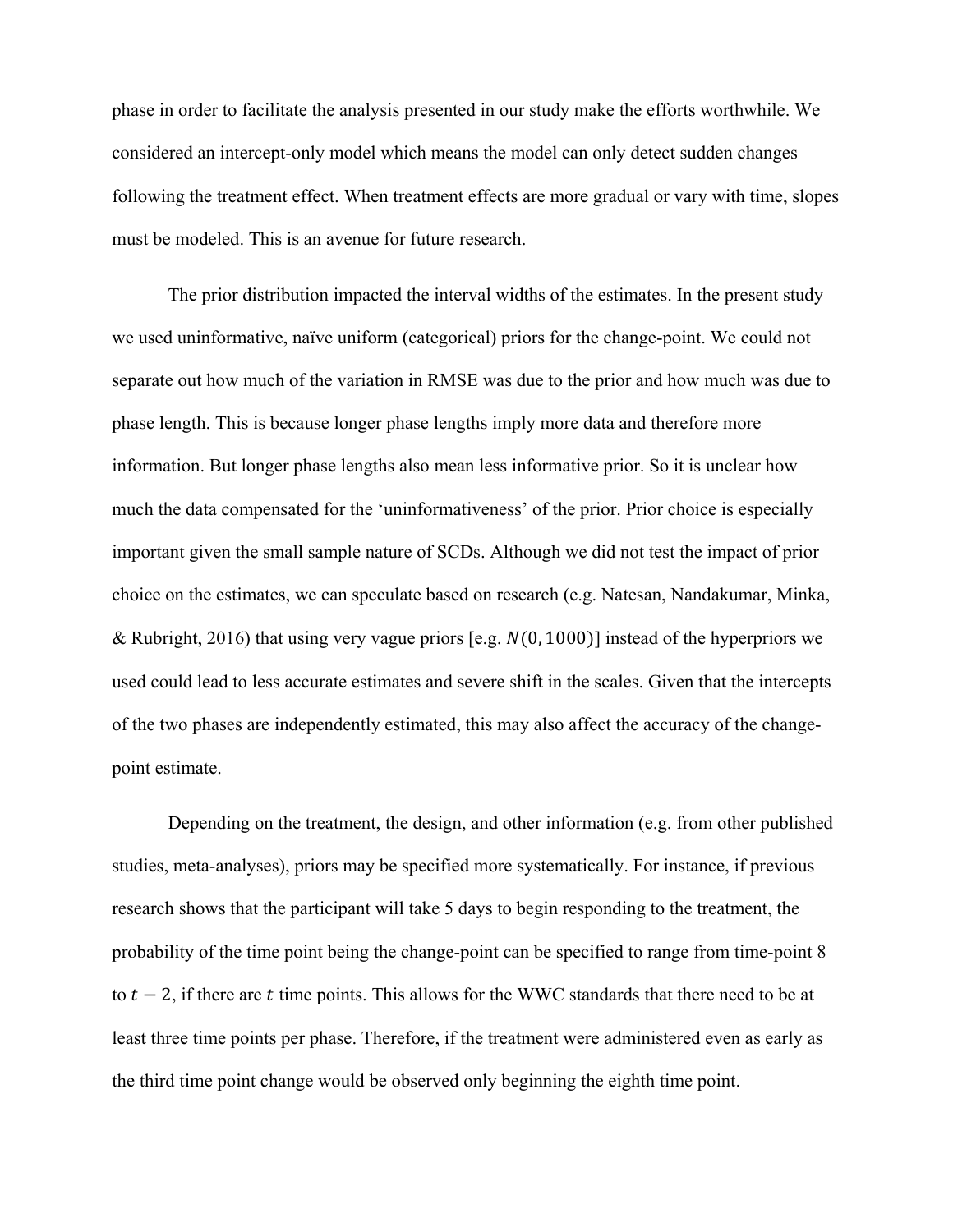Nonetheless, the naïve priors that we used yielded good estimates for the Laski et al. (1988) data. A wider discussion is needed on how to show evidence of causality when a delayed effect is expected due to the nature of the treatment. For example, it is not uncommon for a drug to take effect or a child to take time to respond to an intervention. Concluding that these interventions do not have causal effects solely based on immediacy may indicate following a very rigid framework of rules that does not acknowledge the nature of different treatments.

Rindskopf (2014) noted that Bayesian methods are likely to become the preferred method of analysis for SCDs. This is because Bayesian methods work well with small sample data, are robust to several distributional assumptions, and allow a more comprehensive understanding of the statistical estimates through posterior analyses and region of practical equivalence (ROPE) tests. For instance, when count data or proportion data are used as dependent variables, nonlinear models such as generalized linear models may be used to model the data. Generalized linear models are large sample procedures—that is, their properties are guaranteed to hold only in large samples. In contrast, Bayesian methods yield exact small sample results. Therefore, investigating Bayesian unknown change-point models for count and proportion data is a natural extension. The most advantageous aspect of Bayesian statistics that is of particular interest to SCD researchers is the credibility interval, which allows direct probabilistic interpretation of a statistical estimate (Gelman, Carlin, Stern, Dunson, Vehtari, & Rubin, 2013). Bayesian methodology is a relatively new territory for most SCD researchers. Therefore, learning Bayesian methods can be challenging.

It is worth noting that the time taken for estimation in the Bayesian analysis increases with increase in model complexity. For instance, the two models together took up to 5 minutes to run. However, this is a small price to pay for the additional information obtained from Bayesian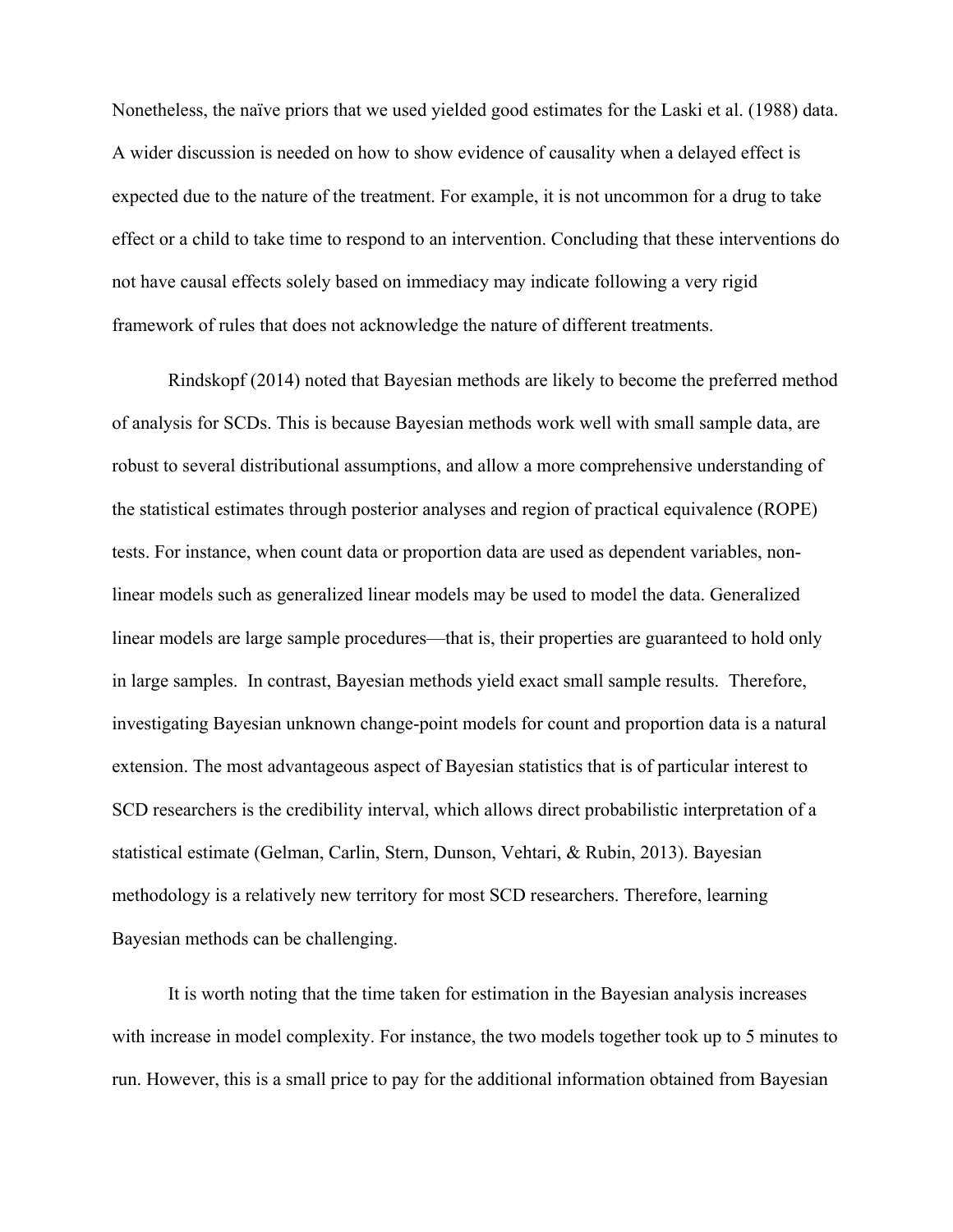analysis. Gast and Ledford (2014) reiterated the need for statistical techniques that are applicable to many types of SCD data, used by practitioners with little training, valid, reliable, and sensitive to change in SCD research. We believe that the method we presented in this study is one such technique.

JAGS was used to fit the model in this study. JAGS and BUGS (OpenBUGS and WinBUGS) use the same format and are more integrated into R. They involve the same ease of implementation and are easier for people already familiar with R. Stan (20016), a newer Bayesian software program requires the model to be defined in a more prescriptive manner and is supposed to be more efficient than JAGS. However, Stan would require more programming skills than JAGS and BUGS.

The presented method only considered equal phase lengths. Although logically we do not foresee unequal phase lengths to affect the accuracy of the estimates, this cannot be known for certain. We did not consider models with slopes or other types of functional relationships between the independent and the dependent variable across phases. Multiple phase change designs such as ABAB designs are frequently used in SCDs because their setup can help show three demonstrations of treatment effect, in accordance with WWC guidelines. Extending the current study to multiple phase change designs would require investigating the performance of multiple unknown change-points model. Another avenue for research is developing an effect size that takes into account the accuracy of the change-point estimate. SCD researchers would greatly benefit from a study that recommends a course of effect sizes and other measures in studies with gradual or delayed effects.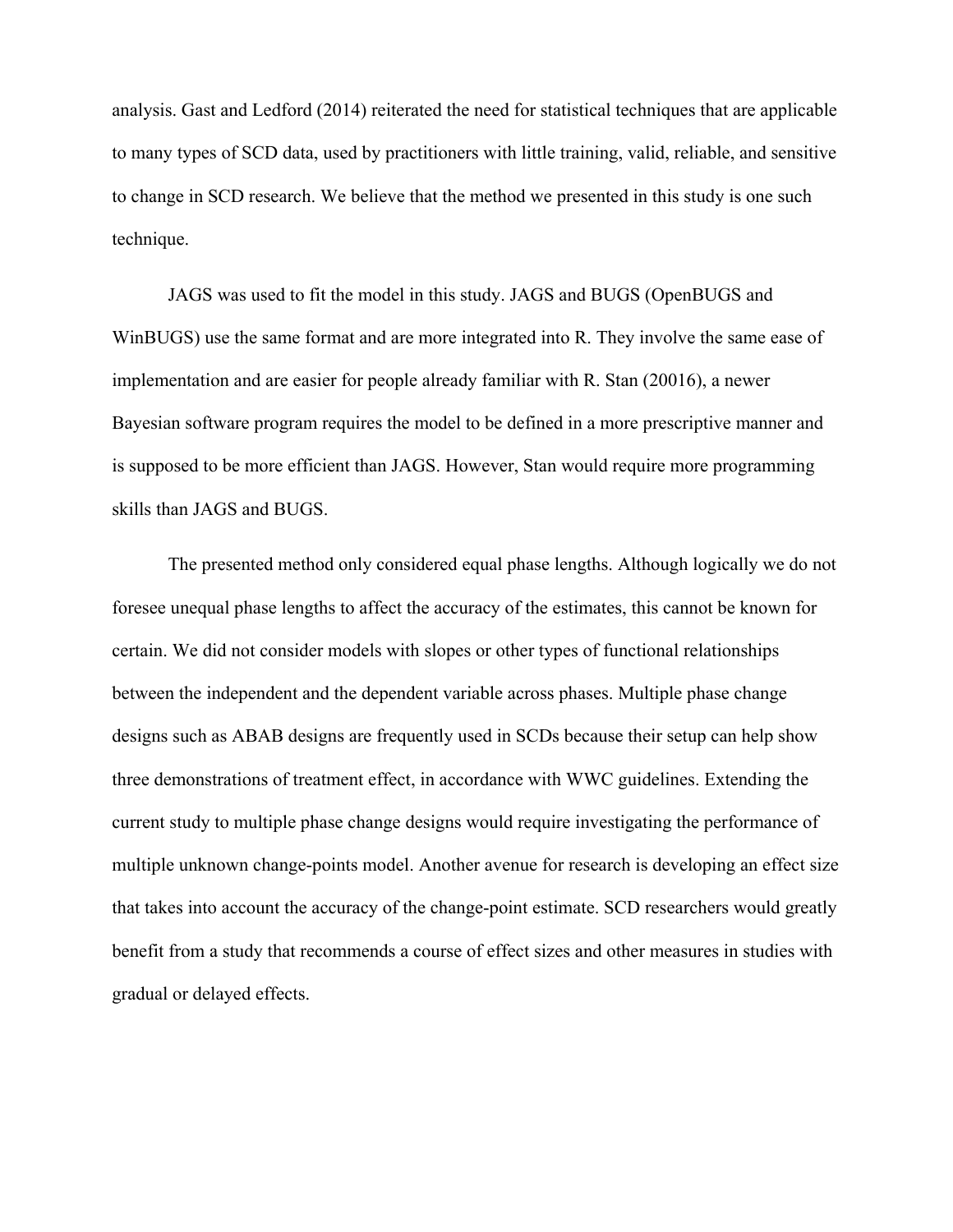#### References

- Adams, R.P. & MacKay, D.J. (2007). Bayesian online changepoint detection, Technical Report arXiv:0710.3742v1 [stat.ML]. University of Cambridge.
- Albert, J. H. (1992). Bayesian estimation of normal ogive item response curves using Gibbs sampling. *Journal of Educational and Behavioral Statistics, 17,* 251-269.
- Allen, M.B., Baker, J.C., Nuernberger, J.E. & Vargo, K.K. (2013). Precursor manic behavior in the assessment and treatment of episodic problem behavior for a woman with a dual diagnosis. *Journal of Applied Behavior Analysis, 46*, 685-688.
- American Speech-Language-Hearing Association. (2004). *Evidence-Based Practice in Communication Disorders: An Introduction* [Technical Report]. Available from http://shar.es/11yOzJ or http://www.asha.org/policy/TR2004-00001/.
- Ansari, A. & Jedidi, K. (2000). Bayesian factor analysis for multilevel binary observations. *Psychometrika*, *65*, 475-497.
- Ansari, A., Jedidi, K., & Jagpal, S. (2000). A hierarchical Bayesian approach for modeling heterogeneity in structural equation models. *Marketing Science*, *19*, 328-347*.*
- Bai, J. (1994). Least squares estimation of a shift in linear processes. *Journal of Time Series Analysis, 15*, 453–472.
- Bai, J. (1997). Estimation of a change point in multiple regression models. *Review of Economic Statistics, 79*, 551–563.
- Barry, D. & Hartigan, J.A. (1993). A Bayesian analysis of changepoint problems. *Journal of the American Statistical Association, 88*, 309-319.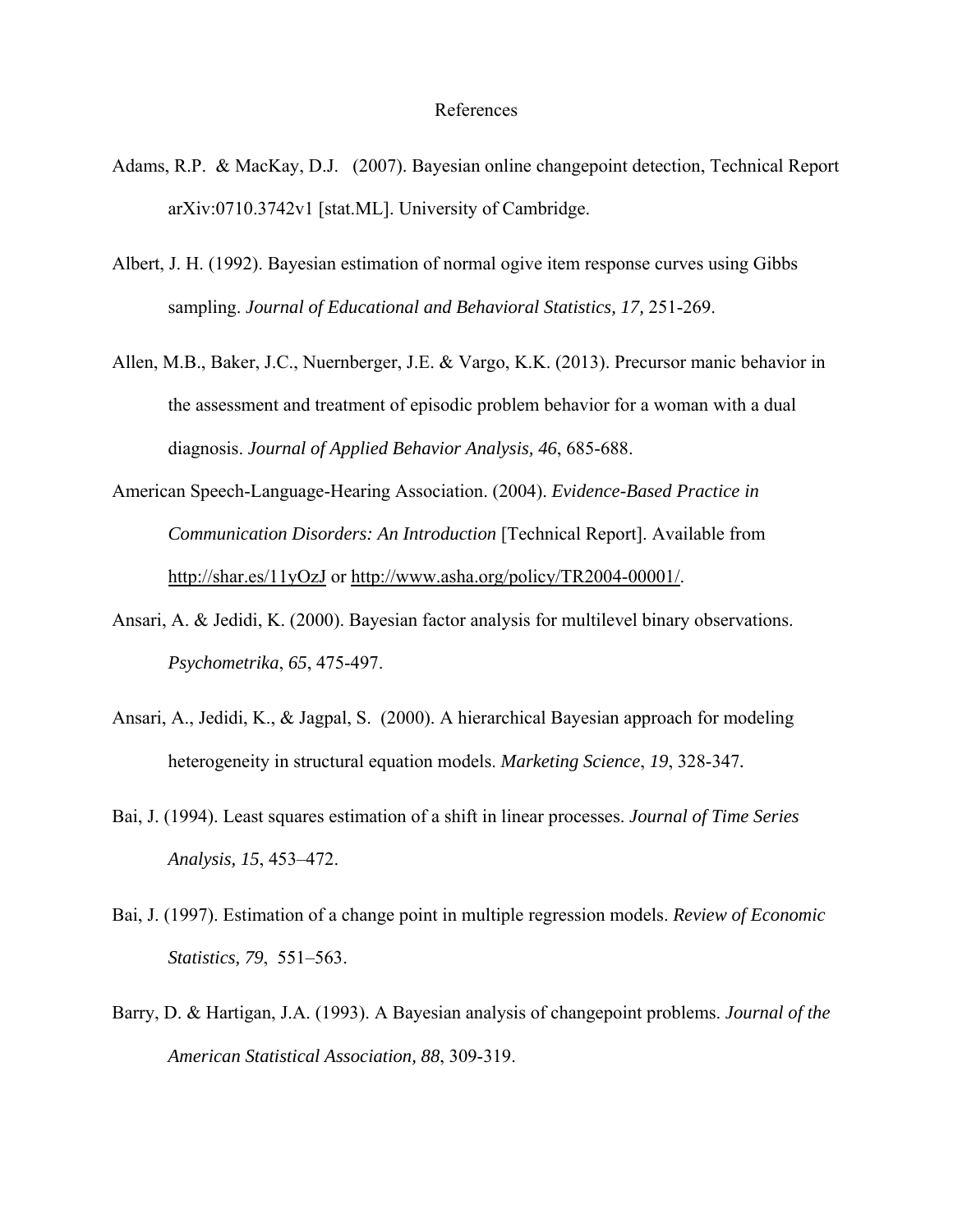- Beaulieu, C., Chen, J. & Sarmiento, J. L. (2012). Change-point analysis as a tool to detect abrupt climate variations. *Philosophical Transactions of the Royal Society A, 370*, 1228-1249.
- Brooks, S., & Gelman, A. (1998). Some issues in monitoring convergence of iterative solutions. *Journal of Computational and Graphical Statistics*, *7*, 434-455.
- Brossart, D. F., Parker, R. I., Olson, E. A., & Mahadevan, L. (2006) The relationship between visual analysis and five statistical analyses in a simple AB single-case research design, *Behavior Modification, 30*, 531-563.
- Carlin, B.P., Gelfand, A.E., & Smith, A.F.M. (1992). Hierarchical Bayesian analysis of changepoint problems. *Applied Statistics, 41*, 389–405.
- Carlin, B. P., & Louis, T. A. (2009). *Bayesian methods for data analysis* (3rd ed.). Boca Raton, FL: CRC Press.
- Carsey, T. M. & Harden, J. J. (2014). Monte Carlo Simulation and Resampling Methods for Social Science. Thousand Oaks, CA: Sage.
- Chib, S. (1998). Estimation and comparison of multiple change-point models. *Journal of Econometrics, 86*, 221-241.
- de Vries, R. M., & Morey, R. D. (2013). Bayesian hypothesis testing for single-subject designs. *Psychological Methods, 18*, 165-185.
- Cook, B.G., Buysse, V., Klingner, J., Landrum, T.J., McWilliam, R.A., Tankersley, M., and Test, D. W. (2014). CEC's Standards for Classifying the Evidence Base of Practices in Special Education. *Remedial and Special Education, 39*: 305-318.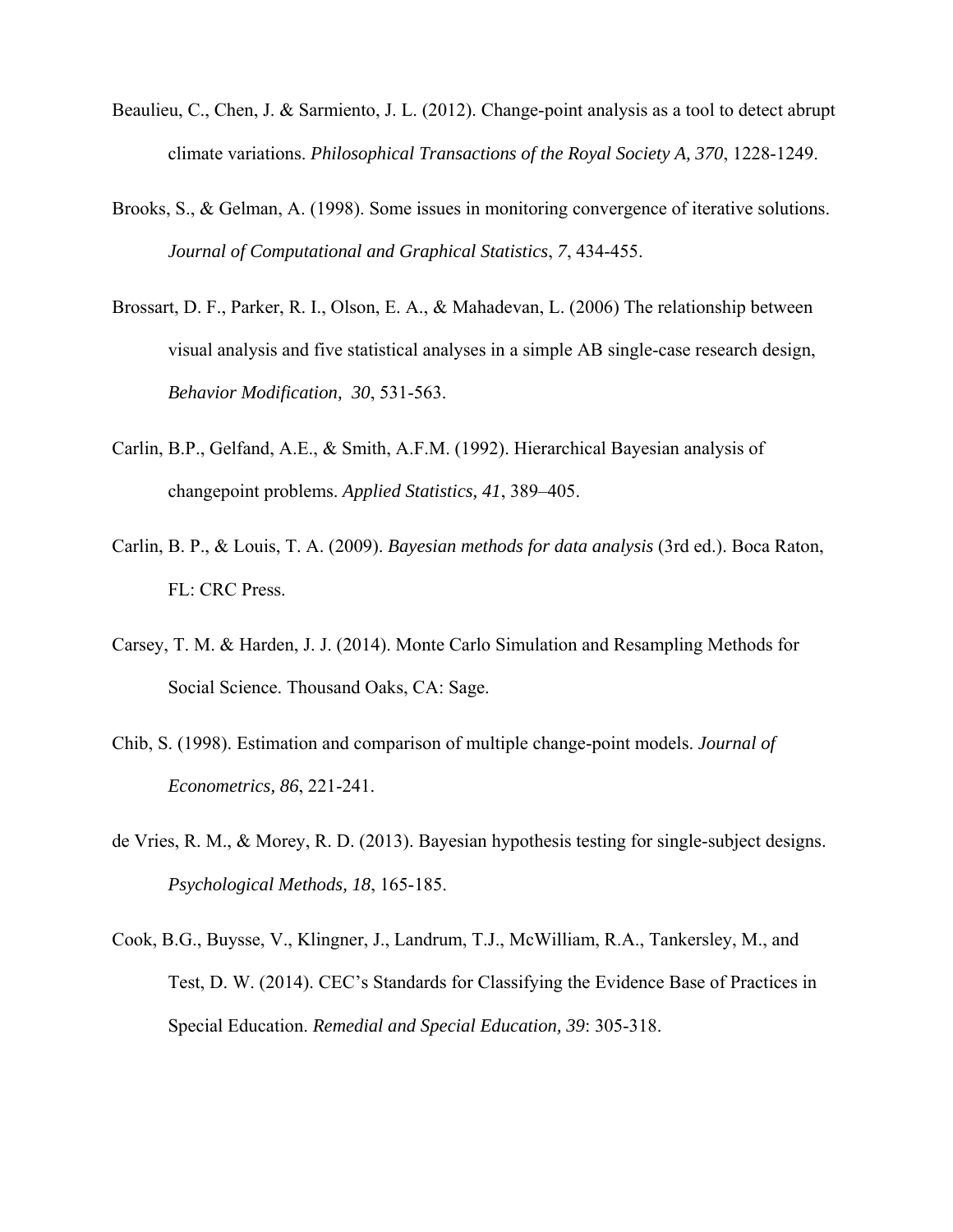- Denwood, M. J. (In Review). runjags: An R package providing interface utilities, parallel computing methods and additional distributions for MCMC models in JAGS. *Journal of Statistical Software*. URL: http://runjags.sourceforge.net
- Durban, J. W. & Pitman, R. L. (2011). Antarctic killer whales make rapid, round-trip movements to subtropical waters: evidence for physiological maintenance migrations? *Biology letters, 1-4.* DOI: 10.1098/rsbl.2011.0875
- Efron, B. & Morris, C. (1975). Data analysis using Stein's estimator and its generalizations. *Journal of the American Statistical Association, 70,* 311–319.
- Fisher, W., Kelley, M., & Lomas, J. (2003). Visual aids and structured criteria for improving visual inspection and interpretation of single-case designs. *Journal of Applied Behavior Analysis, 36*, 387–406.
- Gabler, N. B., Duan, N., Vohra, S., & Kravitz, R. L. (2011). N-of-1 trials in the medical literature: A systematic review. *Medical Care, 49*, 761–768.
- Gast, D. L. & Ledford, J. R. (2014). *Single subject research methodology in behavioral sciences* (2nd ed.). New York, NY: Routledge.
- Gelfand, A.E., & Smith, A.M.E (1990). Sampling based approaches to calculating marginal densities. *Journal of the American Statistical Association, 85,* 398-409.
- Gelman, A. (2006). Prior distributions for variance parameters in hierarchical models, *Bayesian Analysis, 3*, 515-533.
- Gelman, A., Carlin, J.B., Stern, H.S., Dunson, D. B., Vehtari, A., & Rubin, D.B. (2013). *Bayesian data analysis* (3rd ed.)*.* London: Chapman & Hall.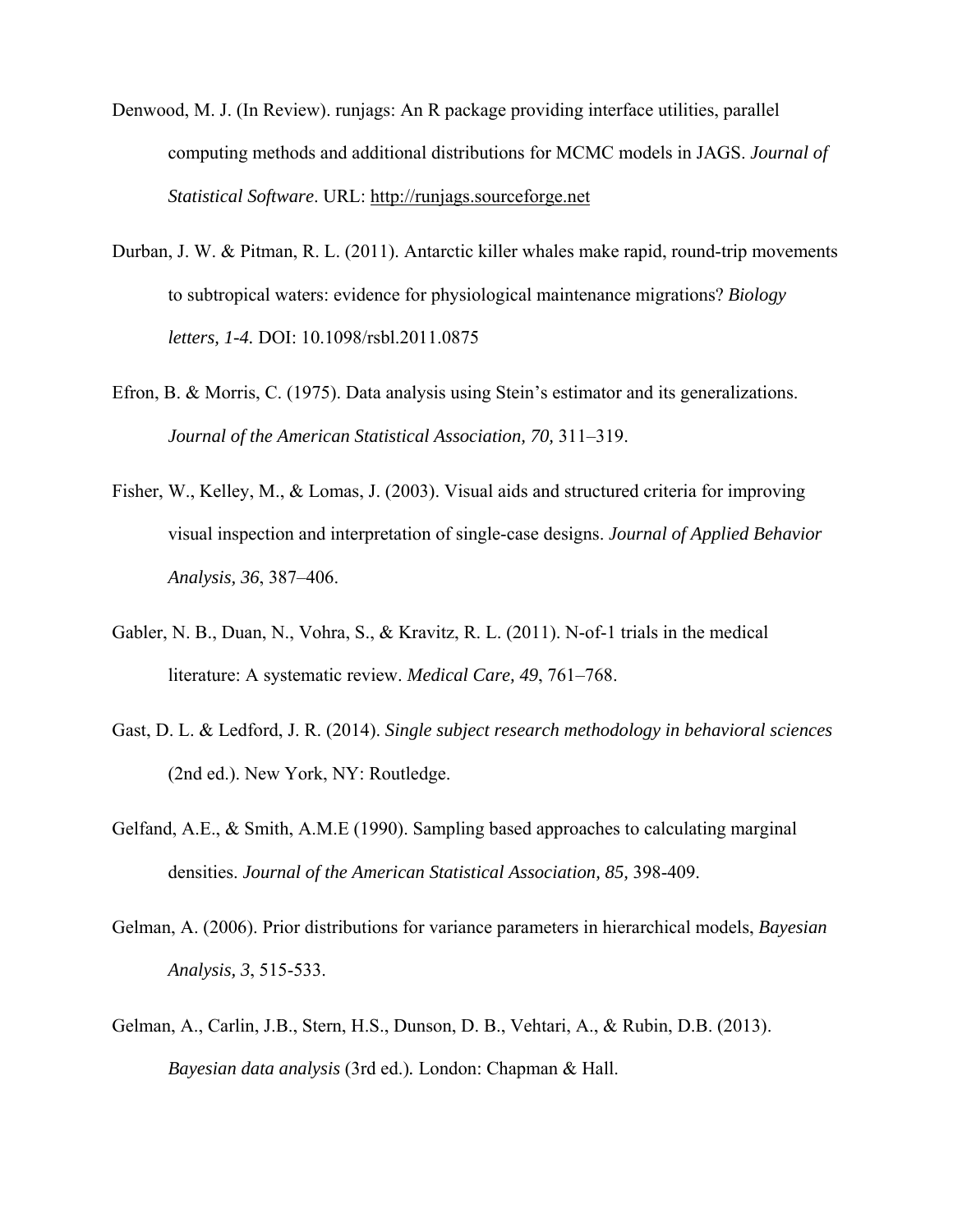- Gelman, A. & Hill, J. (2007). *Data Analysis using Regression and Multilevel/Hierarchical Models*. Cambridge University Press: NY.
- Geman, S., & Geman, D. (1984). Stochastic relaxation, Gibbs distributions, and the Bayesian restoration of images. *IEEE Transactions on. Pattern Analysis and Machine Intelligence, 6,* 721-741.
- Harring, J. R, Cudeck, R., & du Toit, S. H. C. (2006). Fitting partially nonlinear random coefficient models as SEMs. *Multivariate Behavioral Research, 41*, 579–596.
- Hedges, L. V., Pustejovsky, J. E., & Shadish,R. (2012). A standardized mean difference effect size for single case designs. *Research Synthesis Methods, 3*, 224-239.
- Hedges, L. V., Pustejovsky, J. E., & Shadish, W. R. (2013). A standardized mean difference effect size for multiple baseline designs across studies. *Research Synthesis Methods, 4*, 324-341.
- Heidelberger, P. & Welch, P. D. (1983). Simulation run length control in the presence of an initial transient. *Operations Research, 31*, 1109-44.
- Horner, R. H., Carr, E. G., Halle, J., McGee, G., Odom, S., Wolery, M. (2005). The use of single subject research to identify evidence-based practice in special education. *Exceptional Children, 71*, 165–179.
- Horner, R., Swaminathan, H., Sugai, G., & Smolkowski, K. (2012). *Expanding analysis of single case research*. Washington, DC: Institute of Education Science, U.S. Department of Education.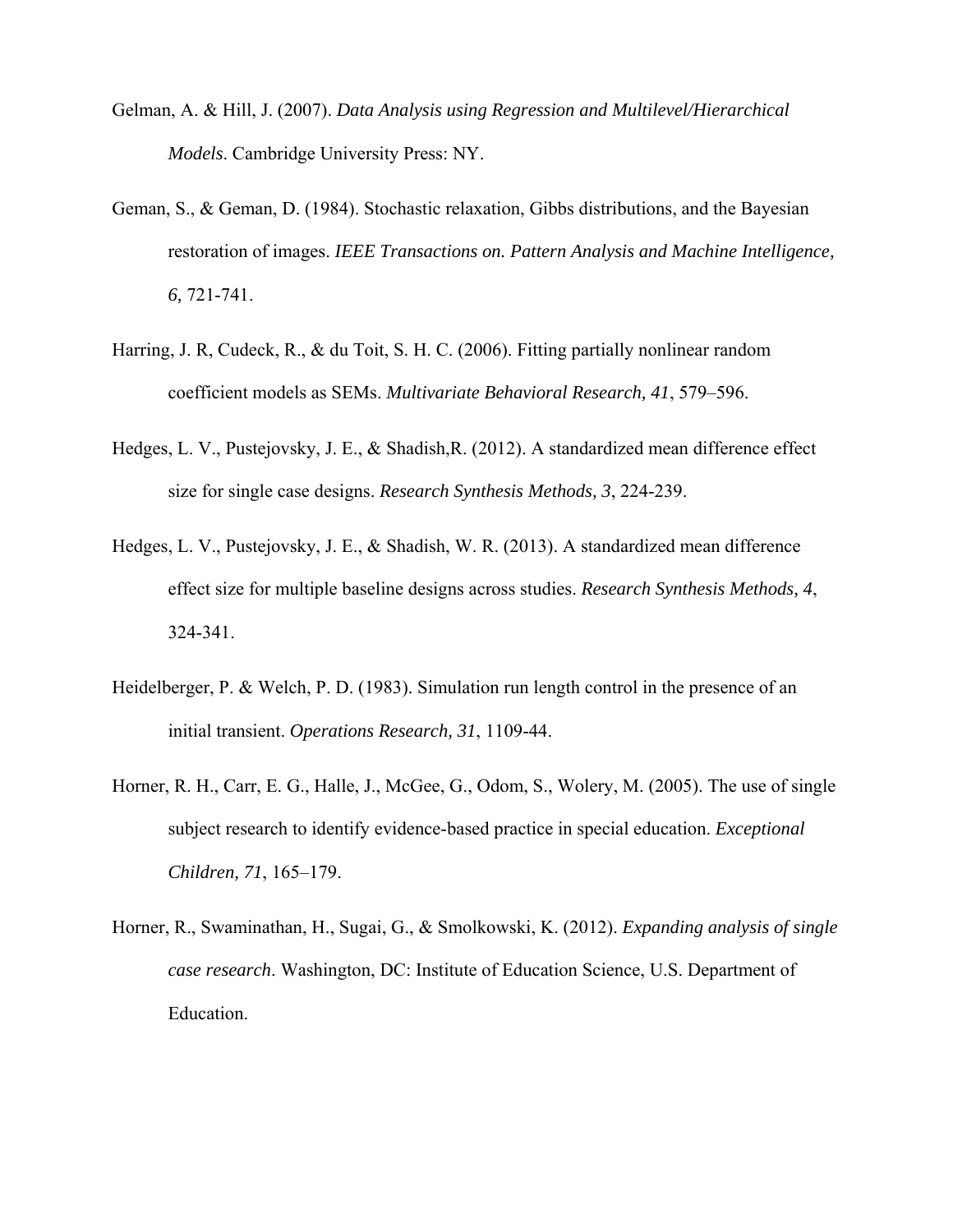- Huang, X., Elliott, M. R., & Harlow, S. D. (2014). Modeling menstrual cycle length and variability at the approach of menopause using hierarchical change point models. *Journal of the Royal Statistical Society, Series C: Applied Statistics, 63*, 445-466.
- Huitema, B. E. (1985). Autocorrelation in applied behavior analysis: A myth. *Behavioral Assessment, 7*, 107–118.
- Huitema, B. E., & McKean, J. W. (1994). Two biased-reduced autocorrelation estimators:  $r_{F1}$  and rF2. *Perceptual and Motor Skills, 78*, 323–330. doi:10.2466/pms.1994.78.1.323
- Huitema, B. E., & McKean, J. W. (1998). Irrelevant autocorrelation in least-squares intervention models. *Psychological Methods, 3,* 104–116.
- Huitema, B. E., & McKean, J. W. (2000). A simple and powerful test for autocorrelated errors in OLS intervention models. *Psychological Reports, 87,* 3–20.
- Jann, A. (2000). Multiple change-point detection with a genetic algorithm, *Software Computation, 2*, 68–75.
- James, W. & Stein, C. (1960). Estimation with quadratic loss. In *Proceedings of the Fourth Berkeley Symposium 1*. Berkeley: University of California Press.
- Jeong, C. & Kim, J. (2013). Bayesian multiple structural change-points estimation in time series models with genetic algorithm, *Journal of Korean Statistical Society, 42,* 459–468.
- Kim, J. & Cheon, S.  $(2011)$ . Bayesian multiple change-point estimation with annealing stochastic approximation Monte Carlo. *Computational Statistics*, *25*, 215–239.
- Kim, J. & Jeong, C. (2016). A Bayesian multiple structural change regression model with autocorrelated errors. *Journal of Applied Statistics, 43*, 1690-1705.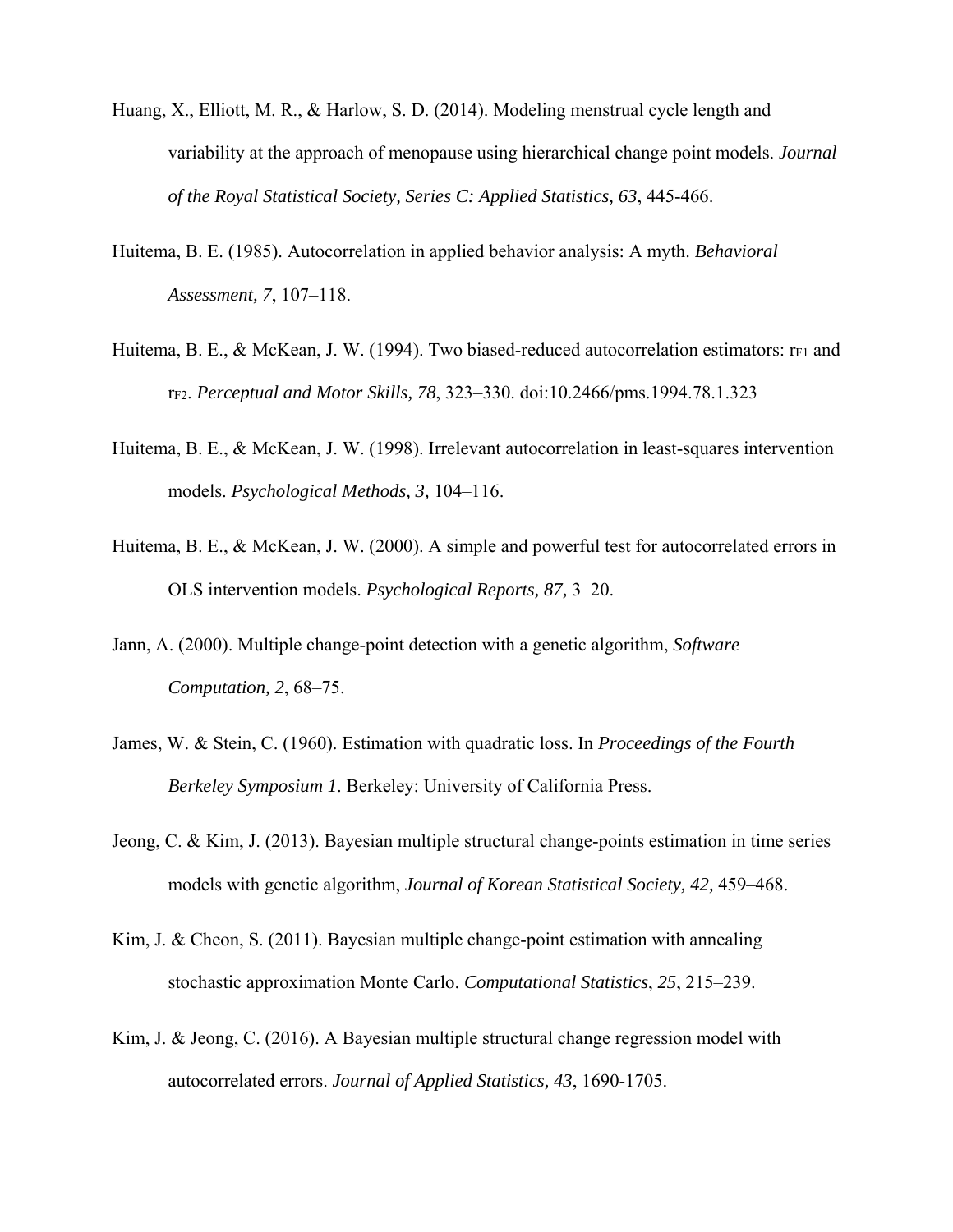- Koehler, E., Brown, E., & Haneuse, S. J.-P.A. (2009). On the Assessment of Monte Carlo Error in Simulation-Based Statistical Analyses. *The American Statistician, 63*, 155-162.
- Koop, G. M. & Potter, S. M. (2004). Forecasting and estimating multiple change-point models with an unknown number of change points. *Federal Reserve Bank of New York Staff Reports, 196*.
- Kratochwill, T. R. (Ed.). (1978). *Single subject research: Strategies for evaluating change.* New York, NY: Academic Press.
- Kratochwill, T. R., Hitchcock, J., Horner, R. H., Levin, J. R., Odom, S. L., Rindskopf, D. M. & Shadish, W. R. (2010). *Single-case designs technical documentation*. Retrieved from What Works Clearinghouse website: http://ies.ed.gov/ncee/wwc/pdf/wwc\_scd.pdf.
- Kratochwill, T. R., & Levin, J. R. (2010). Enhancing the scientific credibility of single-case intervention research: Randomization to the rescue. *Psychological Methods, 15*, 122–144.
- Kratochwill, T.R., & Levin, J.R. (Eds.). (2014). *Single-Case Intervention Research: Methodological and Statistical Advances*. Washington, D.C.: American Psychological Association.
- Kratochwill, T.R., Hitchcock, J., Horner, R.H., Levin, J.R., Odom, S.L., Rindskopf, D.M, & Shadish, W.R. (2013). Single-Case Intervention Research Design Standards. *Remedial and Special Education, 34*: 26-38.

Kreft, I. & De Leeuw, J. (1998). *Introducing Multilevel Modeling*. London: Sage.

Kruschke, J. K. (2011a). Bayesian assessment of null values via parameter estimation and model comparison. *Perspectives on Psychological Science, 6*, 299–312.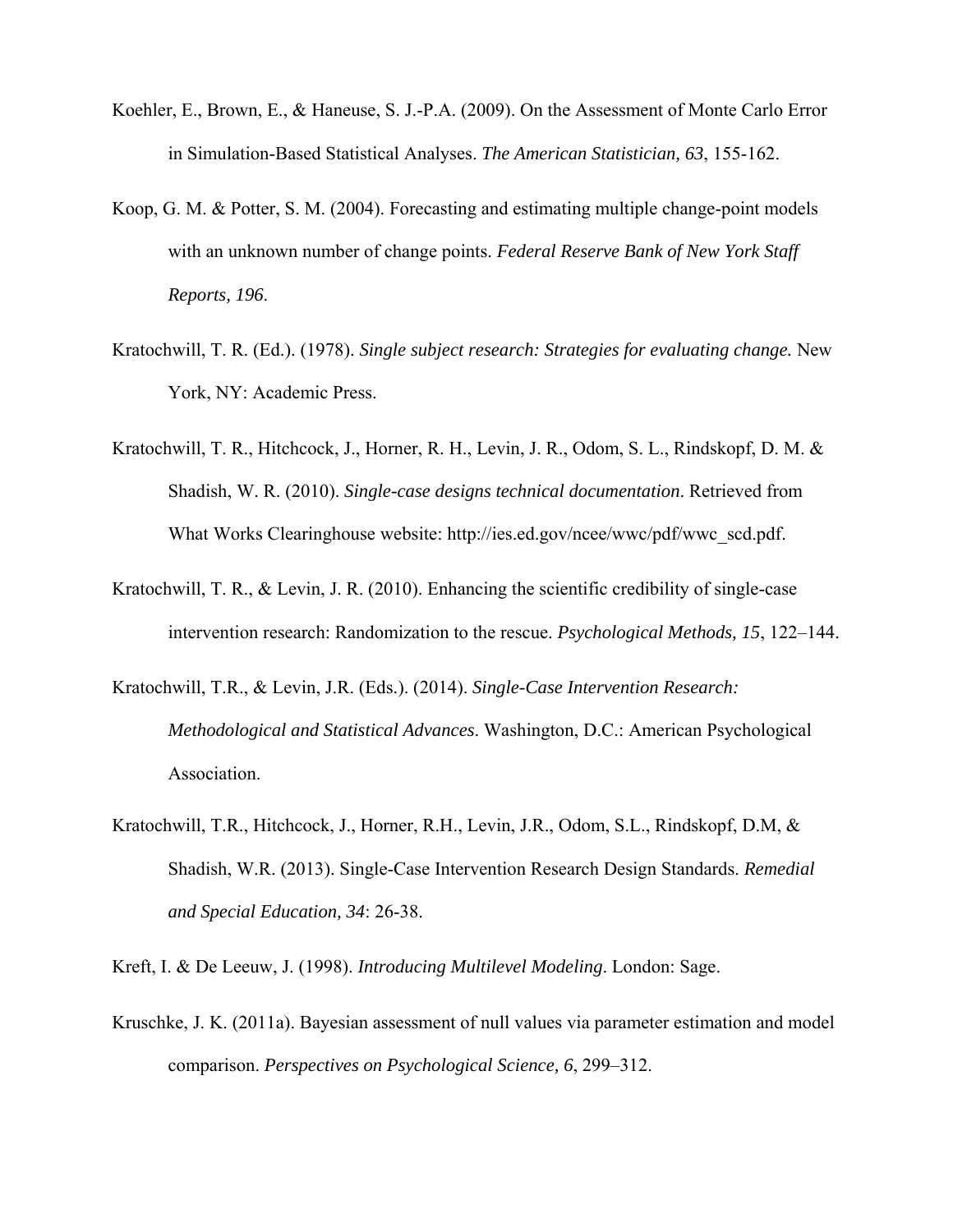- Kruschke, J. K. (2011b). *Doing Bayesian data analysis: A tutorial with R and BUGS*. Burlington, MA: Academic Press/Elsevier.
- Kruschke, J. K. (2013). Bayesian estimation supersedes the t-test. *Journal of Experimental Psychology: General, 142*, 573-603.
- Lambert, M.C, Cartledge, G., Heward, W.L., & Lo, Y. (2006). Effects of response cards on disruptive behavior and academic responding during math lessons by fourth-grade urban students. *Journal of Positive Behavior Interventions, 8,* 88–99.
- Laski, K. E., Charlop, M. H., & Schreibman, L. (1988). Training parents to use the natural language paradigm to increase their autistic children's speech. *Journal of Applied Behavior Analysis, 21*, 391-400.
- Levin, J. R., O'Donnell, A. M., & Kratochwill, T. R. (2003). Educational/psychological intervention research. In I. B. Weiner (Series Ed.) and W. M. Reynolds & G. E. Miller (Vol. Eds.). *Handbook of psychology: Vol. 7. Educational psychology* (pp. 557–581). New York: Wiley.
- Li, C., Dowling, N.M., & Chappell, R. (2015).Quantile regression with a change-point model for longitudinal data: An application to the study of cognitive changes in preclinical Alzheimer's disease. *Biometrics, 71*, 625-635.
- Lin, J.-G., Chen, J., & Li, Y. (2012). Bayesian analysis of student t linear regression with unknown change-point and application to stock data analysis. *Computational Economics, 40,* 203-217.
- Lunn, D., Spiegelhalter, D., Thomas, A., & Best, N. (2009). The BUGS project: Evolution, critique, and future directions. Statistics in Medicine, 28, 3049–3067.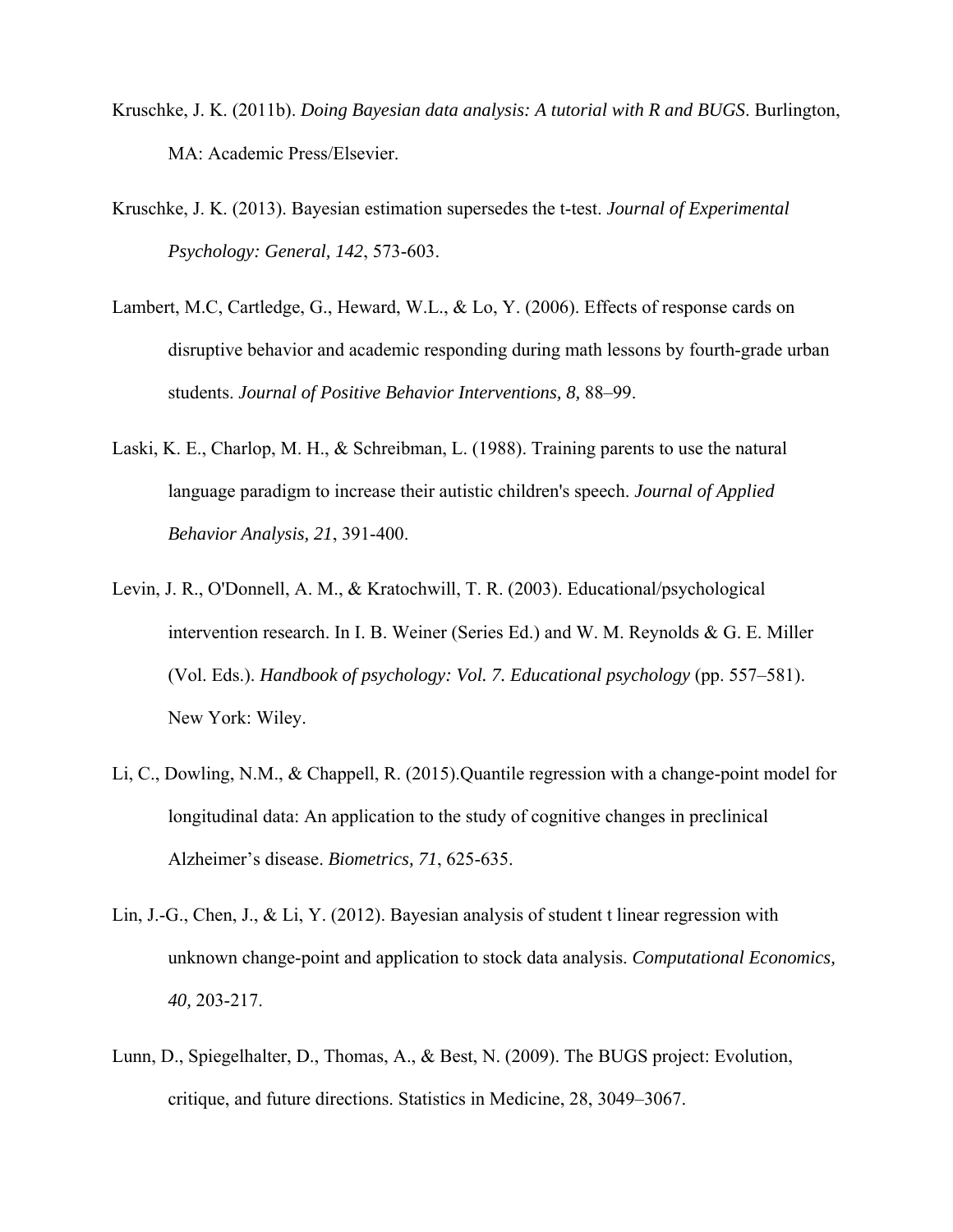- Lynch, S. M. (2007). *Introduction to applied Bayesian statistics and estimation for social scientists*. New York: Springer.
- Maggin, D.M., O'Keefe, B. V., & Johnson, A. H. (2011). A quantitative synthesis of methodology in the meta-analysis of single-subject research for students with disabilities: 1985–2009. *Exceptionality, 19,* 109-135.
- McKnight, S. D., McKean, J. W., & Huitema, B. E. (2000). A double Bootstrap method to analyze linear models with autoregressive error terms. *Psychological Methods, 5*, 87– 101. doi:10.1037/1082-989X.5.1.87
- Moeyaert, M., Ugille, M., Ferron, J., Beretvas, S. N., & Van den Noortgate, W. (2013). Threelevel analysis of single-case experimental data: Empirical validation. The Journal of Experimental Education. doi: 10.1080/00220973.2012.745470
- Morris, C. (1983). Parametric empirical Bayes inference: Theory and applications (with discussion). *Journal of the American Statistical Association, 78*, 47–65.
- Natesan, P., Nandakumar, R., Minka, T., & Rubright, J. (2016). Bayesian prior choice in IRT estimation using MCMC and variational Bayes. *Frontiers in Psychology, 7*, 1422. doi:10.3389/fpsyg.2016.01422
- Neely, L., Rispoli, M., Camargo, S., Davis, H., & Boles, M. (2013). The effect of instructional use of an iPad® on challenging behavior and academic engagement for two students with autism. *Research in Autism Spectrum Disorders, 7*, 509-516.
- Perreault, L., Bernier, J., Bobée, B., & Parent, E. (2000). Bayesian change-point analysis in hydrometeorological time series Part 1. The normal model revisited. *Journal of Hydrology, 235*, 221-241.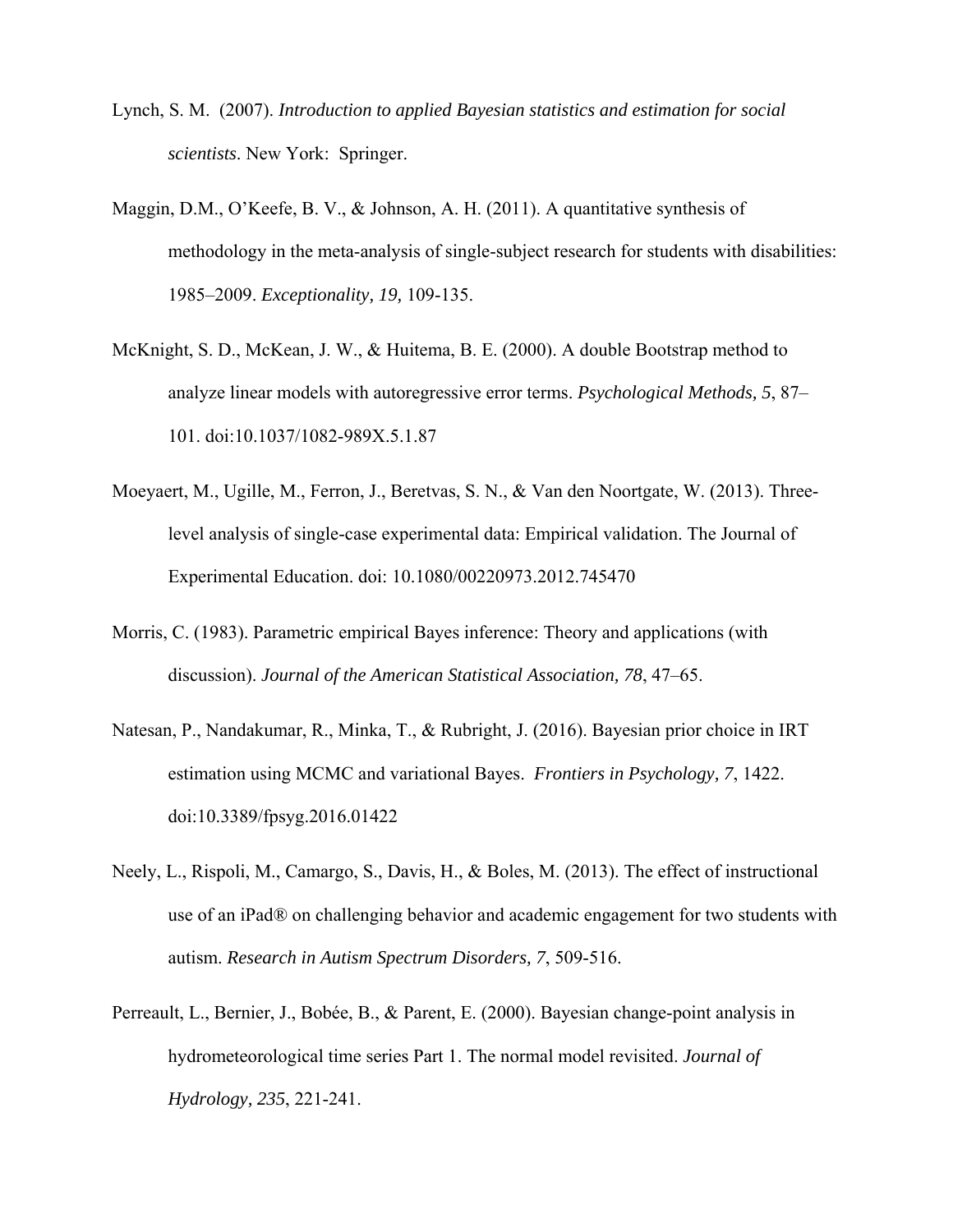- Plummer, M. (2003). JAGS: A program for analysis of Bayesian graphical models using Gibbs sampling. In Proceedings of the 3rd international workshop on distributed statistical computing.
- R Core Team, (2014). R: A language and environment for statistical computing. R Foundation for Statistical Computing, Vienna, Austria. URL: http://www.R-project.org/.
- Raftery, A. E. & Akman, V. E. (1986). Bayesian analysis of a Poisson process with a changepoint. *Biometrika, 73*, 85-89.
- Raudenbush, S. W. & Bryk, A. S. (2002). *Hierarchical Linear Models* (2nd ed.). Thousand Oaks, Calif.: Sage.
- Rindskopf, D. (2014). Nonlinear Bayesian analysis for single case designs. *Journal of School Psychology, 52*, 179-189.
- Scheines, R., Hoijtink, H., & Boomsma, A. (1999). Bayesian estimation and testing of structural equation models. *Psychometrika*, *64*, 37–52.
- Shadish, W. R. (2014). Statistical analysis of single-case designs: The shape of things to come. *Current Directions in Psychological Science, 23*, 139-146.
- Shadish, W. R., Hedges, L. V., Horner, R. H., & Odom, S. L. (2015). *The Role of Between-Case Effect Size in Conducting, Interpreting, and Summarizing Single-Case Research (NCER 2015-002)*. Washington, DC: National Center for Education Research, Institute of Education Sciences, U.S. Department of Education. URL: http://ies.ed.gov/.
- Shadish, W. R., Rindskopf, D. M., Hegdes, L. V., & Sullivan, K. J. (2013). Bayesian estimates of autocorrelations in single-case designs. *Behavioral Research Methods, 45,* 813-821.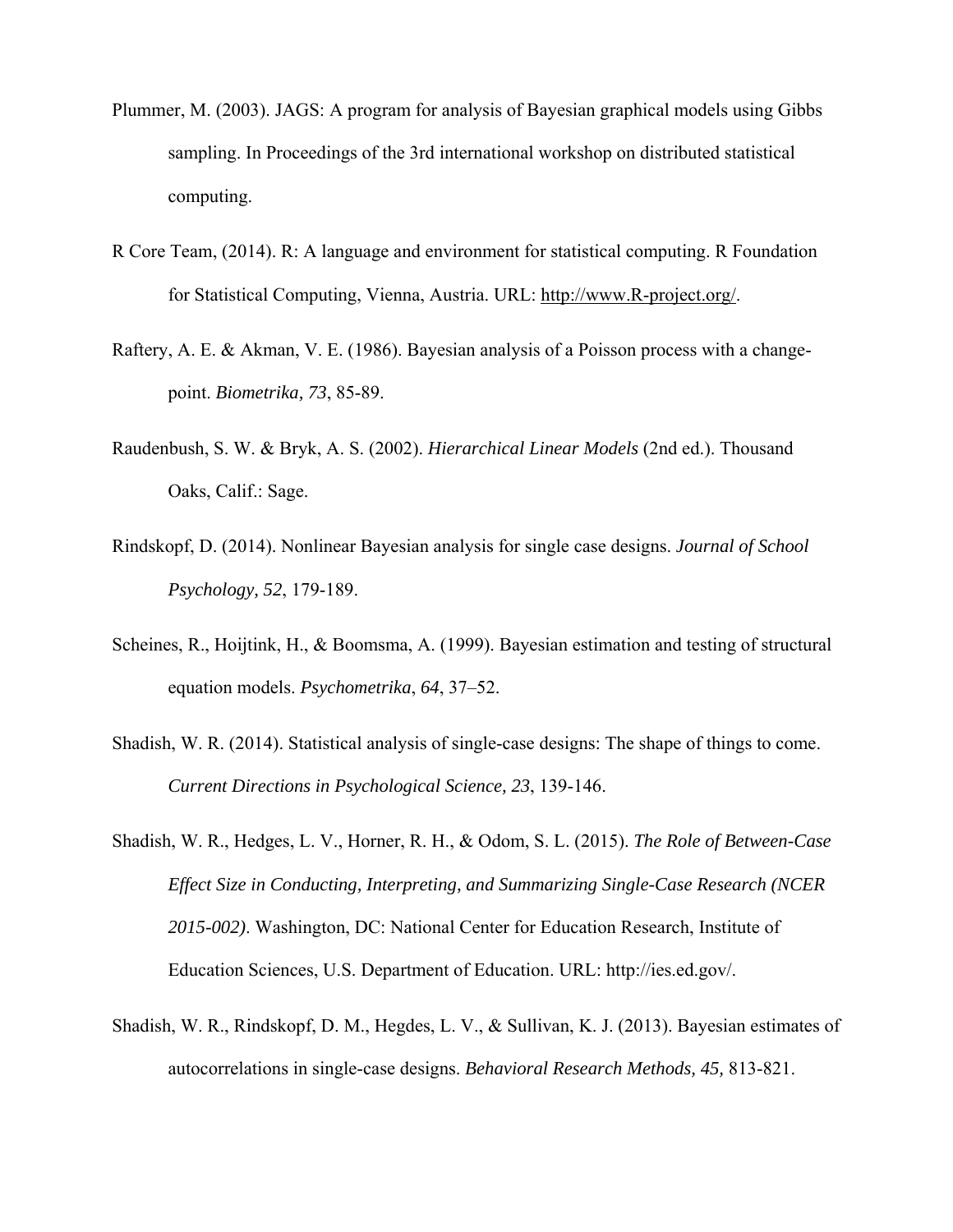- Shadish, W.R., & Sullivan, K.J. (2008). Characteristics of Single-Case Designs Used to Assess Treatment effects in 2008. *Behavior Research Methods, 43*: 971-980*.*
- Shadish, W. R., Zuur, A. F., & Sullivan, K. J. (2014). Using generalized additive (mixed) models to analyze single case designs. *Journal of School Psychology, 52*, 149–178.
- Shih, C.-H., Chang, M.-L., Wang, S.-H., & Tseng, C.-L. (2014). Assisting students with autism to actively perform collaborative walking activity with their peers using dance pads combined with preferred environmental stimulation. *Research in Autism Spectrum Disorders, 8,* 1591-96.
- Shih, C.-H., Chiang, M.-S., & Shih, C.-T. (2015). Assisting students with autism to cooperate with their peers to perform computer mouse collaborative pointing operation on a single display simultaneously. *Research in Autism Spectrum Disorders, 10*, 15-21.
- Shih, C.-H., Wang, S.-H., Chang, M.-L., & Kung, S.-Y. (2012). Assisting patients with disabilities to actively perform occupational activities using battery-free wireless mice to control environmental stimulation. *Research in Developmental Disabilities, 33*, 2221- 2227.
- Snijders, T. A. B. & Bosker, R. J. (1999). *Multilevel Analysis*. London: Sage.
- Stan Development Team (2016). *Stan Modeling Language Users Guide and Reference Manual, Version 2.9.0.* URL: http://mc-stan.org/
- Swaminathan, H., Rogers, H. J., & Horner, R. H. (2014). An effect size measure and Bayesian analysis of single-case designs. *Journal of School Psychology, 52*, 213-230.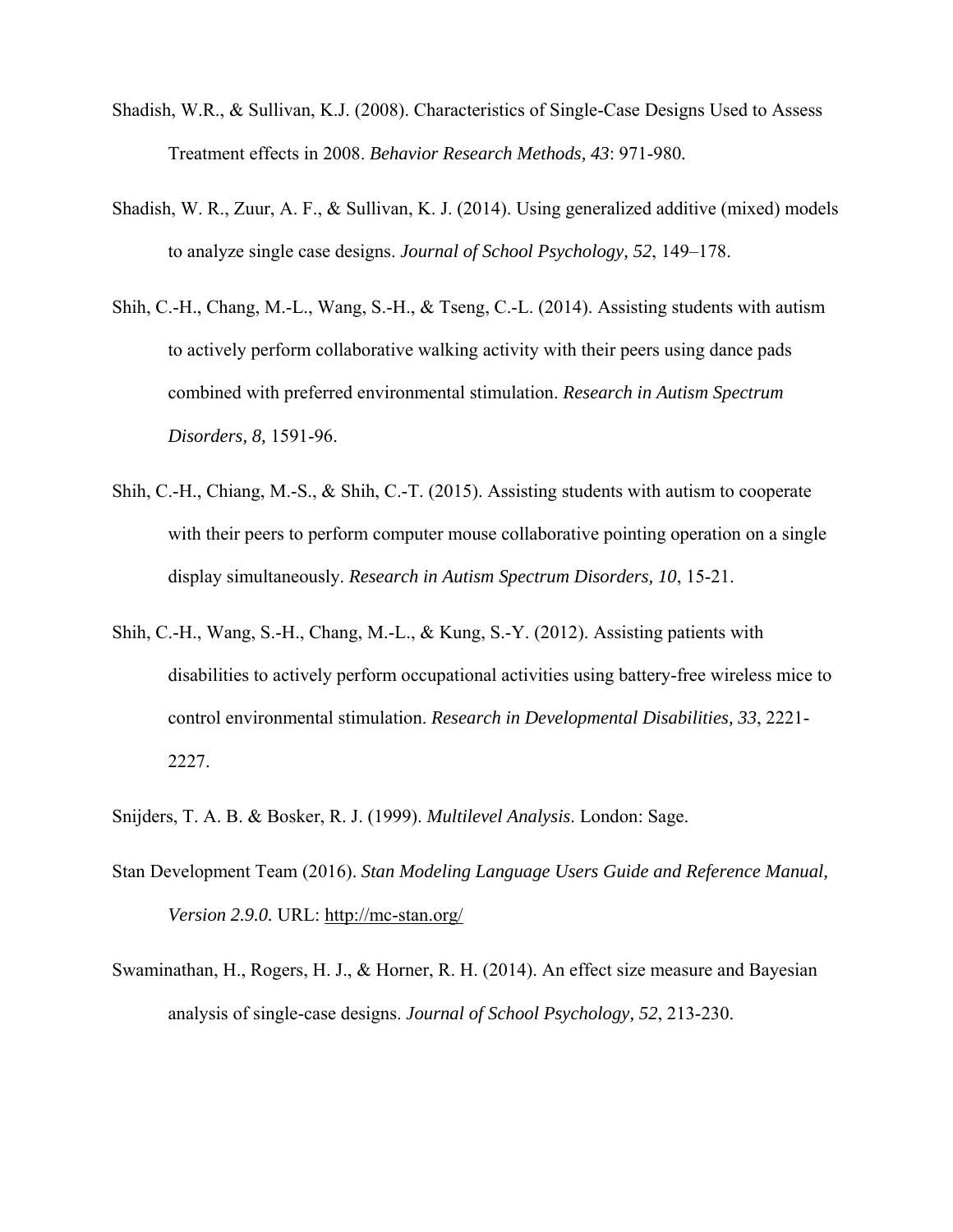- Thomson, J. R., Kimmerer, W. J., Brown, L. R., Newman, K. B., Nally, R. M., Bennett, W. A., Feyrer, F., & Fleishman, E. (2010). Bayesian change point analysis of abundance trends for pelagic fishes in the upper San Francisco Estuary. *Ecological Applications, 20*, 1431- 1448.
- Zaman, M. A., Rahman, A., & Haddad, K. (2012). Detection of change point in annual maximum flood series over Eastern Australia using a Bayesian approach. Paper presented at the *Hydrology and Water Resources Symposium 2012*.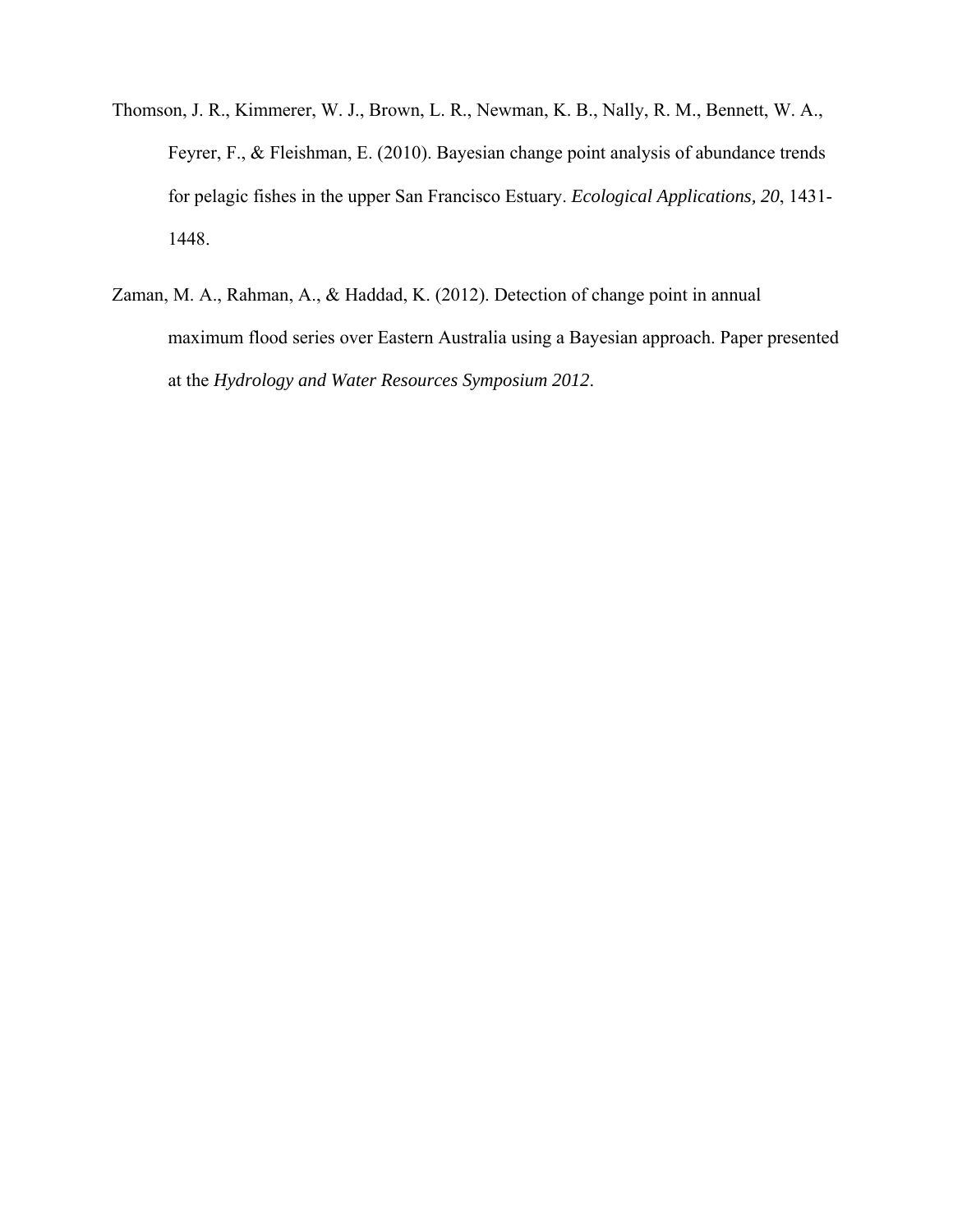| Parameters   | Meaning                                   | <b>Prior Distributions</b>                                                    | Generating values |
|--------------|-------------------------------------------|-------------------------------------------------------------------------------|-------------------|
| $\beta_{01}$ | Intercept of baseline<br>phase            | norm(mu1, sd1)<br>$mu1 \sim norm(0, 100)$<br>$sd1^2 \sim gamma(1,1)$          |                   |
| $\beta_{02}$ | Intercept of treatment<br>phase           | norm(mu2, sd2)<br>$mu2 \sim norm(0, 100)$<br>$sd2^2 \sim gamma(1,1)$          | $1 - \sigma d$    |
| $\sigma$     | Standard deviation of y<br>within a phase | unif(0.1, 5)                                                                  | 0.2               |
| $t_h$        | Change-point where<br>baseline phase ends | categorical(c)<br>$c = (0, 0, \frac{1}{T - 4}, \frac{1}{T - 4}, \dots, 0, 0)$ | 5, 8, 10          |
|              | Autocorrelation                           | $unif(-1,1)$                                                                  | 0.2, 0.5          |

Table 1 *Generating Values and Prior Distributions for the Parameters*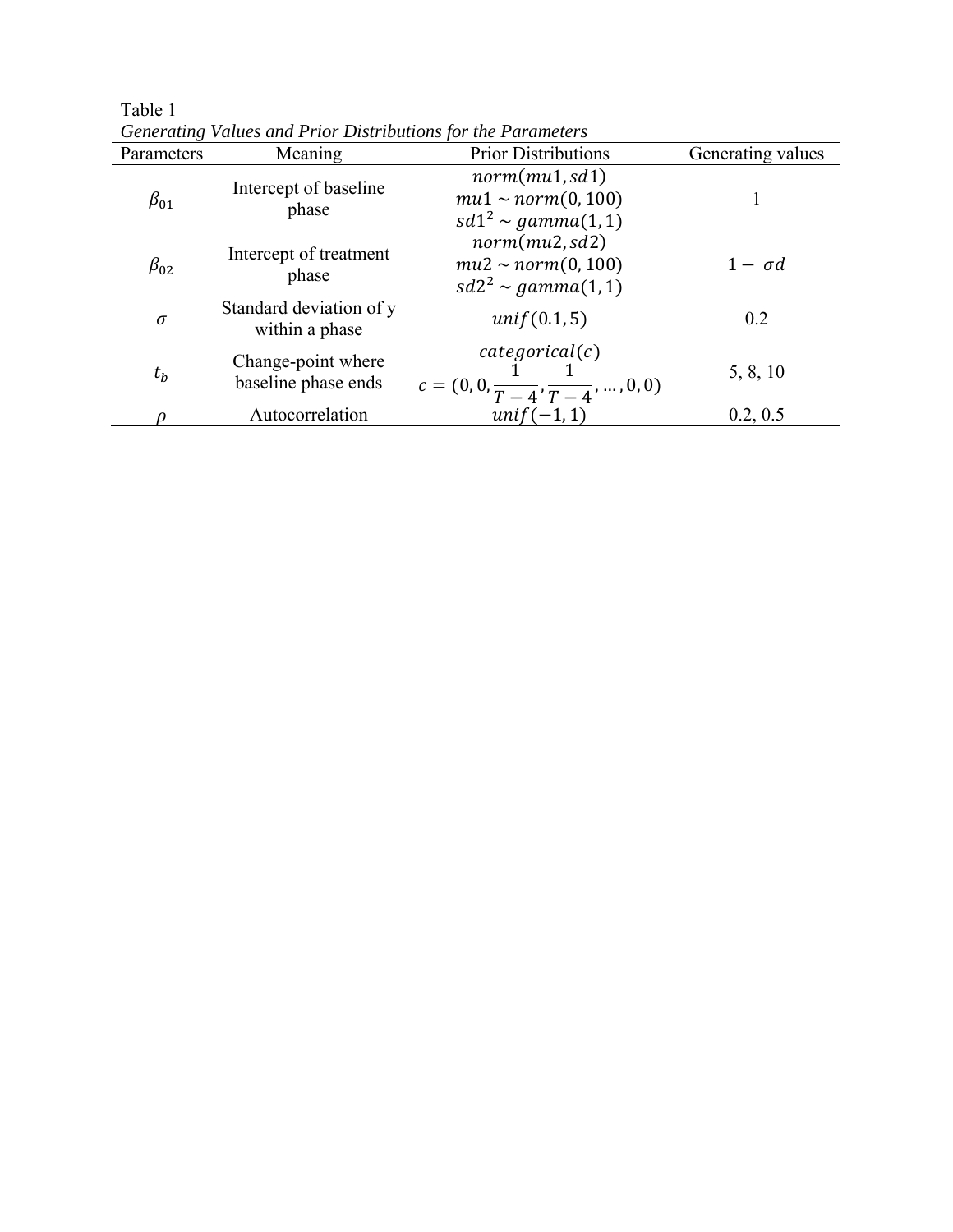Table 2 *Eta-squared in Percentages* 

| Sources             | RMSE-mean | RMSE-mode | Mean.SD |
|---------------------|-----------|-----------|---------|
| d                   | 45.54     | 65.59     | 71.93   |
| rho                 | 2.92      | 2.74      | 0.23    |
| length              | 34.13     | 18.53     | 17.21   |
| $d \times$ length   | 15.37     | 11.70     | 9.65    |
| $rho \times length$ | 1.23      | 1.21      | 0.65    |
| $d \times$ rho      | 0.08      | 0.09      | 0.15    |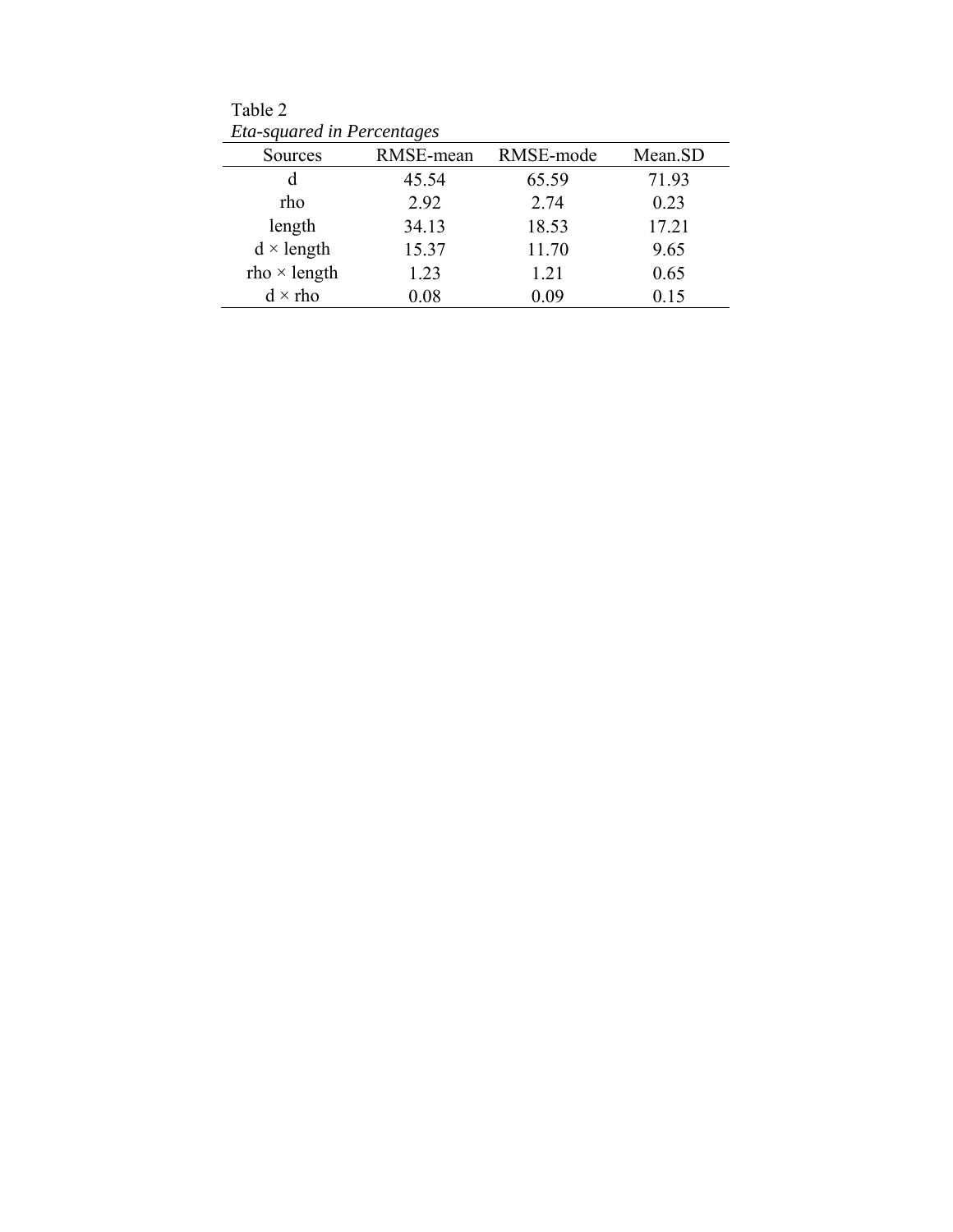|                         |              |                |                  | <b>Baseline Phase</b> |         | <b>Treatment Phase</b> |       |       |       |       |           |
|-------------------------|--------------|----------------|------------------|-----------------------|---------|------------------------|-------|-------|-------|-------|-----------|
| Sub                     | Param        | L95            | Mdn              | U95                   | M       | ${\rm SD}$             | L95   | Mdn   | U95   | M     | <b>SD</b> |
| $\mathbf{1}$            | $\beta_{0p}$ | 17.16          | 30.22            | 40.16                 | 29.39   | 6.37                   | 55.17 | 59.79 | 64.17 | 59.74 | 2.29      |
| $\overline{c}$          |              | 27.48          | 35.04            | 42.65                 | 34.99   | 3.85                   | 72.64 | 78.75 | 84.38 | 78.64 | 3.25      |
| $\overline{\mathbf{3}}$ |              | $-6.01$        | 2.99             | 12.55                 | 3.26    | 4.67                   | 39.05 | 49.56 | 58.46 | 49.22 | 4.90      |
| $\overline{4}$          |              | 14.23          | 20.12            | 25.88                 | 20.13   | 2.97                   | 52.05 | 59.10 | 66.51 | 59.22 | 3.66      |
| 5                       |              | 28.99          | 38.11            | 46.10                 | 37.90   | 4.36                   | 73.05 | 81.77 | 89.98 | 81.62 | 4.31      |
| 6                       |              | 54.45          | 59.27            | 64.25                 | 59.24   | 2.46                   | 78.55 | 83.07 | 87.46 | 83.07 | 2.26      |
| $\boldsymbol{7}$        |              | 49.88          | 62.11            | 72.67                 | 61.69   | 6.15                   | 67.49 | 74.14 | 81.65 | 74.37 | 3.58      |
| 8                       |              | 36.67          | 50.04            | 59.63                 | 49.23   | 6.04                   | 68.82 | 80.05 | 99.09 | 81.64 | 7.95      |
| $\,1$                   | $t_b$        | $\overline{3}$ | $\overline{4}$   | $\overline{4}$        | 3.58    | 0.51                   |       |       |       |       |           |
| $\overline{2}$          |              | 5              | 5                | 5                     | 4.99    | 0.12                   |       |       |       |       |           |
| $\overline{\mathbf{3}}$ |              | $\overline{7}$ | 8                | 9                     | 7.88    | 0.82                   |       |       |       |       |           |
| $\overline{4}$          |              | 10             | 10               | 10                    | 10.00   | 0.02                   |       |       |       |       |           |
| 5                       |              | $\tau$         | $\boldsymbol{7}$ | $\tau$                | 7.00    | 0.03                   |       |       |       |       |           |
| 6                       |              | $\overline{7}$ | $\boldsymbol{7}$ | $\tau$                | 7.04    | 0.23                   |       |       |       |       |           |
| $\overline{7}$          |              | $\overline{3}$ | $\overline{4}$   | 14                    | 6.16    | 3.91                   |       |       |       |       |           |
| 8                       |              | 11             | 11               | 11                    | 11.01   | 0.16                   |       |       |       |       |           |
| $\,1$                   | $\sigma_e$   | 6.99           | 8.83             | 10.00                 | 8.69    | 0.91                   |       |       |       |       |           |
| $\overline{2}$          |              | 7.36           | 9.05             | 10.00                 | 8.90    | 0.81                   |       |       |       |       |           |
| $\overline{\mathbf{3}}$ |              | 8.33           | 9.50             | 10.00                 | 9.37    | 0.52                   |       |       |       |       |           |
| $\overline{4}$          |              | 8.95           | 9.72             | 10.00                 | 9.62    | 0.34                   |       |       |       |       |           |
| 5                       |              | 8.02           | 9.36             | 10.00                 | 9.22    | 0.61                   |       |       |       |       |           |
| 6                       |              | 3.98           | 6.19             | 9.14                  | 6.37    | 1.36                   |       |       |       |       |           |
| $\overline{7}$          |              | 7.86           | 9.28             | 10.00                 | 9.14    | 0.66                   |       |       |       |       |           |
| 8                       |              | 8.75           | 9.65             | 10.00                 | 9.55    | 0.39                   |       |       |       |       |           |
| $\,1$                   | $\rho$       | $-0.89$        | $-0.47$          | 0.02                  | $-0.45$ | 0.23                   |       |       |       |       |           |
| $\overline{c}$          |              | $-0.46$        | $-0.15$          | 0.18                  | $-0.14$ | 0.17                   |       |       |       |       |           |
| $\overline{\mathbf{3}}$ |              | $-0.62$        | 0.11             | 0.69                  | 0.06    | 0.36                   |       |       |       |       |           |
| $\overline{4}$          |              | $-0.39$        | $-0.06$          | 0.27                  | $-0.06$ | 0.17                   |       |       |       |       |           |
| 5                       |              | $-0.08$        | 0.24             | 0.59                  | 0.25    | 0.17                   |       |       |       |       |           |
| 6                       |              | $-0.41$        | $-0.17$          | 0.08                  | $-0.17$ | 0.13                   |       |       |       |       |           |
| $\sqrt{ }$              |              | $-0.27$        | 0.10             | 0.49                  | 0.10    | 0.19                   |       |       |       |       |           |
| 8                       |              | $-0.08$        | 0.35             | 0.87                  | 0.37    | 0.25                   |       |       |       |       |           |

Table 3 *Parameter Estimates for Laski et al. (1988)* 

*Note*. Sub = Subject, Param = Parameter, Mdn = Median, M = Mean; L95 = 2.5th percentile, U95 = 97.5th percentile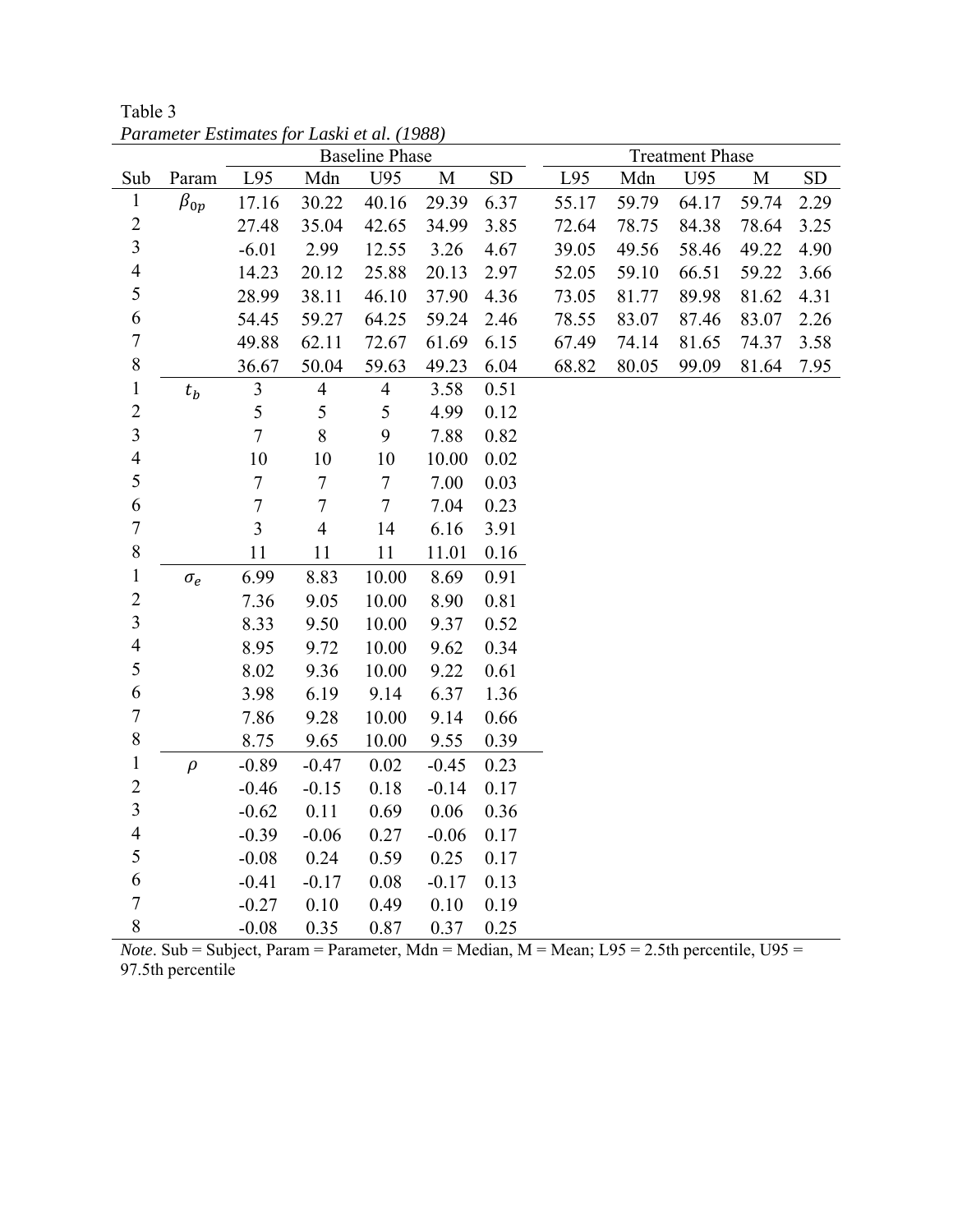| Sub            | Param        | <b>Baseline Phase</b> |       |       |       |           | <b>Treatment Phase</b> |       |        |       |           |  |
|----------------|--------------|-----------------------|-------|-------|-------|-----------|------------------------|-------|--------|-------|-----------|--|
|                |              | L95                   | Mdn   | U95   | M     | <b>SD</b> | L95                    | Mdn   | U95    | M     | <b>SD</b> |  |
| 1              | $\beta_{0p}$ | 17.41                 | 30.64 | 40.84 | 29.71 | 6.36      | 55.35                  | 59.87 | 64.27  | 59.80 | 2.28      |  |
| $\overline{2}$ |              | 27.19                 | 35.04 | 42.32 | 35.00 | 3.82      | 72.90                  | 78.70 | 84.72  | 78.53 | 3.69      |  |
| 3              |              | $-5.75$               | 3.10  | 12.93 | 3.39  | 4.68      | 39.55                  | 49.57 | 58.93  | 49.26 | 4.93      |  |
| $\overline{4}$ |              | 14.11                 | 20.16 | 25.73 | 20.13 | 2.95      | 52.30                  | 59.16 | 66.66  | 59.28 | 3.65      |  |
| 5              |              | 29.59                 | 38.25 | 46.48 | 38.06 | 4.30      | 73.39                  | 81.72 | 90.03  | 81.64 | 4.23      |  |
| 6              |              | 54.47                 | 59.29 | 64.24 | 59.25 | 2.44      | 78.52                  | 83.10 | 87.38  | 83.07 | 2.23      |  |
| 7              |              | 50.11                 | 62.00 | 72.71 | 61.62 | 6.08      | 67.60                  | 74.10 | 81.80  | 74.31 | 3.63      |  |
| 8              |              | 36.41                 | 49.73 | 59.75 | 48.91 | 6.16      | 68.99                  | 80.27 | 101.04 | 82.09 | 8.51      |  |
| 1              | $\mu$        | 16.78                 | 30.16 | 41.37 | 29.52 | 6.84      | 53.39                  | 59.70 | 65.48  | 59.58 | 3.61      |  |
| 2              |              | 26.27                 | 35.02 | 43.70 | 34.91 | 4.67      | 71.30                  | 78.67 | 85.52  | 78.48 | 4.23      |  |
| 3              |              | $-6.17$               | 3.03  | 13.89 | 3.29  | 5.26      | 38.59                  | 49.47 | 60.11  | 49.14 | 5.64      |  |
| $\overline{4}$ |              | 13.03                 | 20.13 | 27.13 | 20.07 | 3.93      | 51.04                  | 59.09 | 67.58  | 59.12 | 4.64      |  |
| 5              |              | 28.24                 | 37.88 | 47.20 | 37.72 | 5.13      | 72.50                  | 81.59 | 90.87  | 81.37 | 5.16      |  |
| 6              |              | 52.79                 | 59.25 | 65.50 | 59.09 | 3.75      | 76.57                  | 82.98 | 88.70  | 82.85 | 3.79      |  |
| 7              |              | 49.16                 | 61.95 | 73.32 | 61.54 | 6.67      | 65.94                  | 73.77 | 82.39  | 73.92 | 4.75      |  |
| 8              |              | 35.47                 | 50.13 | 60.59 | 49.15 | 6.75      | 67.65                  | 80.28 | 98.77  | 81.38 | 8.14      |  |

Table 4 *Parameter estimates for Laski et al. (1988) that varied between phases*

*Note*. Sub = Subject, Param = Parameter, Mdn = Median, M = Mean; L95 = 2.5th percentile, U95 = 97.5th percentile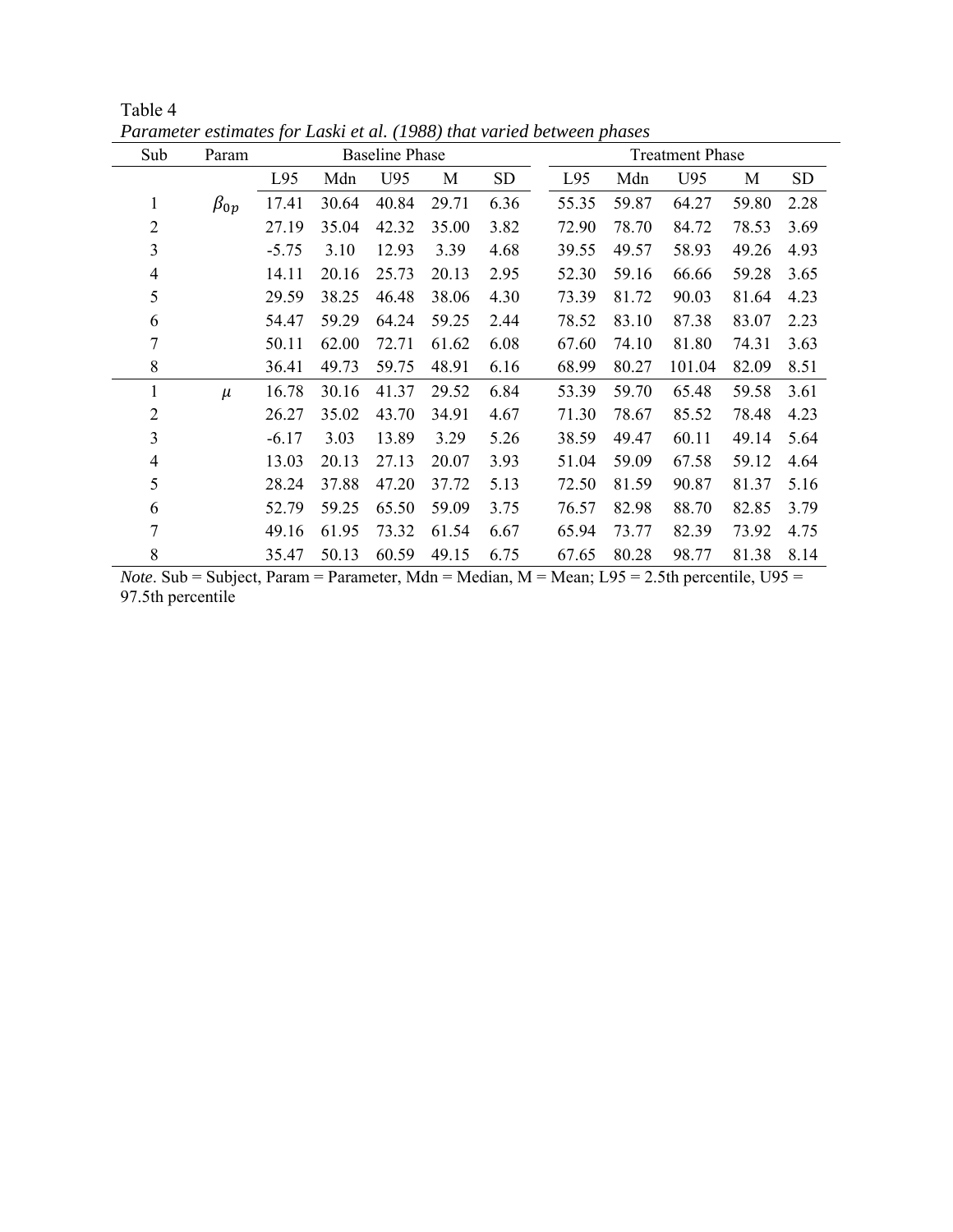| Sub |                            | $d$ estimates |       |                  |           |         |  | $\sigma_{\varepsilon}$ estimates |                |       |       |           |                |  |  |
|-----|----------------------------|---------------|-------|------------------|-----------|---------|--|----------------------------------|----------------|-------|-------|-----------|----------------|--|--|
|     | L95                        | Mdn           | U95   | M                | <b>SD</b> | Mo      |  | L95                              | Mdn            | U95   | М     | <b>SD</b> | Mo             |  |  |
| 1   | 2.05                       | 3.46          | 5.11  | 3.52             | 0.79      | 3.36    |  | 6.98                             | 8.84           | 10.00 | 8.69  | 0.91      | 9.43           |  |  |
| 2   | 3.55                       | 4.92          | 6.49  | 4.96             | 0.77      | 4.85    |  | 7.36                             | 9.05           | 10.00 | 8.90  | 0.80      | 9.55           |  |  |
| 3   | 3.44                       | 4.96          | 6.37  | 4.91             | 0.73      | 4.98    |  | 8.32                             | 9.49           | 10.00 | 9.36  | 0.53      | 9.77           |  |  |
| 4   | 3.08                       | 4.06          | 5.10  | 4.07             | 0.51      | 4.01    |  | 8.94                             | 9.71           | 10.00 | 9.62  | 0.34      | 9.87           |  |  |
| 5   | 3.46                       | 4.73          | 6.20  | 4.76             | 0.70      | 4.71    |  | 8.02                             | 9.36           | 10.00 | 9.22  | 0.62      | 9.70           |  |  |
| 6   | 2.08                       | 3.87          | 5.79  | 3.91             | 0.97      | 3.77    |  | 4.04                             | 6.19           | 9.18  | 6.36  | 1.35      | 5.88           |  |  |
| 7   | 0.03                       | 1.37          | 2.82  | 1.39             | 0.71      | 1.35    |  | 7.87                             | 9.28           | 10.00 | 9.14  | 0.66      | 9.66           |  |  |
| 8   | 1.37                       | 3.16          | 6.11  | 3.41             | 1.27      | 2.82    |  | 8.78                             | 9.66           | 10.00 | 9.55  | 0.39      | 9.85           |  |  |
|     |                            |               |       | $\rho$ estimates |           |         |  | $tb$ estimates                   |                |       |       |           |                |  |  |
| 1   | $-0.89$                    | $-0.47$       | 0.01  | $-0.45$          | 0.23      | $-0.48$ |  | 3                                | 4              | 4     | 3.59  | 0.51      | $\overline{4}$ |  |  |
| 2   | $-0.47$                    | $-0.15$       | 0.16  | $-0.15$          | 0.16      | $-0.15$ |  | 5                                | 5              | 5     | 4.99  | 0.15      | 5              |  |  |
| 3   | $-0.64$                    | 0.12          | 0.70  | 0.08             | 0.36      | 0.22    |  | 7                                | 8              | 9     | 7.89  | 0.83      | 7              |  |  |
| 4   | $-0.38$                    | $-0.06$       | 0.28  | $-0.06$          | 0.17      | $-0.07$ |  | 10                               | 10             | 10    | 10.00 | 0.02      | 10             |  |  |
| 5   | $-0.09$                    | 0.24          | 0.58  | 0.24             | 0.17      | 0.23    |  | 7                                | 7              | 7     | 7.00  | 0.03      | 7              |  |  |
| 6   | $-0.41$                    | $-0.17$       | 0.09  | $-0.16$          | 0.13      | $-0.17$ |  | 7                                | 7              | 7     | 7.04  | 0.24      | 7              |  |  |
| 7   | $-0.27$                    | 0.09          | 0.49  | 0.10             | 0.19      | 0.09    |  | $\mathfrak{Z}$                   | $\overline{4}$ | 14    | 6.14  | 3.90      | $\mathfrak{Z}$ |  |  |
| 8   | $-0.07$                    | 0.36          | 0.87  | 0.38             | 0.25      | 0.32    |  | 11                               | 11             | 11    | 11.01 | 0.15      | 11             |  |  |
|     | $\sigma_{\mu}^2$ estimates |               |       |                  |           |         |  |                                  |                |       |       |           |                |  |  |
| all | 1492.                      | 3185.         | 6073. | 3456.            | 1328.     | 2843.   |  |                                  |                |       |       |           |                |  |  |
|     | 00                         | 20            | 90    | 40               | $00\,$    | 50      |  |                                  |                |       |       |           |                |  |  |

Table 5 *Parameter estimates for Laski et al. (1988) that were fixed between phases*

*Note*.  $\sigma_{\mu}^2$  is the between-person variance, Sub = Subject, Param = Parameter, Mdn = Median, M = Mean, Mo = Mode,  $L95 = 2.5$ th percentile,  $U95 = 97.5$ th percentile,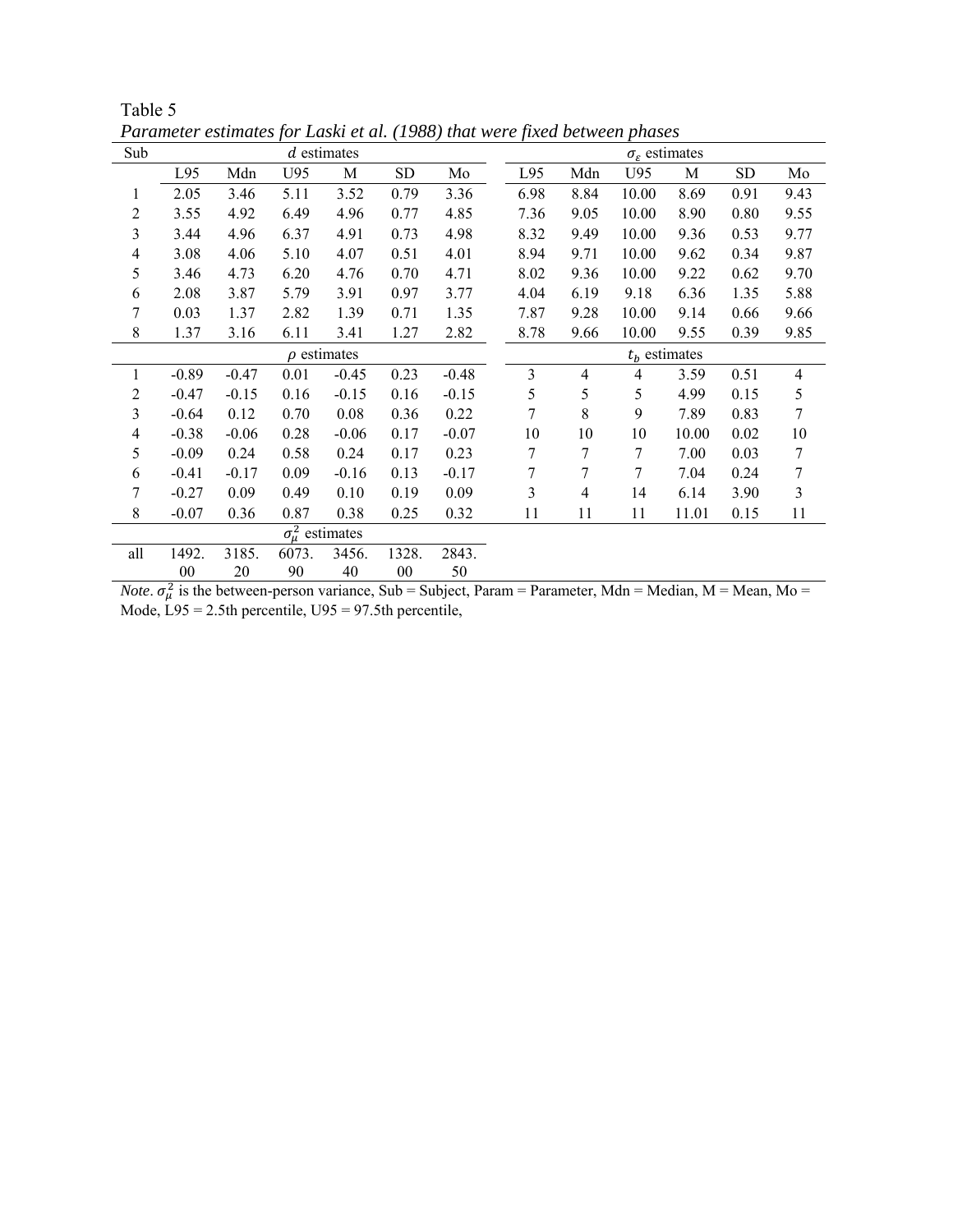

*Figure 1*. Dan's challenging behavior data and posterior distribution of effect size from Neely et al. (2013)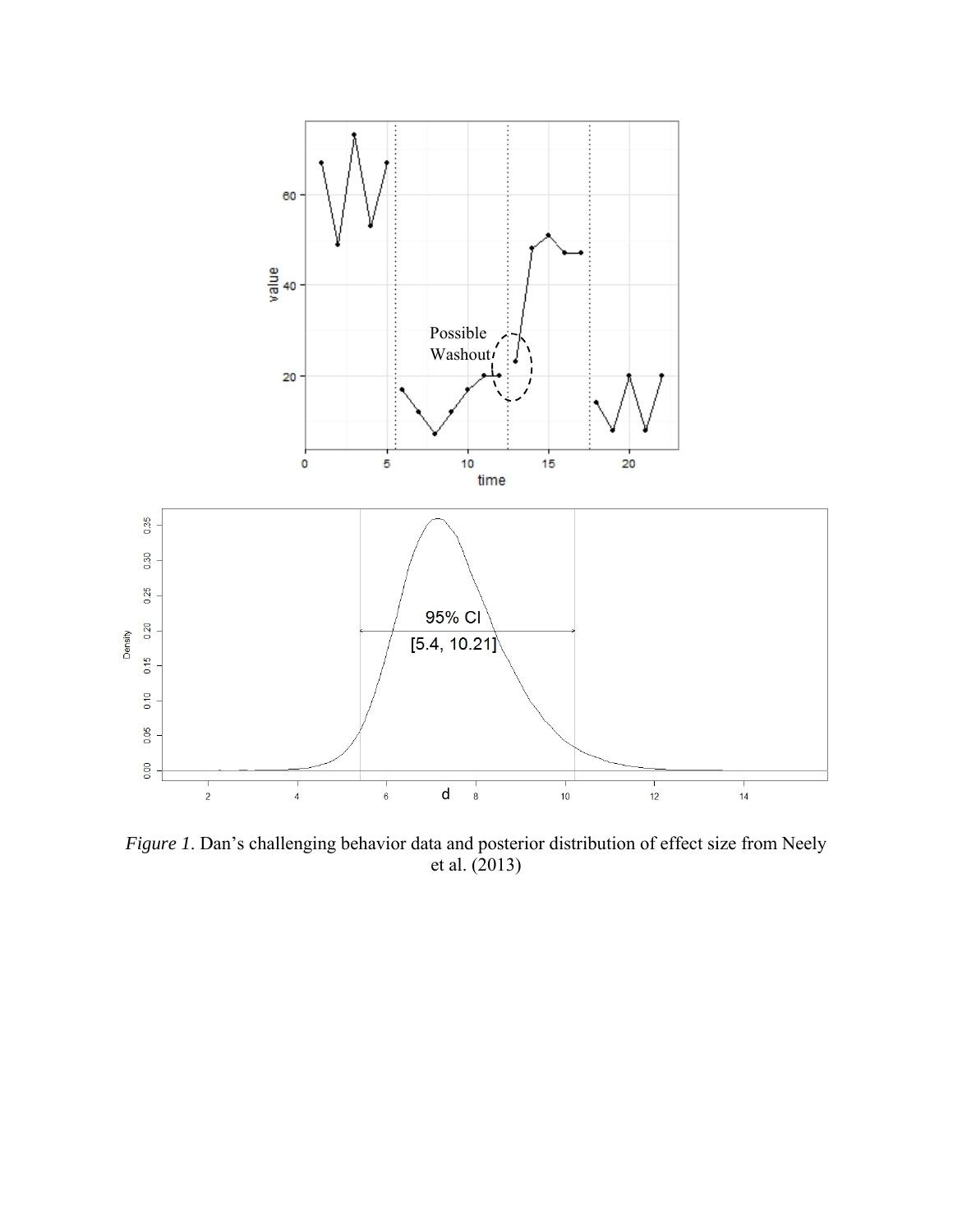

*Figure 2.* ABAB design data from Lambert et al. (2006)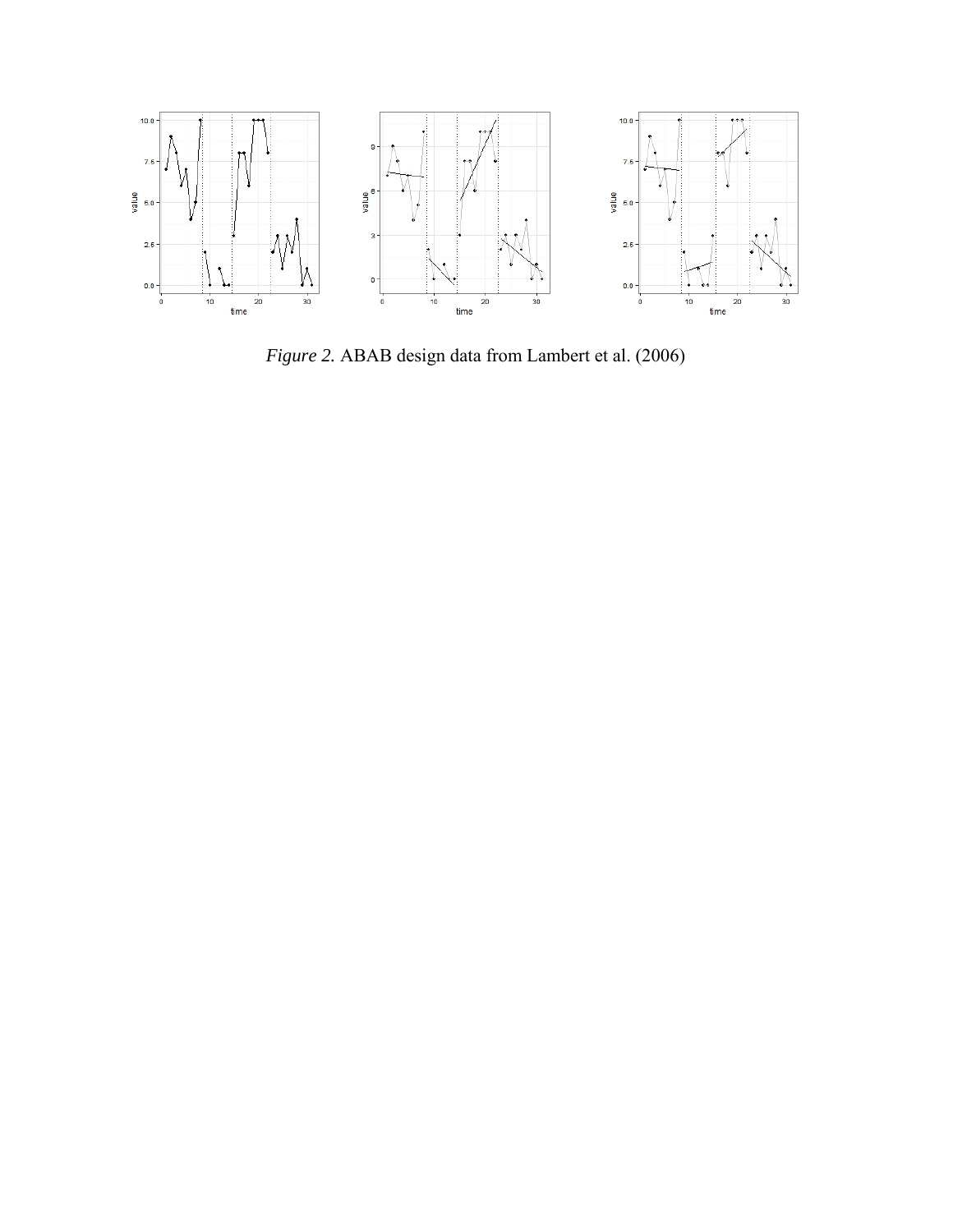

RMSE vs Mean RMSE vs Mode RMSE vs MPSD *Figure 3.* Interaction plots of RMSEs of mean and mode, and MPSD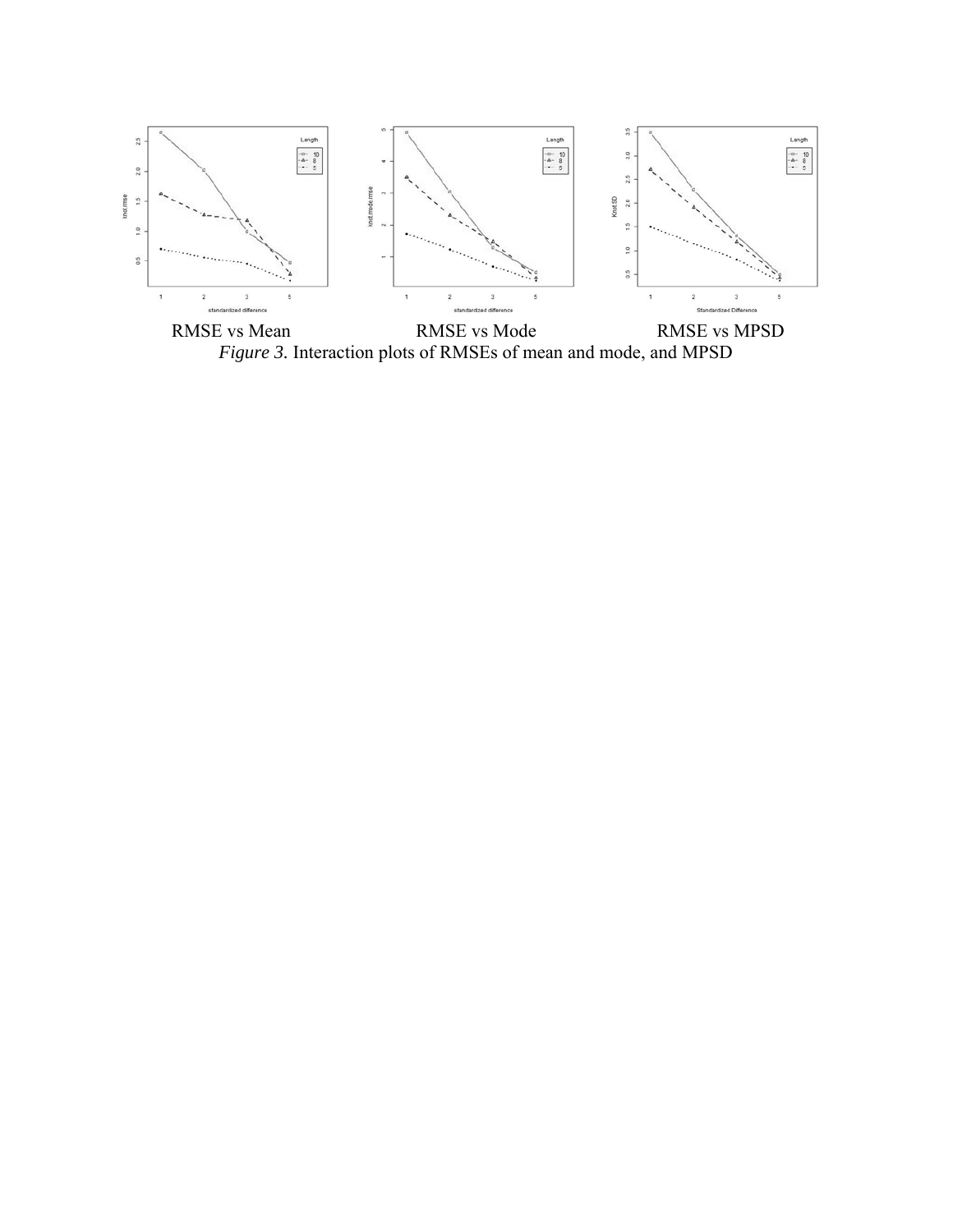

*Figure 4.* 95% credibility intervals for phase length  $=$  5 as a function of effect size d and autocorrelation  $\rho$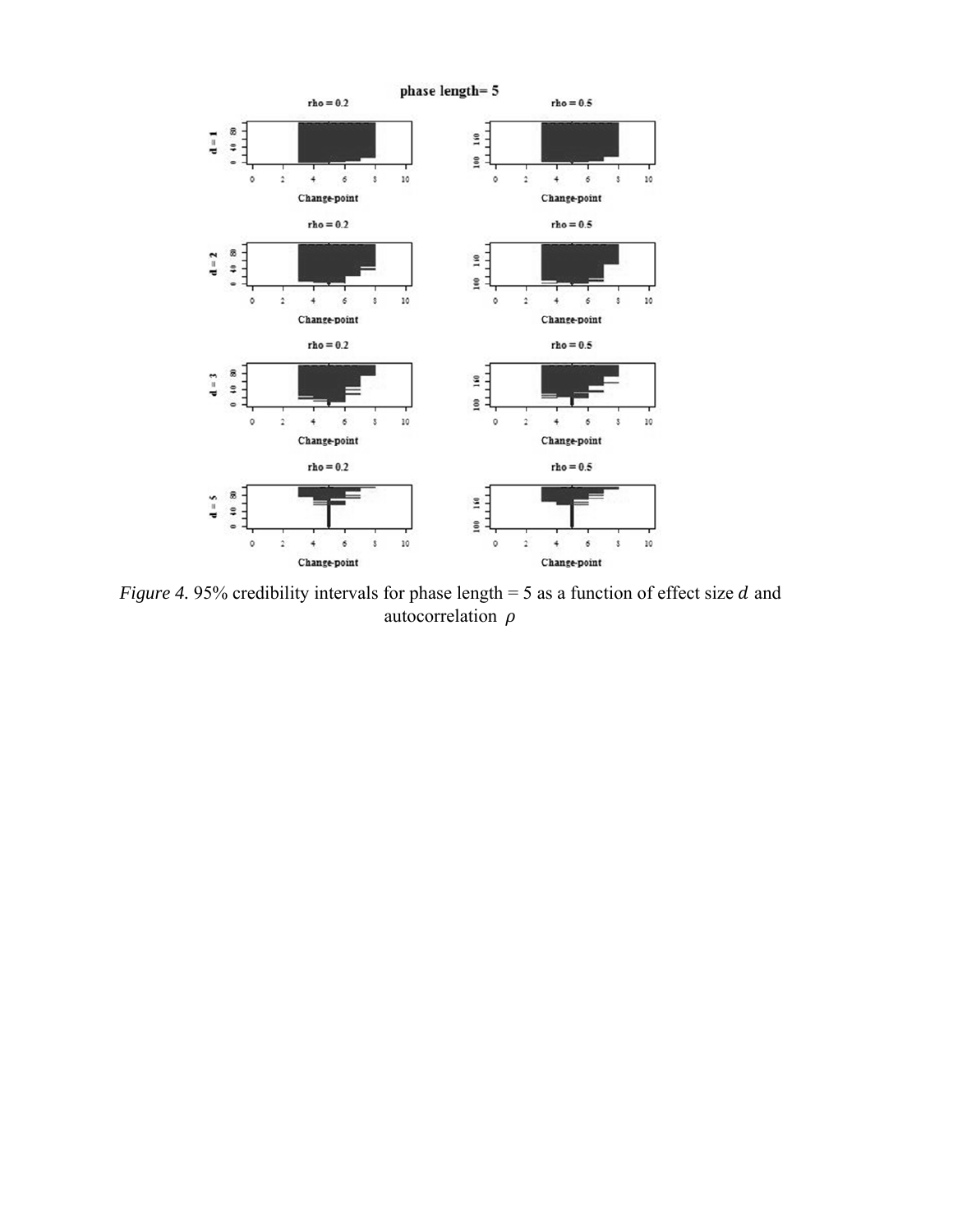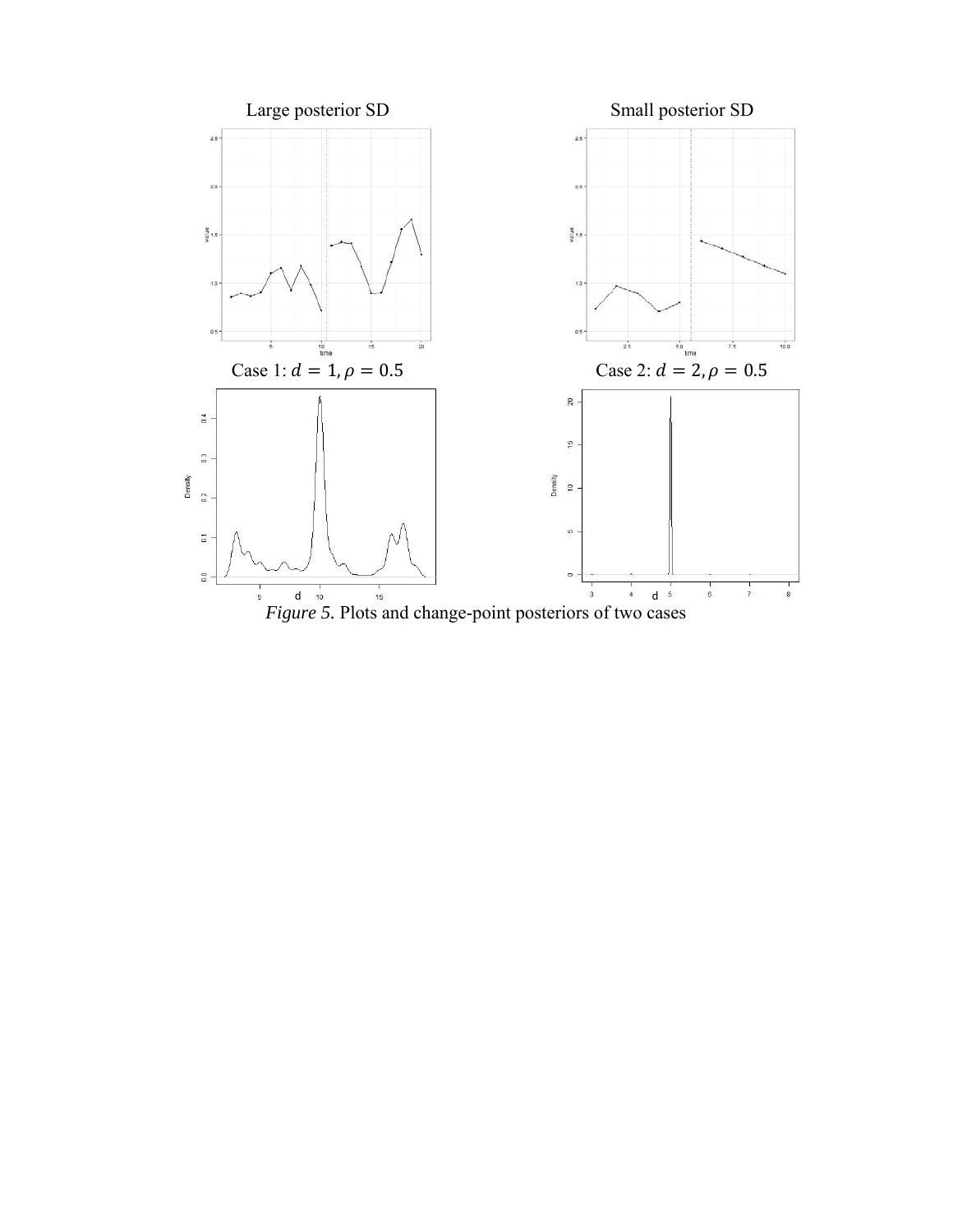

*Figure 6.* Multiple baseline data from Laski et al. (1988)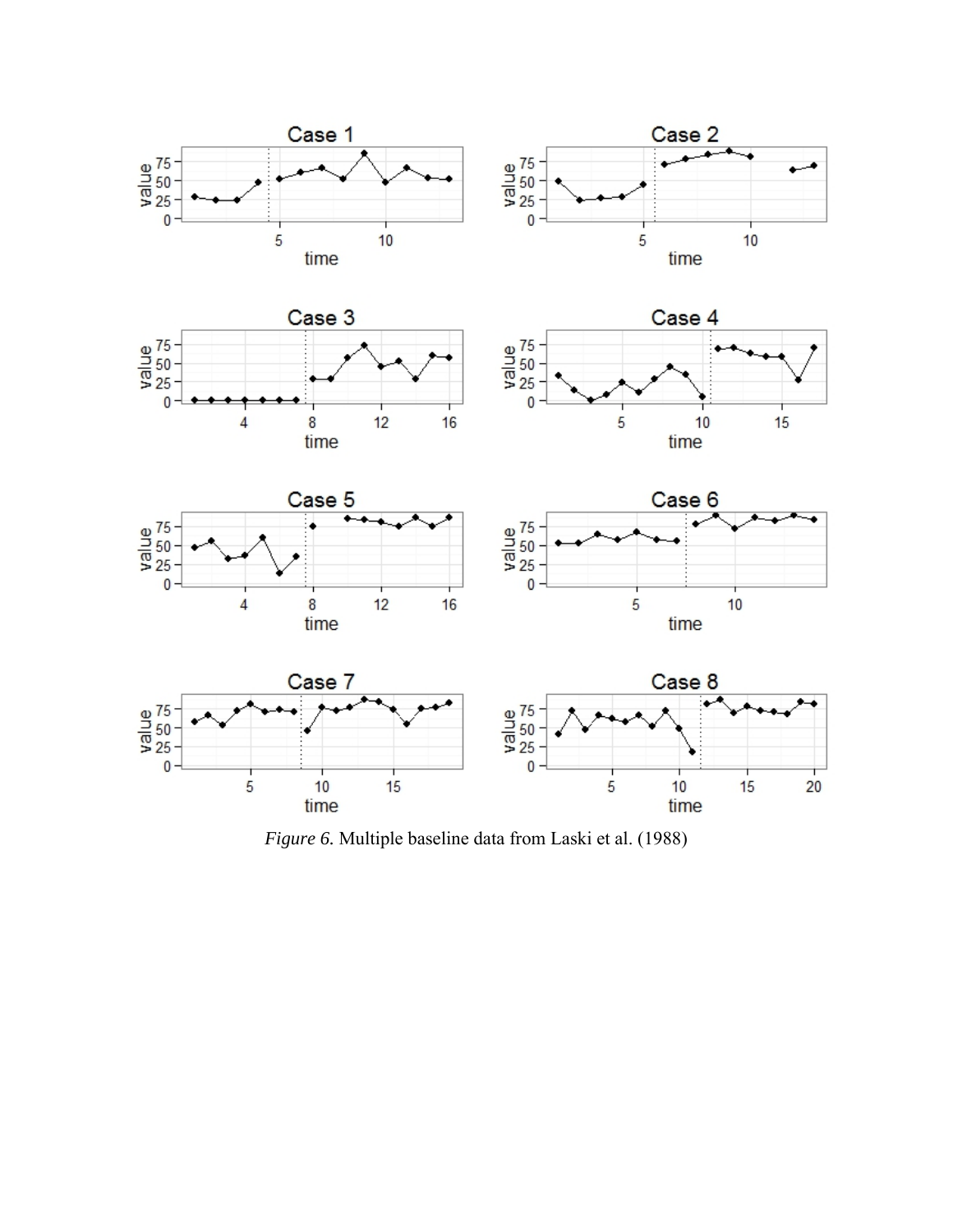#### BAYESIAN CHANGE-POINT MODELS FOR SCDS



*Figure 7a.* Posterior densities of change-points for Laski data *Figure 7b.* Posterior densities of *d* for Laski data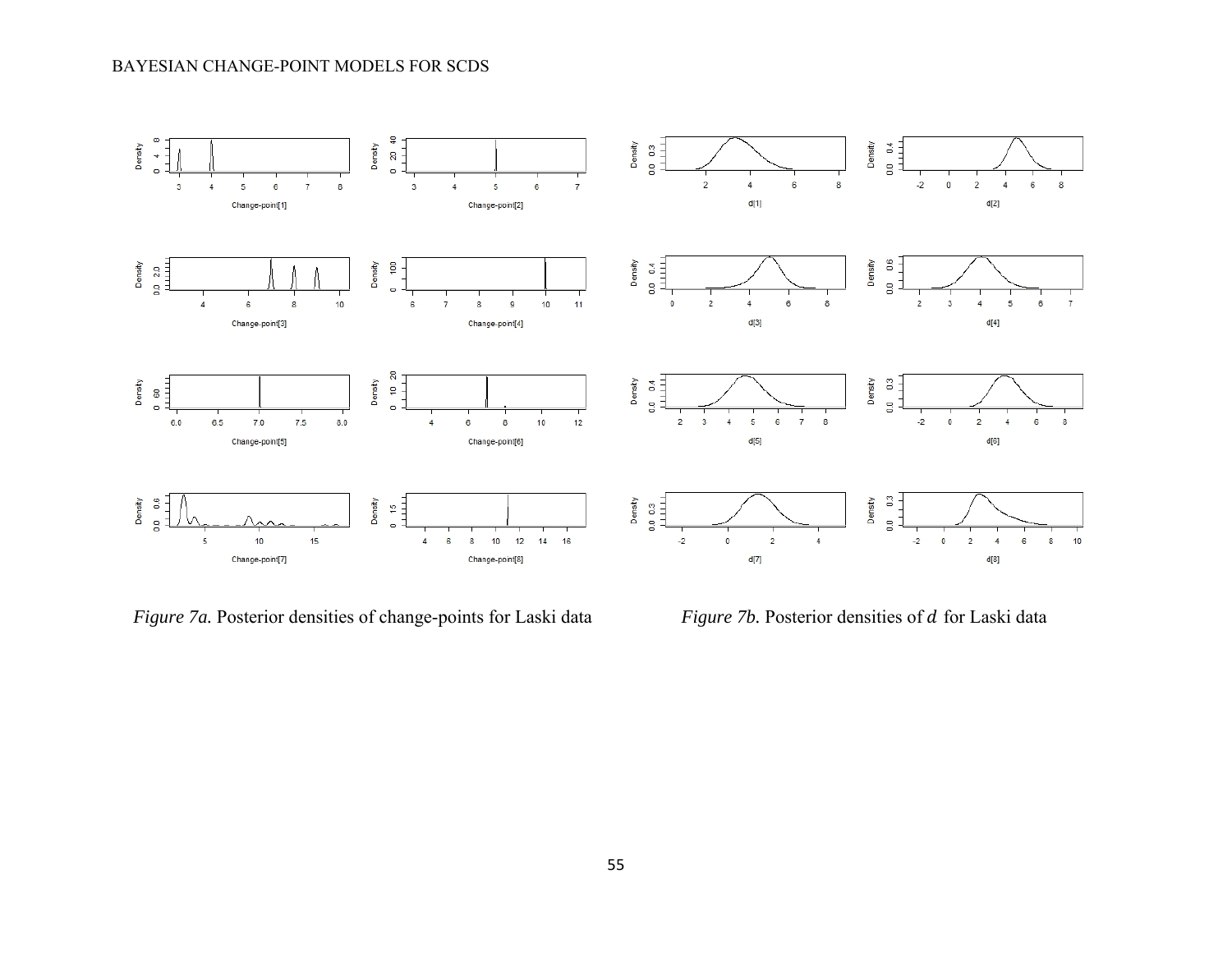#### **Appendix A**

```
R code to fit Bayesian unknown change-point model with autocorrelation 
#Program begins 
#lines that begin with '#' are comments and will not be executed 
install.packages(runjags) 
#install runjags if it is not already installed 
library(runjags) 
#load runjags 
y <- c(0.845, 0.740, 0.912, 0.960, 0.847, 0.651, 0.946, 0.703, 0.995, 0.916, 
        2.048, 1.828, 1.985, 1.968, 2.241, 1.881, 2.015, 1.789, 1.868, 2.001 
      ) 
#y is a vector of 20 observations 
T <- length(y)
#Total number of time-points in the data (in this case, 20) 
P \leftarrow 2#two phases – baseline and treatment phase 
pi \leftarrow c(rep(0, 2), rep(1/(T-4), (T-4)), rep(0, 2))#probabilities for the categorical prior for change-point 
#i.e. pi will equal (0, 0, 1/16, …, 1/16, 0, 0) because the change-point 
#can only be between time point 3 and T-2 
b1 <- mean(y[1:(T/2)])#mean of the distribution. This is used to generate starting values for 
#intercept 1 when the model is fitted 
b2 <- mean(y[((T/2)+1):T])#mean of the distribution. This is used to generate starting values for 
#intercept 2 when the model is fitted 
#model definition begins here, the model is denoted using variable called 
#UCP.model 
UCP.model <- "model { 
      x[1] < -0 #x is a vector of means of distributions from which the intercepts are 
      #drawn 
       yhat[1] <- beta[1, 1]
```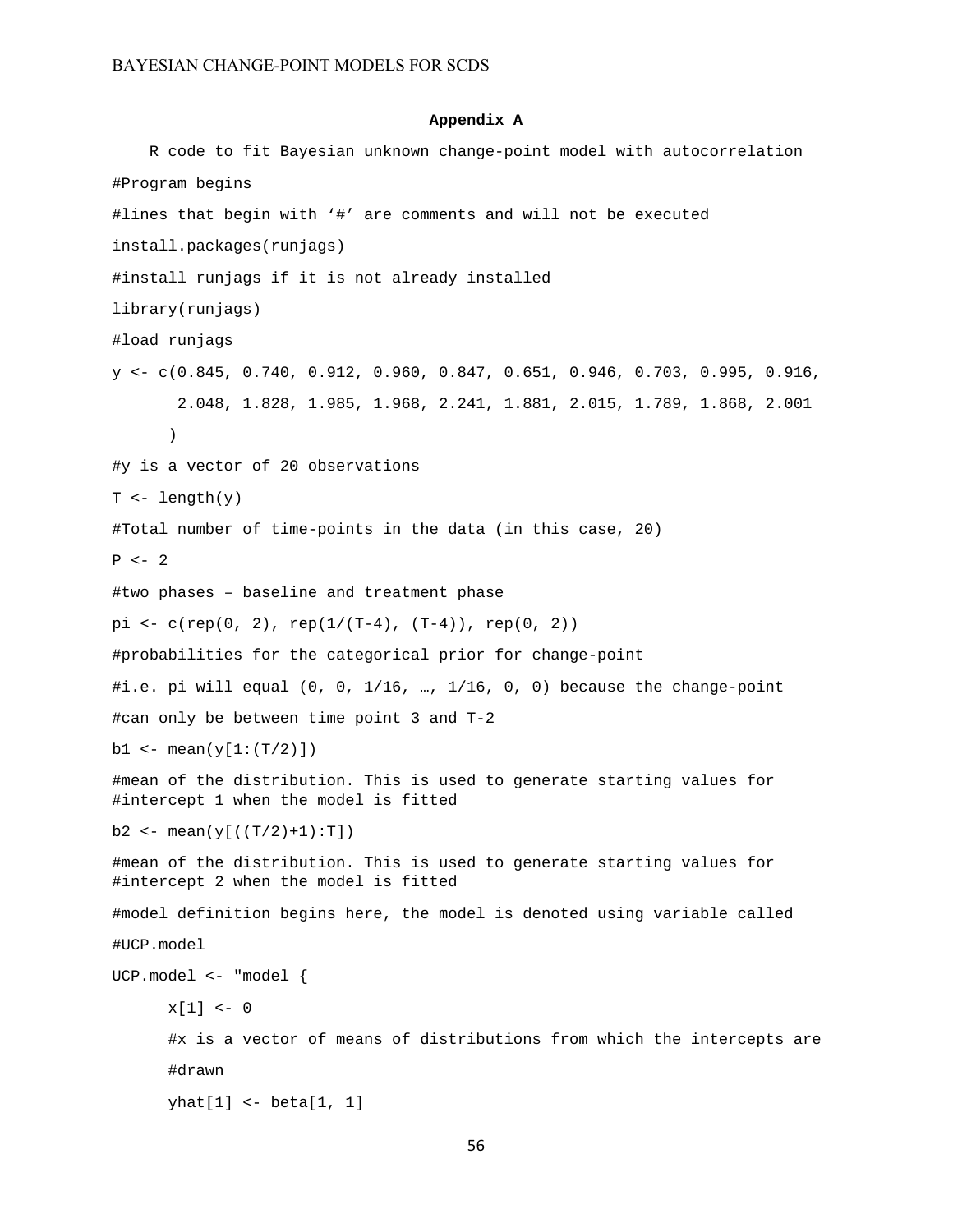```
 #beta[1, 1] is the mean of the distribution from which intercept 1 is 
#drawn 
y[1] ~ dnorm(yhat[1], tau.epsilon)
 #y[1] is generated from normal distribution with mean yhat[1] and 
#precision tau.epsilon, tau.epsilon is the inverse of the variance in 
#equation 1 
 for (i in 2:T) { 
      dummyl[i] < - step(cp - i) # dummy = 1 if i in the baseline phase, dummy = 0 if i in the 
      #intervention phase 
      x[i] <- dummy[i] * beta[1, 1] + (1 - dummy[i]) * beta[2, 1]
       #identifies if x for the ith time-point should be centered 
       #around intercept 1 or intercept 2 
      yhat[i] <- ifelse(cp == i + 1, x[i], x[i] + rho * (y[i - 1] - x[i
                          -1))
       #if i is the first time-point of phase 2 no autocorrelation 
      y[i] ~ dnorm(yhat[i], tau.epsilon)
       #y[i] is generated from normal distribution with mean yhat[i] and 
      #precision tau.epsilon 
 } 
 #Assigning priors 
for (i \text{ in } 1:P) {
      beta[i, 1] \sim \text{dnorm}(\text{mul}[i], \text{prec}[i]) #intercept[i] is drawn from a normal distribution with mean mu[i] 
      #and precision prec[i] 
      mu[i] \sim \text{dnorm}(0, .0001) # mu is drawn from a normal distribution with mean 0 and 
      #precision .0001 (i.e. variance 10000) 
      prec[i] ~\sim dgamma(1, 1) #precision is drawn from a gamma distribution with shape 1 
 } 
sigma.epsilon \sim dunif(0.1, 5)
```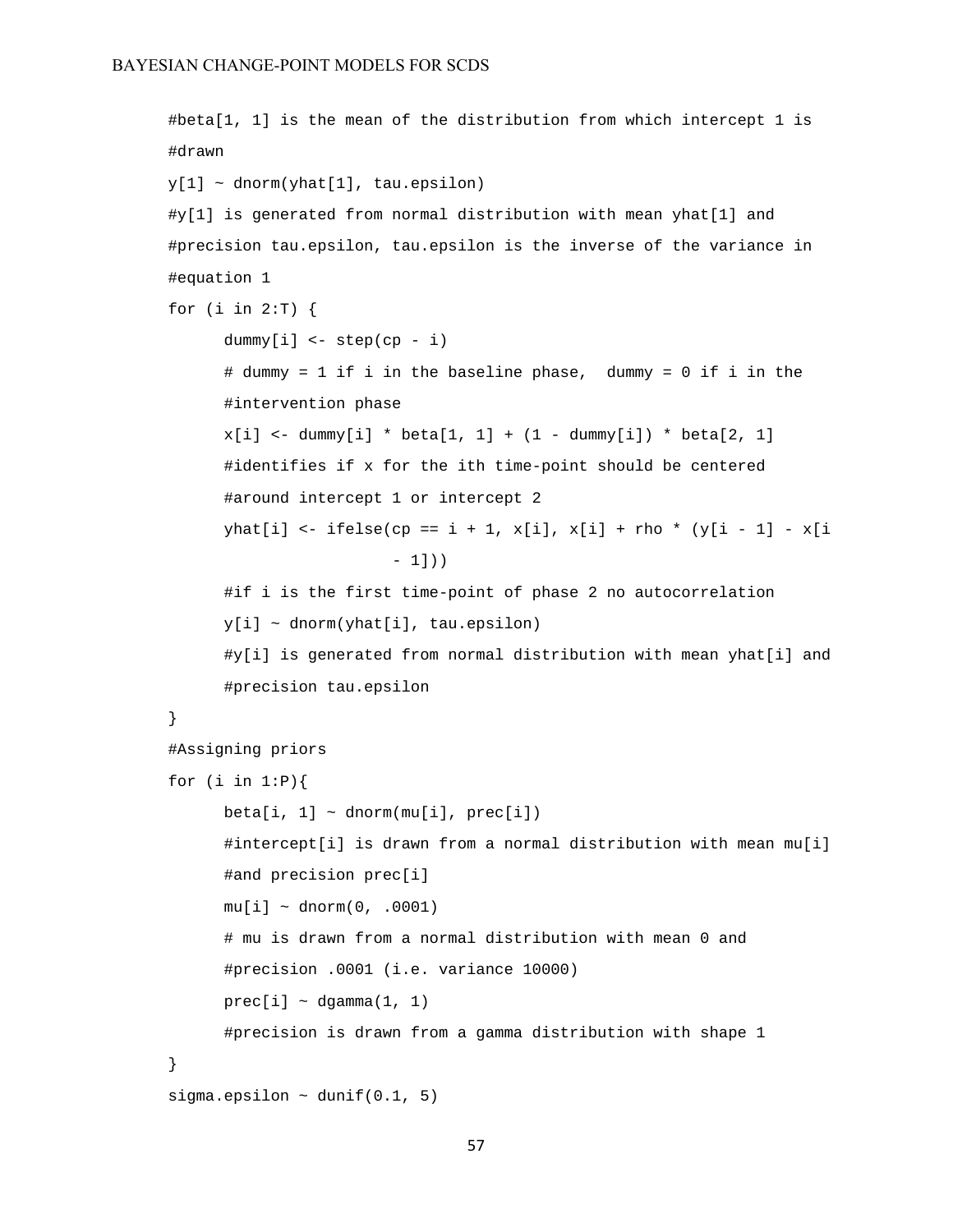```
 # standard deviation of y within each phase is drawn from a uniform 
      #distribution ranging from 0.1 to 5 
       tau.epsilon <- pow(sigma.epsilon, -2) 
       #tau.epsilon is the precision of y obtained from sigma.epsilon 
      cp \sim dcat(pi) #prior of the change-point is categorical with probabilities as defined 
      #in the pi vector on line 6 
      rho ~ dunif(-1, 1) #autocorrelation is drawn from a uniform distribution ranging from -1 
      #to 1 
}" 
#end of model definition 
#run jags to estimate the parameters 
#autorun.jags calls runjags to run the model in JAGS until convergence 
results <- autorun.jags( 
  model = UCP.model, 
   #the model defined in the previous block is assigned as the model to be 
   #fitted 
  data = list(y = y, T = T, P = P, pi = pi),
   #data input: observations, #time-points, #phases, #priors for change-point 
   monitor = c("beta", "sigma.epsilon", "rho", "cp"), 
   #parameters to monitor 
  n.chains = 4,
   #run 4 chains 
   startsample = 50000, 
   #burn-in the first 50000 
   inits = function() { #initial values are generated within this function 
     list( 
      beta = rbind(rnorm(1, b1, 1), rnorm(1, b2, 1)),sigma.epsilon = runif(1, 0.5, 2),
      rho = runif(1, -1, 1), cp = sample(3:(T-2), 1)
```